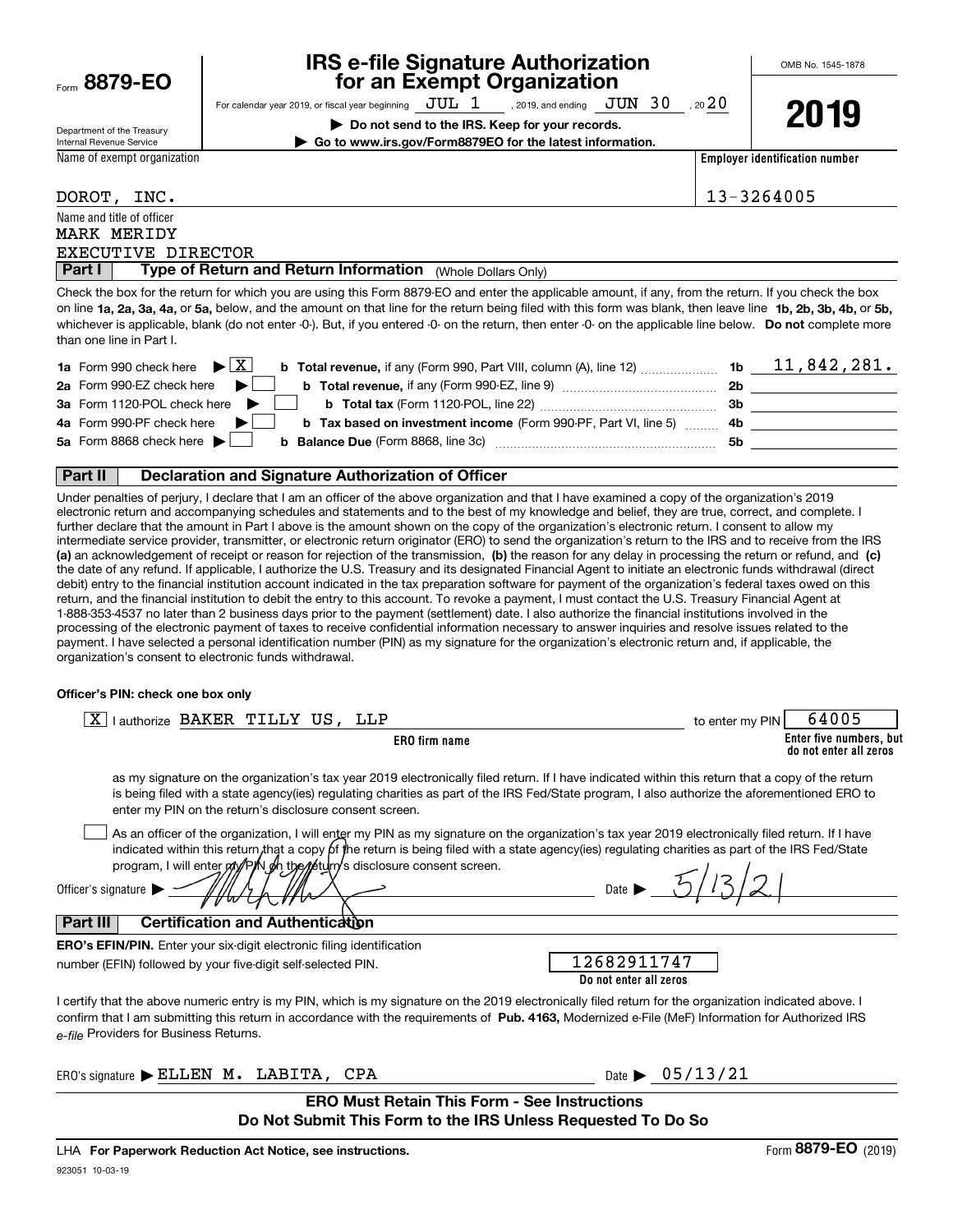|                                                                                                                                                                                                                                        | EXTENDED TO MAY 17, 2021<br><b>Return of Organization Exempt From Income Tax</b>                                                                                           |            |                                                           | OMB No. 1545-0047                                 |  |
|----------------------------------------------------------------------------------------------------------------------------------------------------------------------------------------------------------------------------------------|----------------------------------------------------------------------------------------------------------------------------------------------------------------------------|------------|-----------------------------------------------------------|---------------------------------------------------|--|
|                                                                                                                                                                                                                                        | Under section 501(c), 527, or 4947(a)(1) of the Internal Revenue Code (except private foundations)                                                                         |            |                                                           |                                                   |  |
| (Rev. January 2020)<br>Do not enter social security numbers on this form as it may be made public.<br>Department of the Treasury<br>Go to www.irs.gov/Form990 for instructions and the latest information.<br>Internal Revenue Service |                                                                                                                                                                            |            |                                                           |                                                   |  |
|                                                                                                                                                                                                                                        | JUL 1, 2019<br>A For the 2019 calendar year, or tax year beginning                                                                                                         |            | and ending JUN 30, 2020                                   | <b>Inspection</b>                                 |  |
|                                                                                                                                                                                                                                        |                                                                                                                                                                            |            |                                                           |                                                   |  |
|                                                                                                                                                                                                                                        | <b>C</b> Name of organization                                                                                                                                              |            | D Employer identification number                          |                                                   |  |
|                                                                                                                                                                                                                                        | DOROT, INC.                                                                                                                                                                |            |                                                           |                                                   |  |
|                                                                                                                                                                                                                                        | Doing business as                                                                                                                                                          |            | 13-3264005                                                |                                                   |  |
|                                                                                                                                                                                                                                        | Number and street (or P.O. box if mail is not delivered to street address)<br>171 WEST 85TH STREET                                                                         | Room/suite | E Telephone number<br>$212 - 769 - 2850$                  |                                                   |  |
|                                                                                                                                                                                                                                        | City or town, state or province, country, and ZIP or foreign postal code                                                                                                   |            | G Gross receipts \$                                       | 24, 253, 935.                                     |  |
| Amended                                                                                                                                                                                                                                | 10024<br>NEW YORK, NY                                                                                                                                                      |            | H(a) Is this a group return                               |                                                   |  |
|                                                                                                                                                                                                                                        | F Name and address of principal officer: MARK MERIDY                                                                                                                       |            | for subordinates?                                         | $\boxed{\phantom{1}}$ Yes $\boxed{\mathrm{X}}$ No |  |
|                                                                                                                                                                                                                                        | SAME AS C ABOVE                                                                                                                                                            |            | $H(b)$ Are all subordinates included? $\Box$ Yes          | ∣No                                               |  |
|                                                                                                                                                                                                                                        | Tax-exempt status: $\boxed{\mathbf{X}}$ 501(c)(3)<br>$501(c)$ (<br>$\triangleleft$ (insert no.)<br>$4947(a)(1)$ or                                                         | 527        |                                                           | If "No," attach a list. (see instructions)        |  |
|                                                                                                                                                                                                                                        | J Website: WWW.DOROTUSA.ORG                                                                                                                                                |            | $H(c)$ Group exemption number $\blacktriangleright$       |                                                   |  |
|                                                                                                                                                                                                                                        | K Form of organization: $\overline{X}$ Corporation<br>Other $\blacktriangleright$<br>Association<br>Trust                                                                  |            | L Year of formation: $1983$ M State of legal domicile: NY |                                                   |  |
|                                                                                                                                                                                                                                        | Summary                                                                                                                                                                    |            |                                                           |                                                   |  |
|                                                                                                                                                                                                                                        | Briefly describe the organization's mission or most significant activities: SEE SCHEDULE O                                                                                 |            |                                                           |                                                   |  |
|                                                                                                                                                                                                                                        |                                                                                                                                                                            |            |                                                           |                                                   |  |
|                                                                                                                                                                                                                                        | Check this box $\blacktriangleright$ $\blacksquare$ if the organization discontinued its operations or disposed of more than 25% of its net assets.                        |            |                                                           |                                                   |  |
|                                                                                                                                                                                                                                        | Number of voting members of the governing body (Part VI, line 1a)                                                                                                          |            | 3                                                         | 20                                                |  |
|                                                                                                                                                                                                                                        |                                                                                                                                                                            |            | $\overline{4}$                                            | $\overline{20}$                                   |  |
|                                                                                                                                                                                                                                        |                                                                                                                                                                            |            | $\overline{5}$                                            | 101                                               |  |
|                                                                                                                                                                                                                                        |                                                                                                                                                                            |            | 6                                                         | 7520                                              |  |
|                                                                                                                                                                                                                                        |                                                                                                                                                                            |            | 7a                                                        | $0$ .                                             |  |
|                                                                                                                                                                                                                                        |                                                                                                                                                                            |            | 7b                                                        | $\overline{0}$ .                                  |  |
|                                                                                                                                                                                                                                        |                                                                                                                                                                            |            | <b>Prior Year</b>                                         | <b>Current Year</b>                               |  |
|                                                                                                                                                                                                                                        | Contributions and grants (Part VIII, line 1h)                                                                                                                              |            | 7,182,741.                                                | $\overline{11,170,147}$ .                         |  |
|                                                                                                                                                                                                                                        | Program service revenue (Part VIII, line 2g)                                                                                                                               |            | $0$ .                                                     | 0.                                                |  |
|                                                                                                                                                                                                                                        |                                                                                                                                                                            |            | 468,835.                                                  | 671,534.                                          |  |
|                                                                                                                                                                                                                                        | Other revenue (Part VIII, column (A), lines 5, 6d, 8c, 9c, 10c, and 11e)                                                                                                   |            | $-20,839.$                                                | $\overline{600}$ .                                |  |
|                                                                                                                                                                                                                                        | Total revenue - add lines 8 through 11 (must equal Part VIII, column (A), line 12)                                                                                         |            | 7,630,737.                                                | 11,842,281.                                       |  |
|                                                                                                                                                                                                                                        | Grants and similar amounts paid (Part IX, column (A), lines 1-3)                                                                                                           |            | $0$ .                                                     | 0.                                                |  |
|                                                                                                                                                                                                                                        |                                                                                                                                                                            |            | 0.                                                        | 0.                                                |  |
|                                                                                                                                                                                                                                        | 15 Salaries, other compensation, employee benefits (Part IX, column (A), lines 5-10)                                                                                       |            | 6,048,326.                                                | 7,061,553.                                        |  |
|                                                                                                                                                                                                                                        |                                                                                                                                                                            |            | 5,574.                                                    | 4,884.                                            |  |
|                                                                                                                                                                                                                                        | $790,402$ .<br><b>b</b> Total fundraising expenses (Part IX, column (D), line 25)                                                                                          |            |                                                           |                                                   |  |
|                                                                                                                                                                                                                                        |                                                                                                                                                                            |            | 3,056,277.                                                | 3, 251, 790.                                      |  |
|                                                                                                                                                                                                                                        |                                                                                                                                                                            |            | 9, 110, 177.                                              | 10,318,227.                                       |  |
|                                                                                                                                                                                                                                        | Total expenses. Add lines 13-17 (must equal Part IX, column (A), line 25)                                                                                                  |            | $-1,479,440.$                                             | 1,524,054.                                        |  |
|                                                                                                                                                                                                                                        |                                                                                                                                                                            |            |                                                           |                                                   |  |
|                                                                                                                                                                                                                                        |                                                                                                                                                                            |            | <b>Beginning of Current Year</b>                          | <b>End of Year</b>                                |  |
|                                                                                                                                                                                                                                        | Total assets (Part X, line 16)                                                                                                                                             |            | 25,936,688.                                               | 27,459,882.                                       |  |
|                                                                                                                                                                                                                                        | Total liabilities (Part X, line 26)                                                                                                                                        |            | 592,014.                                                  | 707,618.                                          |  |
|                                                                                                                                                                                                                                        |                                                                                                                                                                            |            | 25, 344, 674.                                             | 26,752,264.                                       |  |
|                                                                                                                                                                                                                                        | <b>Signature Block</b>                                                                                                                                                     |            |                                                           |                                                   |  |
|                                                                                                                                                                                                                                        | Under penalties of perjury, I declare that I have examined this return, including accompanying schedules and statements, and to the best of my knowledge and belief, it is |            |                                                           |                                                   |  |
|                                                                                                                                                                                                                                        | true, correct, and complete. Declaration of preparer (other than officer) is based on all information of which preparer has any knowledge.                                 |            |                                                           |                                                   |  |
|                                                                                                                                                                                                                                        |                                                                                                                                                                            |            |                                                           |                                                   |  |

| Sign     | Signature of officer                                                                                |                      | Date                                         |  |  |  |  |  |  |
|----------|-----------------------------------------------------------------------------------------------------|----------------------|----------------------------------------------|--|--|--|--|--|--|
| Here     | MARK MERIDY, EXECUTIVE DIRECTOR                                                                     |                      |                                              |  |  |  |  |  |  |
|          | Type or print name and title                                                                        |                      |                                              |  |  |  |  |  |  |
|          | Print/Type preparer's name                                                                          | Preparer's signature | Date<br><b>PTIN</b><br>Check                 |  |  |  |  |  |  |
| Paid     | ELLEN M. LABITA, CPA                                                                                |                      | P00140777<br>self-employed                   |  |  |  |  |  |  |
| Preparer | Firm's name BAKER TILLY US, LLP                                                                     |                      | $'$ Firm's EIN $\triangleright$ 39 - 0859910 |  |  |  |  |  |  |
| Use Only | Firm's address 125 BAYLIS ROAD SUITE 300                                                            |                      |                                              |  |  |  |  |  |  |
|          | MELVILLE, NY 11747                                                                                  |                      | Phone no. 631.752.7400                       |  |  |  |  |  |  |
|          | x<br>Yes<br>No<br>May the IRS discuss this return with the preparer shown above? (see instructions) |                      |                                              |  |  |  |  |  |  |
|          | $F = 000 \text{ (0010)}$                                                                            |                      |                                              |  |  |  |  |  |  |

932001 01-20-20 **For Paperwork Reduction Act Notice, see the separate instructions.** LHA Form (2019)

**990**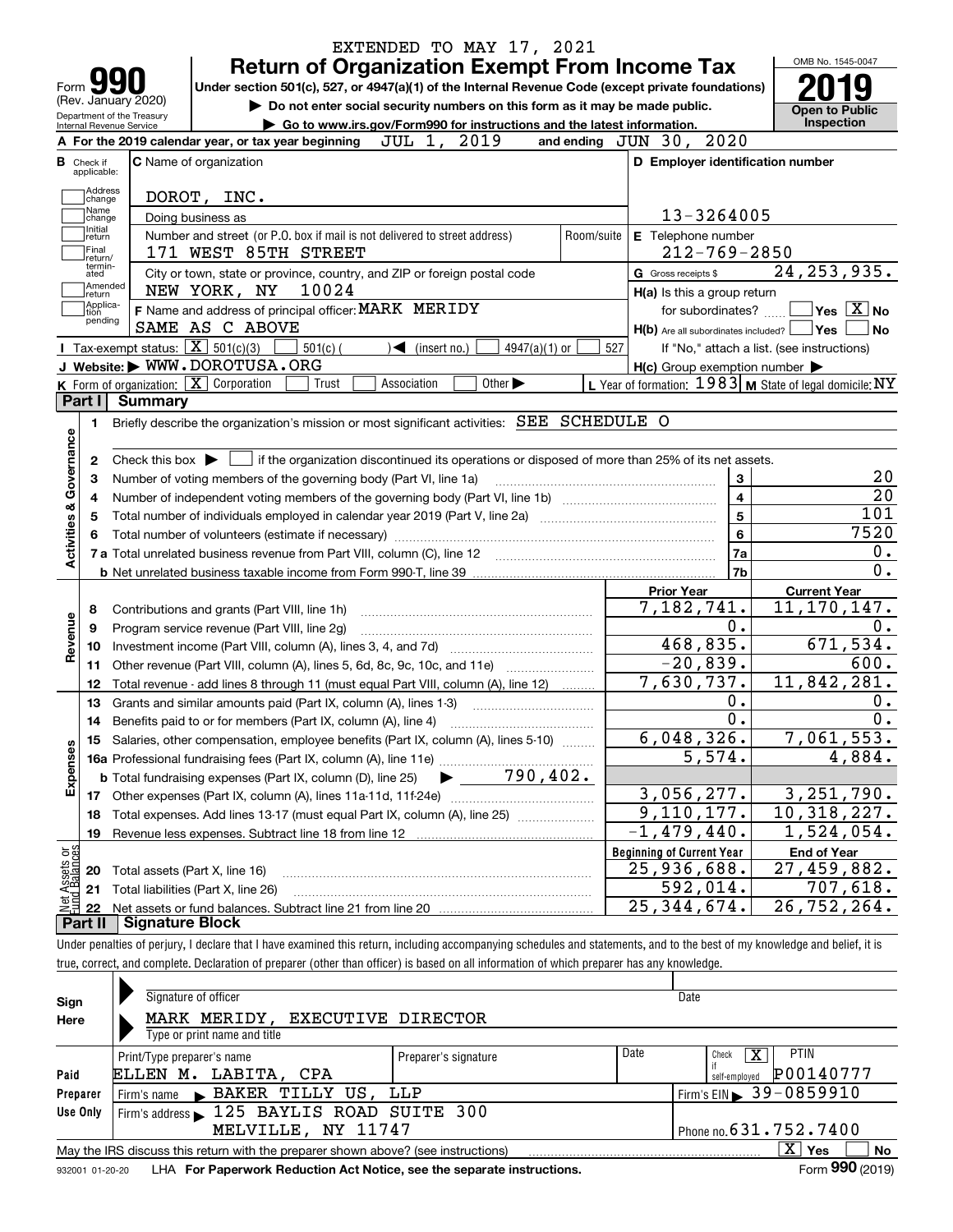|              | 13-3264005<br>DOROT, INC.<br>Page 2<br>Form 990 (2019)                                                                                                          |
|--------------|-----------------------------------------------------------------------------------------------------------------------------------------------------------------|
|              | <b>Statement of Program Service Accomplishments</b><br>Part III                                                                                                 |
|              | $\overline{\mathbf{x}}$<br>Check if Schedule O contains a response or note to any line in this Part III                                                         |
| 1            | Briefly describe the organization's mission:                                                                                                                    |
|              | DOROT PROVIDES SUPPORTIVE SERVICES TO OLDER ADULTS TO ALLEVIATE SOCIAL                                                                                          |
|              | ISOLATION AND ENABLE THEM TO LIVE INDEPENDENTLY IN THE COMMUNITY; WE                                                                                            |
|              | ENGAGE VOLUNTEERS OF ALL AGES IN OUR WORK.                                                                                                                      |
|              |                                                                                                                                                                 |
| $\mathbf{2}$ | Did the organization undertake any significant program services during the year which were not listed on the                                                    |
|              | $\sqrt{}$ Yes $\sqrt{}$ $\overline{\rm X}$ $\sqrt{}$ No<br>prior Form 990 or 990-EZ?                                                                            |
|              | If "Yes," describe these new services on Schedule O.                                                                                                            |
| 3            | $\overline{\ }$ Yes $\overline{\phantom{X}}$ No<br>Did the organization cease conducting, or make significant changes in how it conducts, any program services? |
|              | If "Yes," describe these changes on Schedule O.                                                                                                                 |
| 4            | Describe the organization's program service accomplishments for each of its three largest program services, as measured by expenses.                            |
|              | Section 501(c)(3) and 501(c)(4) organizations are required to report the amount of grants and allocations to others, the total expenses, and                    |
|              | revenue, if any, for each program service reported.                                                                                                             |
| 4a           | 2,837,536. including grants of \$<br>(Code:<br>(Expenses \$<br>) (Revenue \$                                                                                    |
|              | SOCIALIZATION SERVICES CONNECT SENIORS TO THEIR PEERS AND YOUNGER                                                                                               |
|              | GENERATIONS TO ENHANCE THEIR QUALITY OF LIFE, REDUCE SOCIAL ISOLATION,                                                                                          |
|              | FRIENDLY VISITING MATCHES<br>AND CREATE BONDS TO THE LARGER COMMUNITY.                                                                                          |
|              | HOMEBOUND SENIORS WITH VOLUNTEERS RANGING<br>IN AGE FROM 18<br>TO<br>89 FOR                                                                                     |
|              | THE AVERAGE LENGTH OF MATCH IS 37<br>IN THE SENIOR'S HOMES;<br>WEEKLY VISITS                                                                                    |
|              | MONTHS. CEMETERY VISITS RECRUITS AND TRAINS VOLUNTEERS TO ESCORT                                                                                                |
|              | HOMEBOUND AND FRAIL OLDER ADULTS TO AREA CEMETERIES TO VISIT THE GRAVES                                                                                         |
|              | OF THEIR LOVED ONES.                                                                                                                                            |
|              |                                                                                                                                                                 |
|              |                                                                                                                                                                 |
|              |                                                                                                                                                                 |
| 4b           | 2,510,517. including grants of \$<br>) (Revenue \$<br>(Code:                                                                                                    |
|              | ) (Expenses \$<br>CONCRETE SERVICES THAT HELP OLDER ADULTS LIVE INDEPENDENTLY<br>IN THE                                                                         |
|              | COMMUNITY. PROGRAMS INCLUDE:<br>VISITING DOCTORS;<br>KOSHER MEALS FOR THE                                                                                       |
|              | HOMEBOUND-DELIVERS NUTRITIOUS FROZEN MEALS EACH WEEK TO<br>SENIORS WHO CAN                                                                                      |
|              | SHOP OR COOK FOR THEMSELVES; EMERGENCY MEALS PROVIDE<br>NO LONGER EASILY                                                                                        |
|              | IMMEDIATELY AFTER DISCHARGE FROM A HOSPITAL;<br>MEALS TO SENIORS<br>DOOR TO                                                                                     |
|              | DOOR ENABLES FRAIL AND HOMEBOUND ELDERLY TO ACCESS MEDICAL CARE, FOOD,                                                                                          |
|              | AND OTHER NEEDS BY PROVIDING TRAINED STAFF TRAVEL COMPANIONS TO ESCORT                                                                                          |
|              | THEM TO THEIR APPOINTMENTS; THE WELLNESS PROGRAM FOR SENIORS ENCOURAGES                                                                                         |
|              | THE ELDERLY TO TAKE AN ACTIVE ROLE IN THEIR OWN HEALTH, OFFERING ONSITE                                                                                         |
|              | CLASSES TO IMPROVE THEIR STRENGTH AND BALANCE, AND INFORMATIONAL                                                                                                |
|              | SESSIONS ABOUT NUTRITION AND HEALTH;                                                                                                                            |
|              | SEE SCHEDULE O FOR CONTINUATION                                                                                                                                 |
|              | 4c $(\text{Code:})$ $(\text{Expenses $}, 2, 039, 058, \text{including grants of $},$                                                                            |
|              | COMMUNITY SERVICES ALLEVIATES SOCIAL ISOLATION AND BRINGS THE<br>GENERATIONS TOGETHER IN MUTUALLY SUPPORTIVE AND BENEFICIAL                                     |
|              | RELATIONSHIPS AND ENRICHING PROGRAMS. VOLUNTEERS DELIVER HOLIDAY                                                                                                |
|              | PACKAGES AND MEALS TO SENIORS; ESCORT SENIORS TO CULTURAL EVENTS; AND                                                                                           |
|              | TEACH THEM HOW TO COMMUNICATE BY EMAIL AND ACCESS THE INTERNET.                                                                                                 |
|              | TELECONFERENCE AND ONLINE CLASSES AND SUPPORT GROUPS KEEP HOMEBOUND                                                                                             |
|              | SENIORS ENGAGED. TEEN AND COLLEGE VOLUNTEERS ENGAGE WITH SENIORS AND                                                                                            |
|              | PARTICIPATE IN INTERGENERATIONAL ART AND MUSIC WORKSHOPS. VOLUNTEERS                                                                                            |
|              | RECEIVE ONGOING SUPPORT AND TRAINING FROM STAFF, WHILE THEY MAKE NEW                                                                                            |
|              | FRIENDS AND CONTRIBUTE TO BUILDING A BETTER COMMUNITY.                                                                                                          |
|              |                                                                                                                                                                 |
|              |                                                                                                                                                                 |
|              | 4d Other program services (Describe on Schedule O.)                                                                                                             |
|              | (Expenses \$ $1,271,099$ a including grants of \$<br>(Revenue \$                                                                                                |
|              | 4e Total program service expenses > 8,658,210.                                                                                                                  |
|              | Form 990 (2019)                                                                                                                                                 |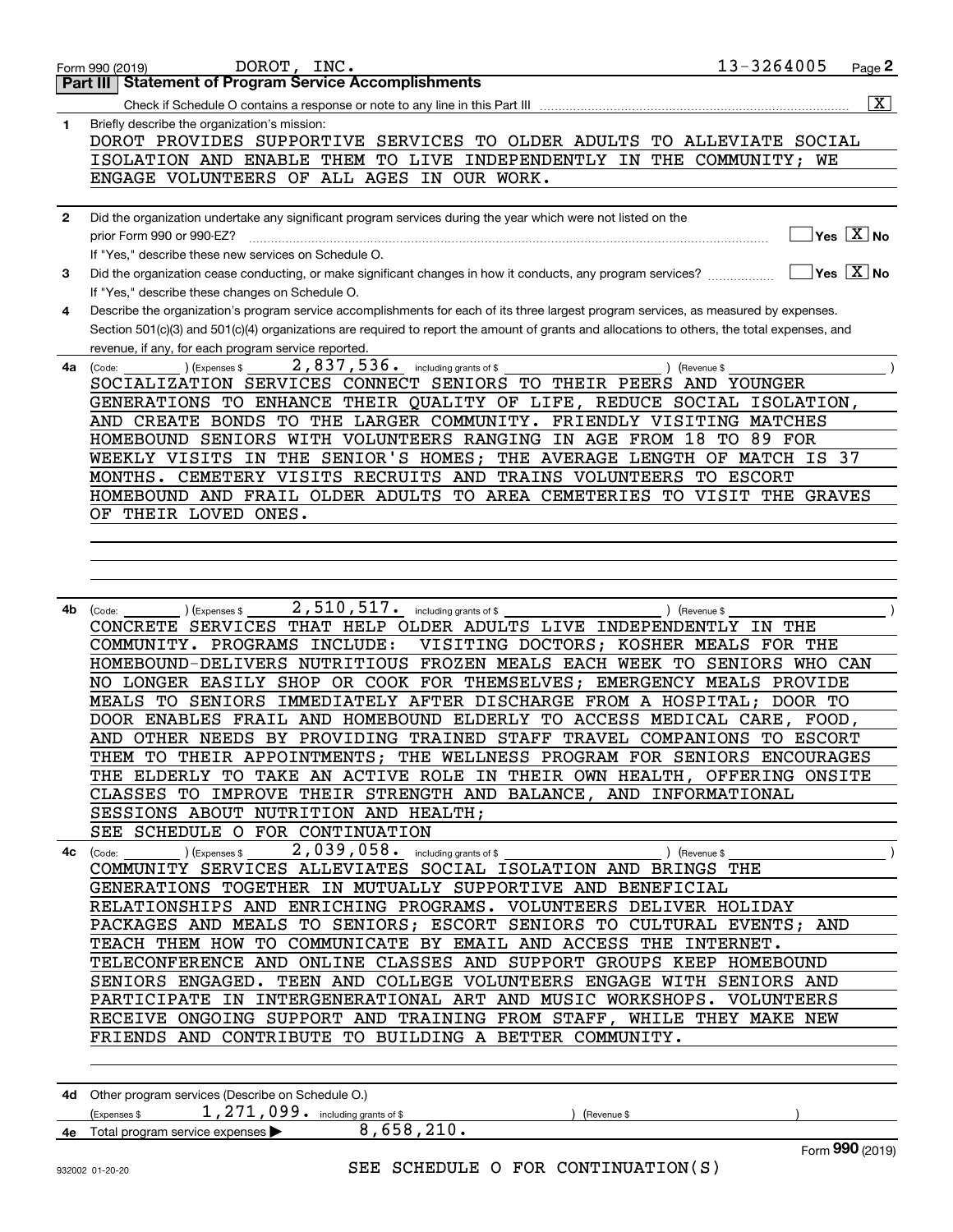|     | 13-3264005<br>DOROT, INC.<br>Form 990 (2019)                                                                                                                                                                                                          |                 |                         | $Page$ 3    |
|-----|-------------------------------------------------------------------------------------------------------------------------------------------------------------------------------------------------------------------------------------------------------|-----------------|-------------------------|-------------|
|     | <b>Checklist of Required Schedules</b><br>Part IV                                                                                                                                                                                                     |                 |                         |             |
|     |                                                                                                                                                                                                                                                       |                 | Yes                     | No          |
| 1.  | Is the organization described in section $501(c)(3)$ or $4947(a)(1)$ (other than a private foundation)?                                                                                                                                               |                 |                         |             |
|     |                                                                                                                                                                                                                                                       | 1.              | X                       |             |
| 2   |                                                                                                                                                                                                                                                       | $\overline{2}$  | $\overline{\mathbf{x}}$ |             |
| 3   | Did the organization engage in direct or indirect political campaign activities on behalf of or in opposition to candidates for                                                                                                                       |                 |                         |             |
|     |                                                                                                                                                                                                                                                       | 3               |                         | x           |
| 4   | Section 501(c)(3) organizations. Did the organization engage in lobbying activities, or have a section 501(h) election in effect                                                                                                                      |                 |                         |             |
|     |                                                                                                                                                                                                                                                       | 4               |                         | x           |
| 5.  | Is the organization a section 501(c)(4), 501(c)(5), or 501(c)(6) organization that receives membership dues, assessments, or                                                                                                                          |                 |                         |             |
|     |                                                                                                                                                                                                                                                       | 5               |                         | x           |
| 6   | Did the organization maintain any donor advised funds or any similar funds or accounts for which donors have the right to                                                                                                                             |                 |                         |             |
|     | provide advice on the distribution or investment of amounts in such funds or accounts? If "Yes," complete Schedule D, Part I                                                                                                                          | 6               |                         | x           |
| 7   | Did the organization receive or hold a conservation easement, including easements to preserve open space,                                                                                                                                             |                 |                         |             |
|     |                                                                                                                                                                                                                                                       | $\overline{7}$  |                         | x           |
| 8   | Did the organization maintain collections of works of art, historical treasures, or other similar assets? If "Yes," complete                                                                                                                          |                 |                         |             |
|     |                                                                                                                                                                                                                                                       | 8               |                         | X           |
| 9   | Did the organization report an amount in Part X, line 21, for escrow or custodial account liability, serve as a custodian for                                                                                                                         |                 |                         |             |
|     | amounts not listed in Part X; or provide credit counseling, debt management, credit repair, or debt negotiation services?                                                                                                                             |                 |                         |             |
|     |                                                                                                                                                                                                                                                       | 9               |                         | X           |
| 10  | Did the organization, directly or through a related organization, hold assets in donor-restricted endowments                                                                                                                                          |                 |                         |             |
|     |                                                                                                                                                                                                                                                       | 10              | X                       |             |
| 11  | If the organization's answer to any of the following questions is "Yes," then complete Schedule D, Parts VI, VII, VIII, IX, or X                                                                                                                      |                 |                         |             |
|     | as applicable.                                                                                                                                                                                                                                        |                 |                         |             |
| a   | Did the organization report an amount for land, buildings, and equipment in Part X, line 10? If "Yes," complete Schedule D,                                                                                                                           |                 |                         |             |
|     |                                                                                                                                                                                                                                                       | 11a             | X                       |             |
| b   | Did the organization report an amount for investments - other securities in Part X, line 12, that is 5% or more of its total                                                                                                                          |                 |                         |             |
|     |                                                                                                                                                                                                                                                       | 11 <sub>b</sub> |                         | x           |
| с   | Did the organization report an amount for investments - program related in Part X, line 13, that is 5% or more of its total                                                                                                                           |                 |                         |             |
|     |                                                                                                                                                                                                                                                       | 11c             |                         | x           |
|     | d Did the organization report an amount for other assets in Part X, line 15, that is 5% or more of its total assets reported in                                                                                                                       |                 |                         |             |
|     |                                                                                                                                                                                                                                                       | 11d             |                         | x           |
|     |                                                                                                                                                                                                                                                       | 11e             | X                       |             |
|     | Did the organization's separate or consolidated financial statements for the tax year include a footnote that addresses                                                                                                                               |                 |                         |             |
|     | the organization's liability for uncertain tax positions under FIN 48 (ASC 740)? If "Yes," complete Schedule D, Part X                                                                                                                                | 11f             | X                       |             |
|     | 12a Did the organization obtain separate, independent audited financial statements for the tax year? If "Yes," complete                                                                                                                               |                 |                         |             |
|     |                                                                                                                                                                                                                                                       |                 | $\mathbf X$             |             |
|     | Was the organization included in consolidated, independent audited financial statements for the tax year?                                                                                                                                             | 12a             |                         |             |
|     |                                                                                                                                                                                                                                                       | 12b             |                         | x           |
|     | If "Yes," and if the organization answered "No" to line 12a, then completing Schedule D, Parts XI and XII is optional manum                                                                                                                           |                 |                         | $\mathbf x$ |
| 13  |                                                                                                                                                                                                                                                       | 13<br>14a       |                         | X           |
| 14a | Did the organization maintain an office, employees, or agents outside of the United States?                                                                                                                                                           |                 |                         |             |
| b   | Did the organization have aggregate revenues or expenses of more than \$10,000 from grantmaking, fundraising, business,<br>investment, and program service activities outside the United States, or aggregate foreign investments valued at \$100,000 |                 |                         |             |
|     |                                                                                                                                                                                                                                                       | 14b             |                         | x           |
| 15  | Did the organization report on Part IX, column (A), line 3, more than \$5,000 of grants or other assistance to or for any                                                                                                                             |                 |                         |             |
|     |                                                                                                                                                                                                                                                       | 15              |                         | x           |
|     | Did the organization report on Part IX, column (A), line 3, more than \$5,000 of aggregate grants or other assistance to                                                                                                                              |                 |                         |             |
| 16  |                                                                                                                                                                                                                                                       |                 |                         | x           |
|     |                                                                                                                                                                                                                                                       | 16              |                         |             |
| 17  | Did the organization report a total of more than \$15,000 of expenses for professional fundraising services on Part IX,                                                                                                                               |                 | х                       |             |
|     |                                                                                                                                                                                                                                                       | 17              |                         |             |
| 18  | Did the organization report more than \$15,000 total of fundraising event gross income and contributions on Part VIII, lines                                                                                                                          |                 |                         | x           |
|     |                                                                                                                                                                                                                                                       | 18              |                         |             |
| 19  | Did the organization report more than \$15,000 of gross income from gaming activities on Part VIII, line 9a? If "Yes."                                                                                                                                |                 |                         |             |
|     |                                                                                                                                                                                                                                                       | 19              |                         | x<br>X      |
| 20a |                                                                                                                                                                                                                                                       | 20a             |                         |             |
| b   | If "Yes" to line 20a, did the organization attach a copy of its audited financial statements to this return?                                                                                                                                          | 20 <sub>b</sub> |                         |             |
| 21  | Did the organization report more than \$5,000 of grants or other assistance to any domestic organization or                                                                                                                                           |                 |                         | x           |
|     |                                                                                                                                                                                                                                                       | 21              |                         |             |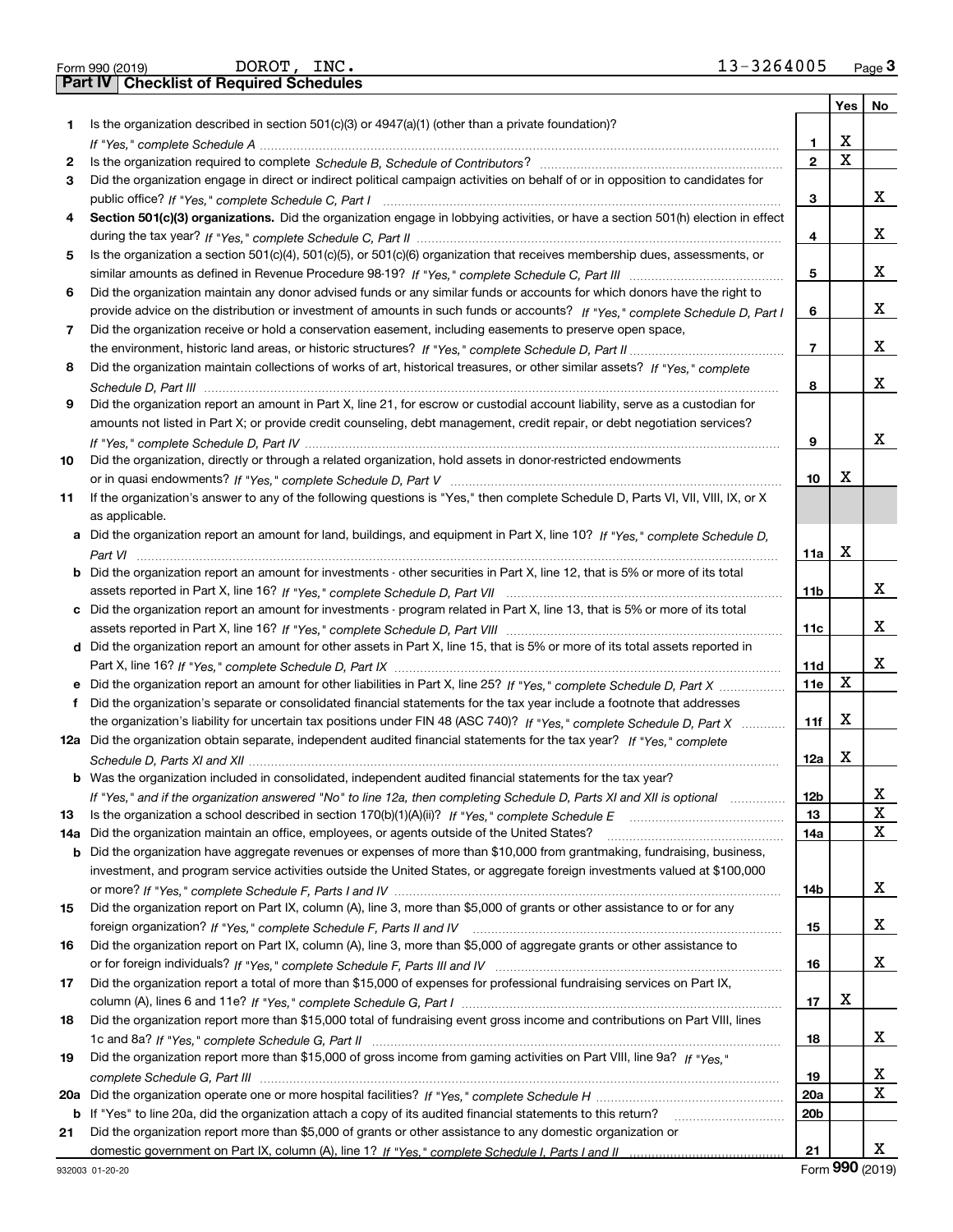|  | Form 990 (2019) |
|--|-----------------|
|  |                 |

*(continued)*

|        |                                                                                                                                       |                 | Yes $ $ | No          |
|--------|---------------------------------------------------------------------------------------------------------------------------------------|-----------------|---------|-------------|
| 22     | Did the organization report more than \$5,000 of grants or other assistance to or for domestic individuals on                         |                 |         |             |
|        |                                                                                                                                       | 22              |         | х           |
| 23     | Did the organization answer "Yes" to Part VII, Section A, line 3, 4, or 5 about compensation of the organization's current            |                 |         |             |
|        | and former officers, directors, trustees, key employees, and highest compensated employees? If "Yes," complete                        |                 |         |             |
|        |                                                                                                                                       | 23              | х       |             |
|        | 24a Did the organization have a tax-exempt bond issue with an outstanding principal amount of more than \$100,000 as of the           |                 |         |             |
|        | last day of the year, that was issued after December 31, 2002? If "Yes," answer lines 24b through 24d and complete                    |                 |         |             |
|        |                                                                                                                                       | 24a             |         | x           |
| b      | Did the organization invest any proceeds of tax-exempt bonds beyond a temporary period exception?                                     | 24 <sub>b</sub> |         |             |
| c      | Did the organization maintain an escrow account other than a refunding escrow at any time during the year to defease                  |                 |         |             |
|        |                                                                                                                                       | 24c             |         |             |
|        |                                                                                                                                       | 24d             |         |             |
|        | 25a Section 501(c)(3), 501(c)(4), and 501(c)(29) organizations. Did the organization engage in an excess benefit                      |                 |         |             |
|        |                                                                                                                                       | 25a             |         | x           |
|        | b Is the organization aware that it engaged in an excess benefit transaction with a disqualified person in a prior year, and          |                 |         |             |
|        | that the transaction has not been reported on any of the organization's prior Forms 990 or 990-EZ? If "Yes," complete                 |                 |         |             |
|        |                                                                                                                                       | 25b             |         | x           |
| 26     | Schedule L, Part I<br>Did the organization report any amount on Part X, line 5 or 22, for receivables from or payables to any current |                 |         |             |
|        |                                                                                                                                       |                 |         |             |
|        | or former officer, director, trustee, key employee, creator or founder, substantial contributor, or 35%                               | 26              |         | X           |
|        | controlled entity or family member of any of these persons? If "Yes," complete Schedule L, Part II                                    |                 |         |             |
| 27     | Did the organization provide a grant or other assistance to any current or former officer, director, trustee, key employee,           |                 |         |             |
|        | creator or founder, substantial contributor or employee thereof, a grant selection committee member, or to a 35% controlled           |                 |         | X           |
|        | entity (including an employee thereof) or family member of any of these persons? If "Yes," complete Schedule L, Part III              | 27              |         |             |
| 28     | Was the organization a party to a business transaction with one of the following parties (see Schedule L, Part IV                     |                 |         |             |
|        | instructions, for applicable filing thresholds, conditions, and exceptions):                                                          |                 |         |             |
| а      | A current or former officer, director, trustee, key employee, creator or founder, or substantial contributor? If                      |                 |         |             |
|        |                                                                                                                                       | 28a             |         | х<br>X      |
|        |                                                                                                                                       | 28b             |         |             |
|        | c A 35% controlled entity of one or more individuals and/or organizations described in lines 28a or 28b? If                           |                 |         | X           |
|        |                                                                                                                                       | 28c             |         |             |
| 29     |                                                                                                                                       | 29              | Х       |             |
| 30     | Did the organization receive contributions of art, historical treasures, or other similar assets, or qualified conservation           |                 |         |             |
|        |                                                                                                                                       | 30              |         | х           |
| 31     | Did the organization liquidate, terminate, or dissolve and cease operations? If "Yes," complete Schedule N, Part I                    | 31              |         | $\mathbf X$ |
| 32     | Did the organization sell, exchange, dispose of, or transfer more than 25% of its net assets? If "Yes," complete                      |                 |         |             |
|        |                                                                                                                                       | 32              |         | х           |
| 33     | Did the organization own 100% of an entity disregarded as separate from the organization under Regulations                            |                 |         |             |
|        |                                                                                                                                       | 33              |         | х           |
| 34     | Was the organization related to any tax-exempt or taxable entity? If "Yes," complete Schedule R, Part II, III, or IV, and             |                 |         |             |
|        |                                                                                                                                       | 34              |         | x           |
|        | 35a Did the organization have a controlled entity within the meaning of section 512(b)(13)?                                           | 35a             |         | Χ           |
|        | b If "Yes" to line 35a, did the organization receive any payment from or engage in any transaction with a controlled entity           |                 |         |             |
|        |                                                                                                                                       | 35 <sub>b</sub> |         |             |
| 36     | Section 501(c)(3) organizations. Did the organization make any transfers to an exempt non-charitable related organization?            |                 |         |             |
|        |                                                                                                                                       | 36              |         | х           |
| 37     | Did the organization conduct more than 5% of its activities through an entity that is not a related organization                      |                 |         |             |
|        |                                                                                                                                       | 37              |         | х           |
| 38     | Did the organization complete Schedule O and provide explanations in Schedule O for Part VI, lines 11b and 19?                        |                 |         |             |
|        | Note: All Form 990 filers are required to complete Schedule O                                                                         | 38              | х       |             |
| Part V | <b>Statements Regarding Other IRS Filings and Tax Compliance</b>                                                                      |                 |         |             |
|        | Check if Schedule O contains a response or note to any line in this Part V                                                            |                 |         |             |
|        |                                                                                                                                       |                 | Yes     | No          |
|        | 68<br>1a Enter the number reported in Box 3 of Form 1096. Enter -0- if not applicable<br>1a                                           |                 |         |             |
| b      | 0<br>Enter the number of Forms W-2G included in line 1a. Enter -0- if not applicable<br>1b                                            |                 |         |             |
| c      | Did the organization comply with backup withholding rules for reportable payments to vendors and reportable gaming                    |                 |         |             |
|        |                                                                                                                                       | 1c              |         |             |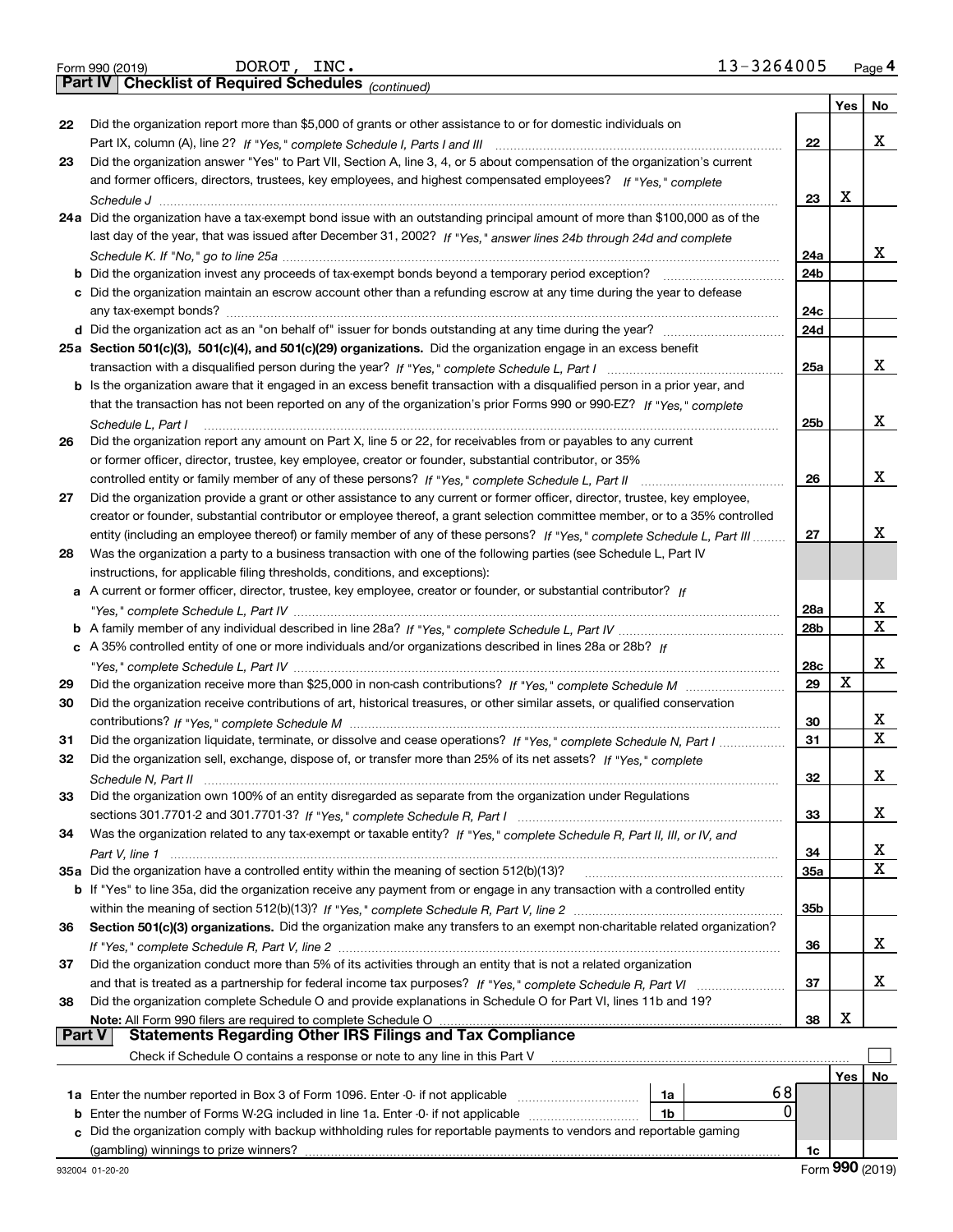|               | 13-3264005<br>DOROT, INC.<br>Form 990 (2019)                                                                                                                                                |                |     | $Page$ <sup>5</sup> |
|---------------|---------------------------------------------------------------------------------------------------------------------------------------------------------------------------------------------|----------------|-----|---------------------|
| <b>Part V</b> | Statements Regarding Other IRS Filings and Tax Compliance (continued)                                                                                                                       |                |     |                     |
|               |                                                                                                                                                                                             |                | Yes | No                  |
|               | 2a Enter the number of employees reported on Form W-3, Transmittal of Wage and Tax Statements,                                                                                              |                |     |                     |
|               | 101<br>filed for the calendar year ending with or within the year covered by this return <i>manumumumum</i><br>2a                                                                           |                |     |                     |
|               |                                                                                                                                                                                             | 2 <sub>b</sub> | Х   |                     |
|               |                                                                                                                                                                                             |                |     |                     |
| За            | Did the organization have unrelated business gross income of \$1,000 or more during the year?                                                                                               | 3a             |     | х                   |
|               |                                                                                                                                                                                             | 3b             |     |                     |
|               | 4a At any time during the calendar year, did the organization have an interest in, or a signature or other authority over, a                                                                |                |     |                     |
|               |                                                                                                                                                                                             | 4a             |     | x                   |
|               | <b>b</b> If "Yes," enter the name of the foreign country $\blacktriangleright$                                                                                                              |                |     |                     |
|               | See instructions for filing requirements for FinCEN Form 114, Report of Foreign Bank and Financial Accounts (FBAR).                                                                         |                |     |                     |
| 5a            | Was the organization a party to a prohibited tax shelter transaction at any time during the tax year?                                                                                       | 5a             |     | х                   |
| b             |                                                                                                                                                                                             | 5b             |     | х                   |
| с             |                                                                                                                                                                                             | 5c             |     |                     |
|               | 6a Does the organization have annual gross receipts that are normally greater than \$100,000, and did the organization solicit                                                              |                |     |                     |
|               | any contributions that were not tax deductible as charitable contributions?                                                                                                                 | 6a             |     | x                   |
|               | <b>b</b> If "Yes," did the organization include with every solicitation an express statement that such contributions or gifts                                                               |                |     |                     |
|               | were not tax deductible?                                                                                                                                                                    | 6b             |     |                     |
| 7             | Organizations that may receive deductible contributions under section 170(c).                                                                                                               |                |     |                     |
| а             | Did the organization receive a payment in excess of \$75 made partly as a contribution and partly for goods and services provided to the payor?                                             | 7a             |     | х                   |
| b             | If "Yes," did the organization notify the donor of the value of the goods or services provided?                                                                                             | 7b             |     |                     |
| с             | Did the organization sell, exchange, or otherwise dispose of tangible personal property for which it was required                                                                           |                |     |                     |
|               |                                                                                                                                                                                             | 7c             |     | х                   |
|               | 7d                                                                                                                                                                                          |                |     |                     |
| е             |                                                                                                                                                                                             | 7e             |     | X                   |
| f             | Did the organization, during the year, pay premiums, directly or indirectly, on a personal benefit contract?                                                                                | 7f             |     | X                   |
| g             | If the organization received a contribution of qualified intellectual property, did the organization file Form 8899 as required?                                                            | 7g             |     |                     |
| h             | If the organization received a contribution of cars, boats, airplanes, or other vehicles, did the organization file a Form 1098-C?                                                          | 7h             |     |                     |
| 8             | Sponsoring organizations maintaining donor advised funds. Did a donor advised fund maintained by the                                                                                        |                |     |                     |
|               | sponsoring organization have excess business holdings at any time during the year?                                                                                                          | 8              |     |                     |
| 9             | Sponsoring organizations maintaining donor advised funds.                                                                                                                                   |                |     |                     |
| а             | Did the sponsoring organization make any taxable distributions under section 4966?                                                                                                          | 9а             |     |                     |
| b             | Did the sponsoring organization make a distribution to a donor, donor advisor, or related person?                                                                                           | 9b             |     |                     |
| 10            | Section 501(c)(7) organizations. Enter:                                                                                                                                                     |                |     |                     |
|               | 10a                                                                                                                                                                                         |                |     |                     |
|               | 10b <br>Gross receipts, included on Form 990, Part VIII, line 12, for public use of club facilities                                                                                         |                |     |                     |
| 11            | Section 501(c)(12) organizations. Enter:                                                                                                                                                    |                |     |                     |
| a             | 11a                                                                                                                                                                                         |                |     |                     |
|               | b Gross income from other sources (Do not net amounts due or paid to other sources against                                                                                                  |                |     |                     |
|               | 11b                                                                                                                                                                                         |                |     |                     |
|               | 12a Section 4947(a)(1) non-exempt charitable trusts. Is the organization filing Form 990 in lieu of Form 1041?                                                                              | 12a            |     |                     |
|               | 12b<br><b>b</b> If "Yes," enter the amount of tax-exempt interest received or accrued during the year <i>manument</i> of                                                                    |                |     |                     |
| 13            | Section 501(c)(29) qualified nonprofit health insurance issuers.                                                                                                                            |                |     |                     |
|               | a Is the organization licensed to issue qualified health plans in more than one state?<br>Note: See the instructions for additional information the organization must report on Schedule O. | 13а            |     |                     |
|               | <b>b</b> Enter the amount of reserves the organization is required to maintain by the states in which the                                                                                   |                |     |                     |
|               | 13b                                                                                                                                                                                         |                |     |                     |
|               | 13с                                                                                                                                                                                         |                |     |                     |
| 14a           | Did the organization receive any payments for indoor tanning services during the tax year?                                                                                                  | 14a            |     | x                   |
|               | <b>b</b> If "Yes," has it filed a Form 720 to report these payments? If "No," provide an explanation on Schedule O                                                                          | 14b            |     |                     |
| 15            | Is the organization subject to the section 4960 tax on payment(s) of more than \$1,000,000 in remuneration or                                                                               |                |     |                     |
|               |                                                                                                                                                                                             | 15             |     | X.                  |
|               | If "Yes," see instructions and file Form 4720, Schedule N.                                                                                                                                  |                |     |                     |
| 16            | Is the organization an educational institution subject to the section 4968 excise tax on net investment income?                                                                             | 16             |     | X                   |
|               | If "Yes," complete Form 4720, Schedule O.                                                                                                                                                   |                |     |                     |
|               |                                                                                                                                                                                             |                |     |                     |

Form (2019) **990**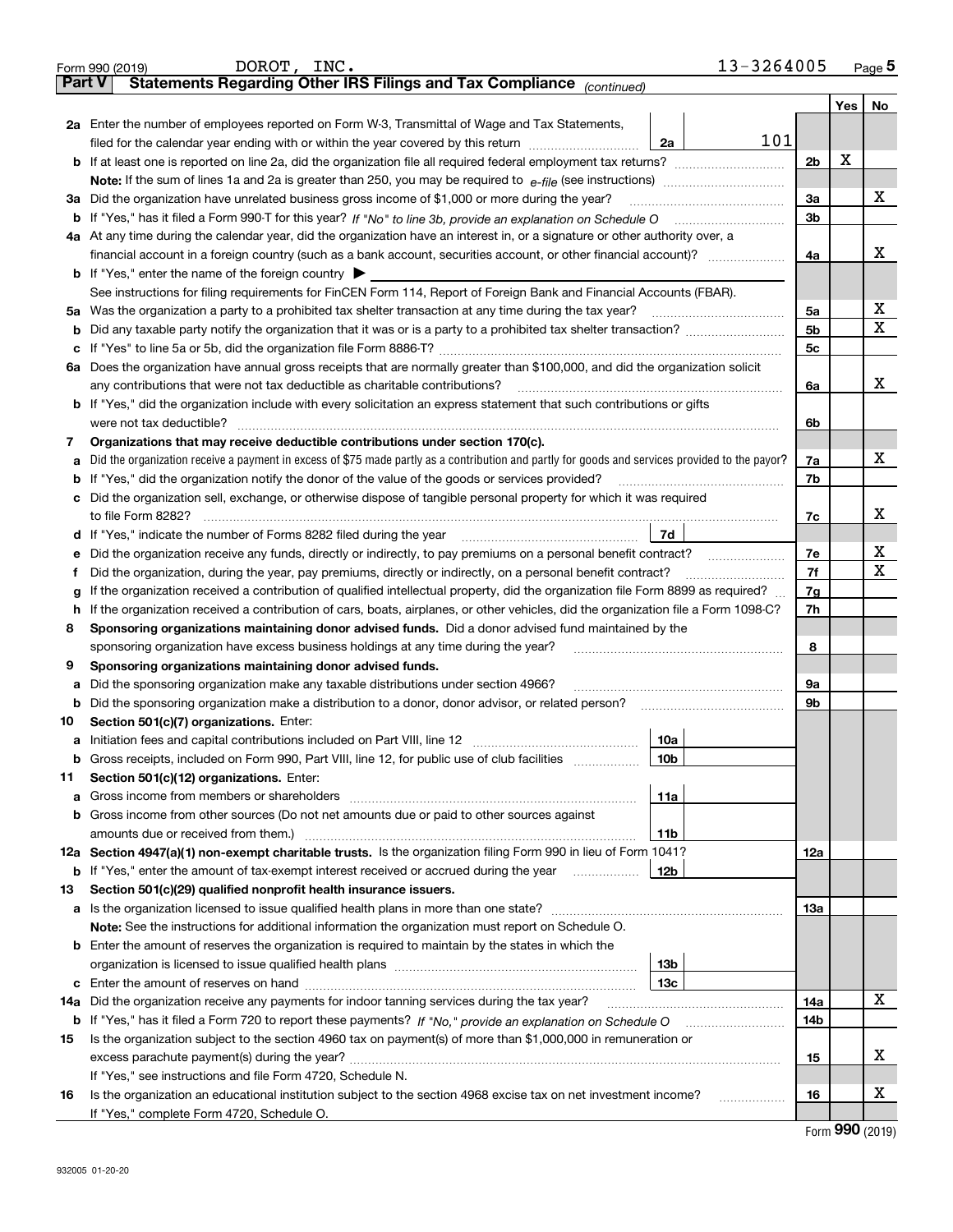|        | DOROT, INC.<br>Form 990 (2019)                                                                                                                                                                                  |    | 13-3264005 |                        |             | Page $6$              |
|--------|-----------------------------------------------------------------------------------------------------------------------------------------------------------------------------------------------------------------|----|------------|------------------------|-------------|-----------------------|
|        | <b>Part VI</b><br>Governance, Management, and Disclosure For each "Yes" response to lines 2 through 7b below, and for a "No" response                                                                           |    |            |                        |             |                       |
|        | to line 8a, 8b, or 10b below, describe the circumstances, processes, or changes on Schedule O. See instructions.                                                                                                |    |            |                        |             |                       |
|        |                                                                                                                                                                                                                 |    |            |                        |             | $\overline{\text{X}}$ |
|        | <b>Section A. Governing Body and Management</b>                                                                                                                                                                 |    |            |                        |             |                       |
|        |                                                                                                                                                                                                                 |    |            |                        | Yes         | No                    |
|        | <b>1a</b> Enter the number of voting members of the governing body at the end of the tax year<br>.                                                                                                              | 1a | 20         |                        |             |                       |
|        | If there are material differences in voting rights among members of the governing body, or if the governing                                                                                                     |    |            |                        |             |                       |
|        | body delegated broad authority to an executive committee or similar committee, explain on Schedule O.                                                                                                           |    |            |                        |             |                       |
| b      | Enter the number of voting members included on line 1a, above, who are independent                                                                                                                              | 1b | 20         |                        |             |                       |
| 2      | Did any officer, director, trustee, or key employee have a family relationship or a business relationship with any other                                                                                        |    |            |                        |             |                       |
|        | officer, director, trustee, or key employee?                                                                                                                                                                    |    |            | 2                      |             | Х                     |
| З      | Did the organization delegate control over management duties customarily performed by or under the direct supervision                                                                                           |    |            |                        |             | х                     |
|        | of officers, directors, trustees, or key employees to a management company or other person?<br>Did the organization make any significant changes to its governing documents since the prior Form 990 was filed? |    |            | 3<br>4                 |             | $\rm X$               |
| 4<br>5 | Did the organization become aware during the year of a significant diversion of the organization's assets?                                                                                                      |    |            | 5                      |             | X                     |
| 6      | Did the organization have members or stockholders?                                                                                                                                                              |    |            | 6                      |             | $\mathbf X$           |
| 7a     | Did the organization have members, stockholders, or other persons who had the power to elect or appoint one or                                                                                                  |    |            |                        |             |                       |
|        | more members of the governing body?                                                                                                                                                                             |    |            | 7a                     |             | х                     |
|        | <b>b</b> Are any governance decisions of the organization reserved to (or subject to approval by) members, stockholders, or                                                                                     |    |            |                        |             |                       |
|        | persons other than the governing body?                                                                                                                                                                          |    |            | 7b                     |             | х                     |
| 8      | Did the organization contemporaneously document the meetings held or written actions undertaken during the year by the following:                                                                               |    |            |                        |             |                       |
| a      |                                                                                                                                                                                                                 |    |            | 8а                     | X           |                       |
| b      | Each committee with authority to act on behalf of the governing body?                                                                                                                                           |    |            | 8b                     | X           |                       |
| 9      | Is there any officer, director, trustee, or key employee listed in Part VII, Section A, who cannot be reached at the                                                                                            |    |            |                        |             |                       |
|        |                                                                                                                                                                                                                 |    |            | 9                      |             | x                     |
|        | Section B. Policies <sub>(This Section B requests information about policies not required by the Internal Revenue Code.)</sub>                                                                                  |    |            |                        |             |                       |
|        |                                                                                                                                                                                                                 |    |            |                        | <b>Yes</b>  | No                    |
|        |                                                                                                                                                                                                                 |    |            | 10a                    |             | х                     |
|        | <b>b</b> If "Yes," did the organization have written policies and procedures governing the activities of such chapters, affiliates,                                                                             |    |            |                        |             |                       |
|        | and branches to ensure their operations are consistent with the organization's exempt purposes?                                                                                                                 |    |            | 10b                    |             |                       |
|        | 11a Has the organization provided a complete copy of this Form 990 to all members of its governing body before filing the form?                                                                                 |    |            | 11a                    | X           |                       |
|        | <b>b</b> Describe in Schedule O the process, if any, used by the organization to review this Form 990.                                                                                                          |    |            |                        | X           |                       |
|        |                                                                                                                                                                                                                 |    |            | 12a<br>12 <sub>b</sub> | X           |                       |
|        | c Did the organization regularly and consistently monitor and enforce compliance with the policy? If "Yes," describe                                                                                            |    |            |                        |             |                       |
|        |                                                                                                                                                                                                                 |    |            | 12c                    | X           |                       |
| 13     | Did the organization have a written whistleblower policy?                                                                                                                                                       |    |            | 13                     | Y           |                       |
| 14     | Did the organization have a written document retention and destruction policy?                                                                                                                                  |    |            | 14                     | $\mathbf X$ |                       |
| 15     | Did the process for determining compensation of the following persons include a review and approval by independent                                                                                              |    |            |                        |             |                       |
|        | persons, comparability data, and contemporaneous substantiation of the deliberation and decision?                                                                                                               |    |            |                        |             |                       |
| а      | The organization's CEO, Executive Director, or top management official manufactured content of the organization's CEO, Executive Director, or top management official                                           |    |            | 15a                    | X           |                       |
|        | <b>b</b> Other officers or key employees of the organization                                                                                                                                                    |    |            | 15b                    | X           |                       |
|        | If "Yes" to line 15a or 15b, describe the process in Schedule O (see instructions).                                                                                                                             |    |            |                        |             |                       |
|        | 16a Did the organization invest in, contribute assets to, or participate in a joint venture or similar arrangement with a                                                                                       |    |            |                        |             |                       |
|        | taxable entity during the year?                                                                                                                                                                                 |    |            | 16a                    |             | х                     |
|        | <b>b</b> If "Yes," did the organization follow a written policy or procedure requiring the organization to evaluate its participation                                                                           |    |            |                        |             |                       |
|        | in joint venture arrangements under applicable federal tax law, and take steps to safeguard the organization's                                                                                                  |    |            |                        |             |                       |
|        |                                                                                                                                                                                                                 |    |            | 16b                    |             |                       |
|        | <b>Section C. Disclosure</b>                                                                                                                                                                                    |    |            |                        |             |                       |
| 17     | List the states with which a copy of this Form 990 is required to be filed $\blacktriangleright$ CA, CO, CT, FL, IL, MD, MA, NJ, NY, PA, VA, WA                                                                 |    |            |                        |             |                       |
| 18     | Section 6104 requires an organization to make its Forms 1023 (1024 or 1024-A, if applicable), 990, and 990-T (Section 501(c)(3)s only) available                                                                |    |            |                        |             |                       |
|        | for public inspection. Indicate how you made these available. Check all that apply.                                                                                                                             |    |            |                        |             |                       |
|        | X   Own website<br>$X$ Upon request<br>Another's website<br>Other (explain on Schedule O)                                                                                                                       |    |            |                        |             |                       |
| 19     | Describe on Schedule O whether (and if so, how) the organization made its governing documents, conflict of interest policy, and financial                                                                       |    |            |                        |             |                       |
| 20     | statements available to the public during the tax year.<br>State the name, address, and telephone number of the person who possesses the organization's books and records                                       |    |            |                        |             |                       |
|        | RICHARD CHAMAMA, DIRECTOR OF FINANCE - 917-441-3752                                                                                                                                                             |    |            |                        |             |                       |
|        | 10024<br>171 WEST 85TH STREET, NEW YORK, NY                                                                                                                                                                     |    |            |                        |             |                       |
|        |                                                                                                                                                                                                                 |    |            |                        |             |                       |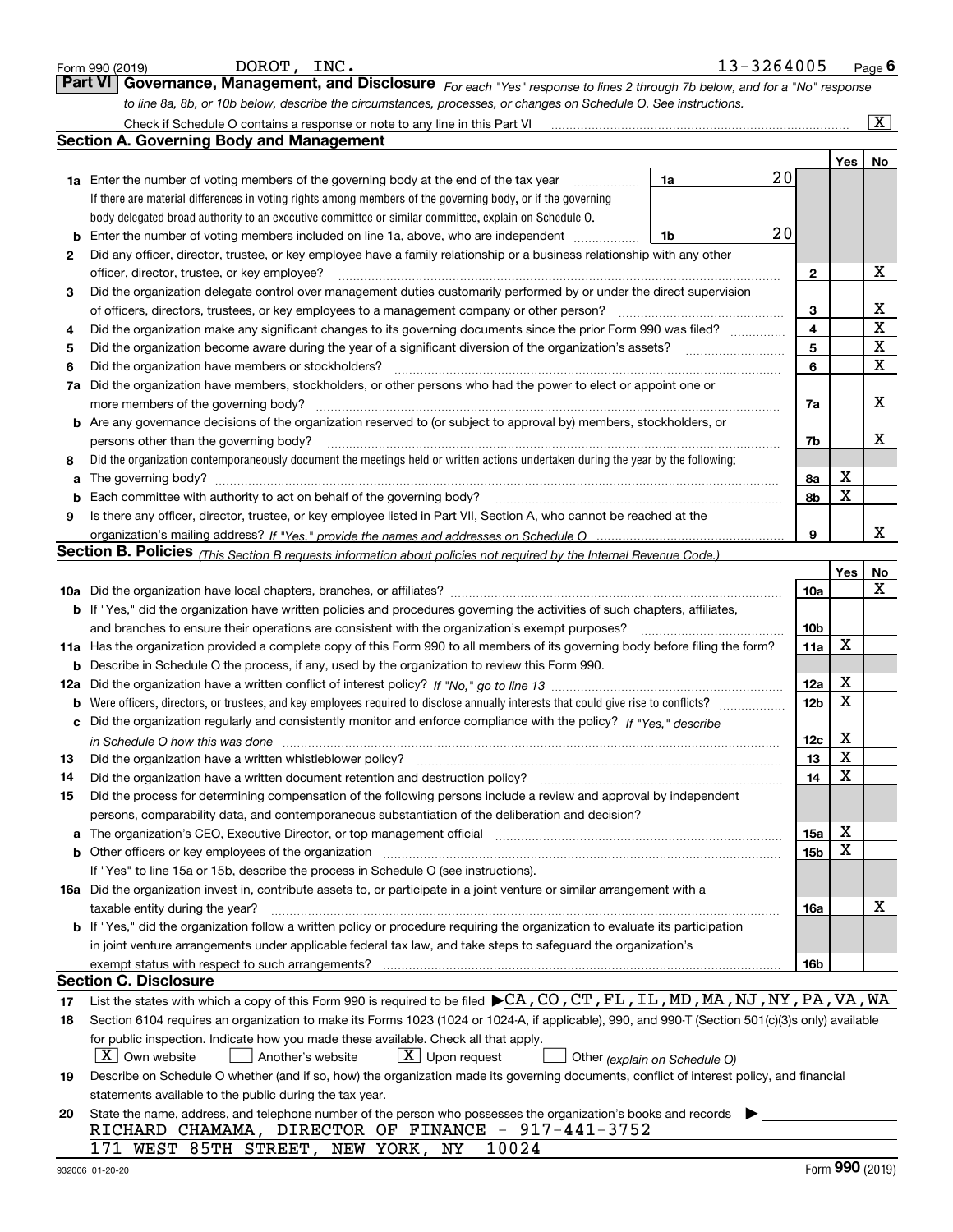$\mathcal{L}^{\text{max}}$ 

| orm 990 (2019) <sup>.</sup> |                                                                                            | DOROT, | INC. |  | 13-3264005 | Page $\prime$ |
|-----------------------------|--------------------------------------------------------------------------------------------|--------|------|--|------------|---------------|
|                             | Part VII Compensation of Officers, Directors, Trustees, Key Employees, Highest Compensated |        |      |  |            |               |
|                             | <b>Employees, and Independent Contractors</b>                                              |        |      |  |            |               |

Check if Schedule O contains a response or note to any line in this Part VII

**Section A. Officers, Directors, Trustees, Key Employees, and Highest Compensated Employees**

**1a**  Complete this table for all persons required to be listed. Report compensation for the calendar year ending with or within the organization's tax year. **•** List all of the organization's current officers, directors, trustees (whether individuals or organizations), regardless of amount of compensation.

Enter -0- in columns (D), (E), and (F) if no compensation was paid.

 $\bullet$  List all of the organization's  $\,$ current key employees, if any. See instructions for definition of "key employee."

**•** List the organization's five current highest compensated employees (other than an officer, director, trustee, or key employee) who received reportable compensation (Box 5 of Form W-2 and/or Box 7 of Form 1099-MISC) of more than \$100,000 from the organization and any related organizations.

**•** List all of the organization's former officers, key employees, and highest compensated employees who received more than \$100,000 of reportable compensation from the organization and any related organizations.

**former directors or trustees**  ¥ List all of the organization's that received, in the capacity as a former director or trustee of the organization, more than \$10,000 of reportable compensation from the organization and any related organizations.

See instructions for the order in which to list the persons above.

Check this box if neither the organization nor any related organization compensated any current officer, director, or trustee.  $\mathcal{L}^{\text{max}}$ 

| (A)                         | (B)                    |                               |                                                                  | (C)         |              |                                  |        | (D)                 | (E)                              | (F)                      |
|-----------------------------|------------------------|-------------------------------|------------------------------------------------------------------|-------------|--------------|----------------------------------|--------|---------------------|----------------------------------|--------------------------|
| Name and title              | Average                |                               | (do not check more than one                                      | Position    |              |                                  |        | Reportable          | Reportable                       | Estimated                |
|                             | hours per              |                               | box, unless person is both an<br>officer and a director/trustee) |             |              |                                  |        | compensation        | compensation                     | amount of                |
|                             | week                   |                               |                                                                  |             |              |                                  |        | from                | from related                     | other                    |
|                             | (list any<br>hours for |                               |                                                                  |             |              |                                  |        | the<br>organization | organizations<br>(W-2/1099-MISC) | compensation<br>from the |
|                             | related                |                               |                                                                  |             |              |                                  |        | (W-2/1099-MISC)     |                                  | organization             |
|                             | organizations          |                               |                                                                  |             |              |                                  |        |                     |                                  | and related              |
|                             | below                  | ndividual trustee or director | nstitutional trustee                                             |             |              |                                  |        |                     |                                  | organizations            |
|                             | line)                  |                               |                                                                  | Officer     | key employee | Highest compensated<br> employee | Former |                     |                                  |                          |
| <b>MARK MERIDY</b><br>(1)   | 35.00                  |                               |                                                                  |             |              |                                  |        |                     |                                  |                          |
| EXECUTIVE DIRECTOR          | 0.00                   | $\mathbf X$                   |                                                                  | $\mathbf X$ |              |                                  |        | 316,834.            | 0.                               | 41,233.                  |
| DOROTHY HELLMER<br>(2)      | 35.00                  |                               |                                                                  |             |              |                                  |        |                     |                                  |                          |
| CHIEF FINANCIAL OFFICER     | 0.00                   |                               |                                                                  | $\mathbf X$ |              |                                  |        | 204,359.            | $\mathbf 0$ .                    | 32,498.                  |
| (3)<br>ALISON HODIN BAIER   | 35.00                  |                               |                                                                  |             |              |                                  |        |                     |                                  |                          |
| CHIEF PROGRAM OFFICER       | 0.00                   |                               |                                                                  |             | X            |                                  |        | 189,090.            | $\mathbf 0$ .                    | 5,796.                   |
| <b>JUDITH TURNER</b><br>(4) | 35.00                  |                               |                                                                  |             |              |                                  |        |                     |                                  |                          |
| SENIOR PROGRAM OFFICER      | 0.00                   |                               |                                                                  |             |              | $\overline{\mathbf{X}}$          |        | 124,340.            | $\mathbf 0$ .                    | 6,614.                   |
| DINA ZEMPSKY<br>(5)         | 35.00                  |                               |                                                                  |             |              |                                  |        |                     |                                  |                          |
| SENIOR PROGRAM OFFICER      | 0.00                   |                               |                                                                  |             |              | X                                |        | 124,469.            | $\mathbf 0$ .                    | 0.                       |
| EDWARD WU<br>(6)            | 35.00                  |                               |                                                                  |             |              |                                  |        |                     |                                  |                          |
| IT DIRECTOR                 | 0.00                   |                               |                                                                  |             |              | $\overline{\mathbf{X}}$          |        | 115,098.            | $\mathbf 0$ .                    | 11,354.                  |
| <b>JUDY LOGAN</b><br>(7)    | 35.00                  |                               |                                                                  |             |              |                                  |        |                     |                                  |                          |
| HR DIRECTOR                 | 0.00                   |                               |                                                                  |             |              | X                                |        | 110,265.            | $\mathbf 0$ .                    | 14,272.                  |
| ELLEN AMSTUTZ<br>(8)        | 35.00                  |                               |                                                                  |             |              |                                  |        |                     |                                  |                          |
| SENIOR PROGRAM OFFICER      | 0.00                   |                               |                                                                  |             |              | X                                |        | 121,900.            | $\mathbf 0$ .                    | 1,863.                   |
| DONNA JAKUBOVITZ<br>(9)     | 3.00                   |                               |                                                                  |             |              |                                  |        |                     |                                  |                          |
| PRESIDENT                   | 0.00                   | $\mathbf X$                   |                                                                  | $\mathbf X$ |              |                                  |        | 0.                  | $\mathbf 0$ .                    | $0_{.}$                  |
| (10) ELLEN MARRAM           | 3.00                   |                               |                                                                  |             |              |                                  |        |                     |                                  |                          |
| PRESIDENT-ELECT             | 0.00                   | X                             |                                                                  | $\mathbf X$ |              |                                  |        | 0.                  | $\mathbf 0$ .                    | $0_{.}$                  |
| (11) BRIAN DOPPELT, ESQ.    | 3.00                   |                               |                                                                  |             |              |                                  |        |                     |                                  |                          |
| VICE-PRESIDENT              | 0.00                   | $\mathbf X$                   |                                                                  | $\mathbf X$ |              |                                  |        | 0.                  | $\mathbf 0$ .                    | $0_{.}$                  |
| (12) JOSH TARGOFF, ESQ.     | 3.00                   |                               |                                                                  |             |              |                                  |        |                     |                                  |                          |
| VICE-PRESIDENT              | 0.00                   | X                             |                                                                  | $\mathbf X$ |              |                                  |        | 0.                  | $\mathbf 0$ .                    | $\mathbf 0$ .            |
| (13) ELISSA FISHMAN         | 3.00                   |                               |                                                                  |             |              |                                  |        |                     |                                  |                          |
| <b>TREASURER</b>            | 0.00                   | $\mathbf X$                   |                                                                  | $\mathbf X$ |              |                                  |        | 0.                  | $\mathbf 0$ .                    | $\mathbf 0$ .            |
| (14) SANDRA EDELMAN, ESQ.   | 3.00                   |                               |                                                                  |             |              |                                  |        |                     |                                  |                          |
| <b>SECRETARY</b>            | 0.00                   | X                             |                                                                  | $\mathbf X$ |              |                                  |        | 0.                  | $\mathbf 0$ .                    | $0_{.}$                  |
| (15) RENEE ADLER ASCHER     | 3.00                   |                               |                                                                  |             |              |                                  |        |                     |                                  |                          |
| <b>DIRECTOR</b>             | 0.00                   | $\mathbf X$                   |                                                                  |             |              |                                  |        | 0.                  | $\mathbf 0$ .                    | $0_{.}$                  |
| (16) LAURIE DAVIDOWITZ      | 3.00                   |                               |                                                                  |             |              |                                  |        |                     |                                  |                          |
| <b>DIRECTOR</b>             | 0.00                   | $\mathbf x$                   |                                                                  |             |              |                                  |        | 0.                  | $\mathbf 0$ .                    | $0_{.}$                  |
| (17) ETHAN HORWITZ, ESQ.    | 3.00                   |                               |                                                                  |             |              |                                  |        |                     |                                  |                          |
| <b>DIRECTOR</b>             | 0.00                   | $\mathbf X$                   |                                                                  |             |              |                                  |        | 0.                  | $\mathbf 0$ .                    | 0.                       |

932007 01-20-20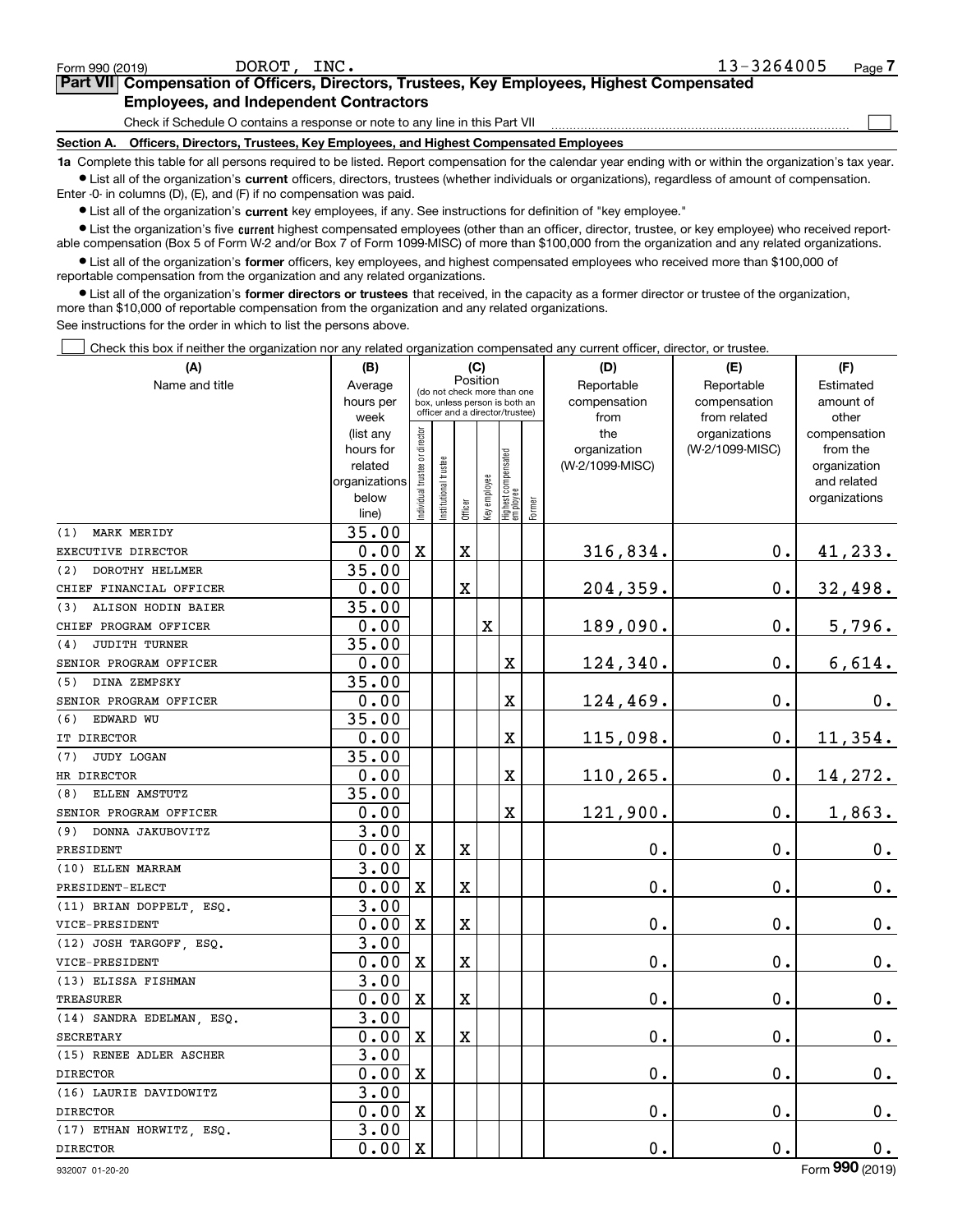| DOROT, INC.<br>Form 990 (2019)                                                                                                                                           |                        |                                |                       |                                         |              |                                  |        |                         | 13-3264005       |                             | Page 8   |
|--------------------------------------------------------------------------------------------------------------------------------------------------------------------------|------------------------|--------------------------------|-----------------------|-----------------------------------------|--------------|----------------------------------|--------|-------------------------|------------------|-----------------------------|----------|
| <b>Part VII</b><br>Section A. Officers, Directors, Trustees, Key Employees, and Highest Compensated Employees (continued)                                                |                        |                                |                       |                                         |              |                                  |        |                         |                  |                             |          |
| (A)                                                                                                                                                                      | (B)                    |                                |                       | (C)                                     |              |                                  |        | (D)                     | (E)              | (F)                         |          |
| Name and title                                                                                                                                                           | Average                |                                |                       | Position<br>(do not check more than one |              |                                  |        | Reportable              | Reportable       | Estimated                   |          |
|                                                                                                                                                                          | hours per              |                                |                       | box, unless person is both an           |              |                                  |        | compensation            | compensation     | amount of                   |          |
|                                                                                                                                                                          | week                   |                                |                       | officer and a director/trustee)         |              |                                  |        | from                    | from related     | other                       |          |
|                                                                                                                                                                          | (list any<br>hours for |                                |                       |                                         |              |                                  |        | the                     | organizations    | compensation                |          |
|                                                                                                                                                                          | related                |                                |                       |                                         |              |                                  |        | organization            | (W-2/1099-MISC)  | from the                    |          |
|                                                                                                                                                                          | organizations          |                                |                       |                                         |              |                                  |        | (W-2/1099-MISC)         |                  | organization<br>and related |          |
|                                                                                                                                                                          | below                  |                                |                       |                                         |              |                                  |        |                         |                  | organizations               |          |
|                                                                                                                                                                          | line)                  | Individual trustee or director | Institutional trustee | Officer                                 | Key employee | Highest compensated<br> employee | Former |                         |                  |                             |          |
| (18) DIANE KATZIN                                                                                                                                                        | 3.00                   |                                |                       |                                         |              |                                  |        |                         |                  |                             |          |
| <b>DIRECTOR</b>                                                                                                                                                          | 0.00                   | $\mathbf X$                    |                       |                                         |              |                                  |        | 0.                      | 0.               |                             | 0.       |
| (19) ALAN LAYTNER                                                                                                                                                        | 3.00                   |                                |                       |                                         |              |                                  |        |                         |                  |                             |          |
| <b>DIRECTOR</b>                                                                                                                                                          | 0.00                   | X                              |                       |                                         |              |                                  |        | 0.                      | 0.               |                             | 0.       |
| (20) BARBARA MATAS                                                                                                                                                       | 3.00                   |                                |                       |                                         |              |                                  |        |                         |                  |                             |          |
| <b>DIRECTOR</b>                                                                                                                                                          | 0.00                   | X                              |                       |                                         |              |                                  |        | 0.                      | 0.               |                             | 0.       |
| (21) MITCHELL MOSS                                                                                                                                                       | 3.00                   |                                |                       |                                         |              |                                  |        |                         |                  |                             |          |
| <b>DIRECTOR</b>                                                                                                                                                          | 0.00                   | $\mathbf X$                    |                       |                                         |              |                                  |        | 0.                      | 0.               |                             | $0$ .    |
| (22) MATT NOVACK                                                                                                                                                         | 3.00                   |                                |                       |                                         |              |                                  |        |                         |                  |                             |          |
| <b>DIRECTOR</b>                                                                                                                                                          | 0.00                   | X                              |                       |                                         |              |                                  |        | 0.                      | 0.               |                             | $0$ .    |
| (23) ANDREW PARDO<br><b>DIRECTOR</b>                                                                                                                                     | 3.00<br>0.00           | X                              |                       |                                         |              |                                  |        | 0.                      | 0.               |                             | 0.       |
| (24) JENNIFER PERKINS, ESQ.                                                                                                                                              | 3.00                   |                                |                       |                                         |              |                                  |        |                         |                  |                             |          |
| <b>DIRECTOR</b>                                                                                                                                                          | 0.00                   | X                              |                       |                                         |              |                                  |        | 0.                      | 0.               |                             | 0.       |
| (25) HARRIET SHAIMAN                                                                                                                                                     | 3.00                   |                                |                       |                                         |              |                                  |        |                         |                  |                             |          |
| <b>DIRECTOR</b>                                                                                                                                                          | 0.00                   | X                              |                       |                                         |              |                                  |        | 0.                      | 0.               |                             | 0.       |
| (26) JOYCE SILBERSTANG, PH.D.                                                                                                                                            | 3.00                   |                                |                       |                                         |              |                                  |        |                         |                  |                             |          |
| <b>DIRECTOR</b>                                                                                                                                                          | 0.00                   | $\mathbf x$                    |                       |                                         |              |                                  |        | 0.                      | 0.               |                             | $0$ .    |
| 1b Subtotal                                                                                                                                                              |                        |                                |                       |                                         |              |                                  |        | 1, 306, 355.            | $\overline{0}$ . |                             | 113,630. |
| c Total from continuation sheets to Part VII, Section A manufactor continues                                                                                             |                        |                                |                       |                                         |              |                                  |        | 0.                      | $\overline{0}$ . |                             | 0.       |
| d Total (add lines 1b and 1c)                                                                                                                                            |                        |                                |                       |                                         |              |                                  |        | 1,306,355.              | $\overline{0}$ . |                             | 113,630. |
| Total number of individuals (including but not limited to those listed above) who received more than \$100,000 of reportable<br>$\mathbf{2}$                             |                        |                                |                       |                                         |              |                                  |        |                         |                  |                             |          |
| compensation from the organization                                                                                                                                       |                        |                                |                       |                                         |              |                                  |        |                         |                  |                             | 12<br>No |
|                                                                                                                                                                          |                        |                                |                       |                                         |              |                                  |        |                         |                  | <b>Yes</b>                  |          |
| 3<br>Did the organization list any former officer, director, trustee, key employee, or highest compensated employee on                                                   |                        |                                |                       |                                         |              |                                  |        |                         |                  |                             |          |
| line 1a? If "Yes," complete Schedule J for such individual material content content to the Schedule J for such                                                           |                        |                                |                       |                                         |              |                                  |        |                         |                  | 3                           | х        |
| For any individual listed on line 1a, is the sum of reportable compensation and other compensation from the organization<br>4                                            |                        |                                |                       |                                         |              |                                  |        |                         |                  | x<br>4                      |          |
| Did any person listed on line 1a receive or accrue compensation from any unrelated organization or individual for services<br>5                                          |                        |                                |                       |                                         |              |                                  |        |                         |                  |                             |          |
|                                                                                                                                                                          |                        |                                |                       |                                         |              |                                  |        |                         |                  | 5                           | x        |
| <b>Section B. Independent Contractors</b>                                                                                                                                |                        |                                |                       |                                         |              |                                  |        |                         |                  |                             |          |
| Complete this table for your five highest compensated independent contractors that received more than \$100,000 of compensation from<br>1                                |                        |                                |                       |                                         |              |                                  |        |                         |                  |                             |          |
| the organization. Report compensation for the calendar year ending with or within the organization's tax year.                                                           |                        |                                |                       |                                         |              |                                  |        |                         |                  |                             |          |
| (A)                                                                                                                                                                      |                        |                                |                       |                                         |              |                                  |        | (B)                     |                  | (C)                         |          |
| Name and business address                                                                                                                                                |                        |                                |                       |                                         |              |                                  |        | Description of services |                  | Compensation                |          |
| ICREON TECH, INC.                                                                                                                                                        |                        |                                |                       |                                         |              |                                  |        | WEB DEVELOPER,          |                  |                             |          |
| 434 W. 33RD STREET #710, NEW YORK, NY 10001                                                                                                                              |                        |                                |                       |                                         |              |                                  |        | DATABASE CREATION       |                  |                             | 218,550. |
|                                                                                                                                                                          |                        |                                |                       |                                         |              |                                  |        |                         |                  |                             |          |
|                                                                                                                                                                          |                        |                                |                       |                                         |              |                                  |        |                         |                  |                             |          |
|                                                                                                                                                                          |                        |                                |                       |                                         |              |                                  |        |                         |                  |                             |          |
|                                                                                                                                                                          |                        |                                |                       |                                         |              |                                  |        |                         |                  |                             |          |
|                                                                                                                                                                          |                        |                                |                       |                                         |              |                                  |        |                         |                  |                             |          |
|                                                                                                                                                                          |                        |                                |                       |                                         |              |                                  |        |                         |                  |                             |          |
|                                                                                                                                                                          |                        |                                |                       |                                         |              |                                  |        |                         |                  |                             |          |
| Total number of independent contractors (including but not limited to those listed above) who received more than<br>2<br>\$100,000 of compensation from the organization |                        |                                |                       |                                         | 1            |                                  |        |                         |                  |                             |          |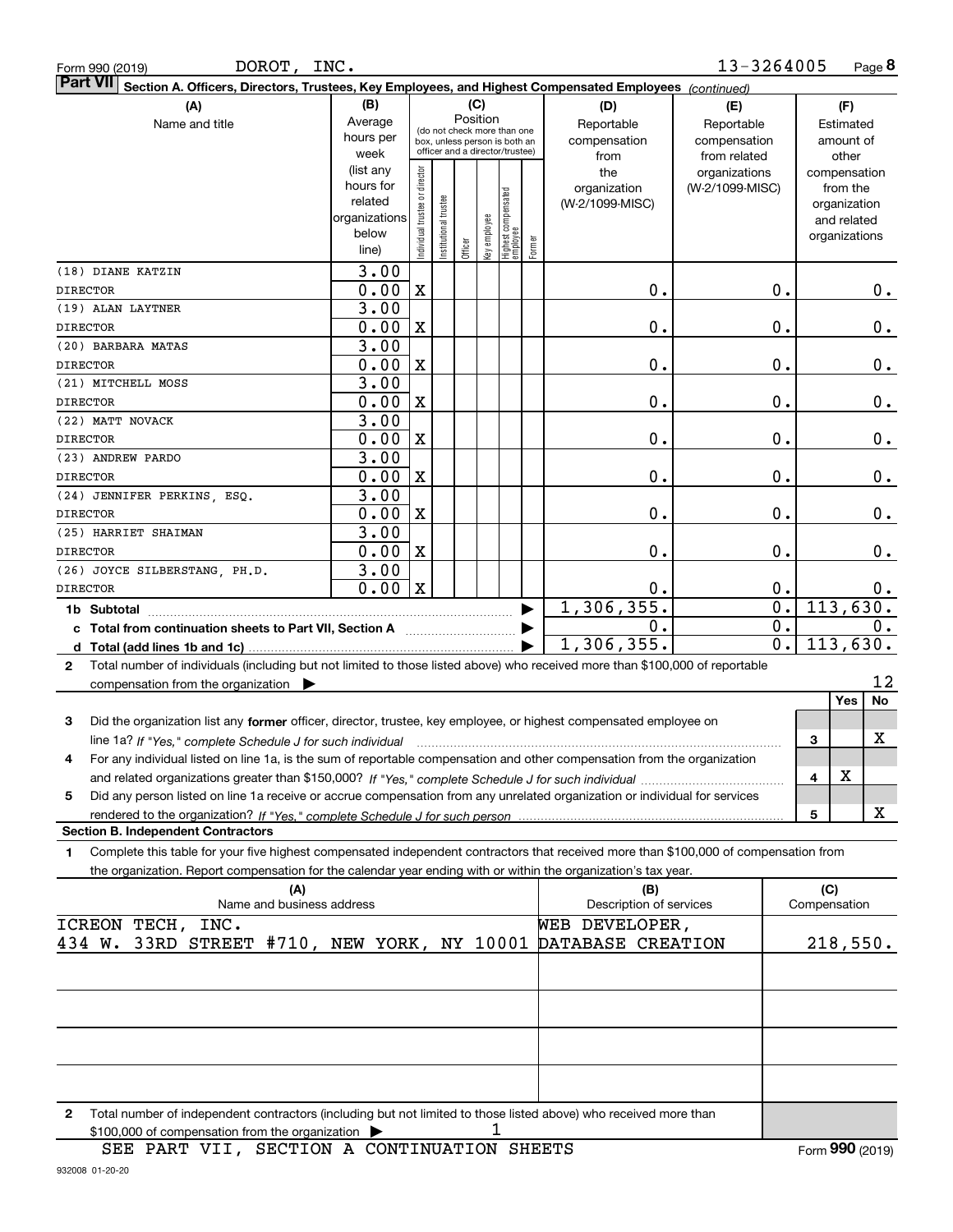| <u>DOROT,</u><br>Form 990                                                                                                 | INC.                                                        |                                |                        |         |              |                              |        |                                 | 13-3264005                                                       |                                                |
|---------------------------------------------------------------------------------------------------------------------------|-------------------------------------------------------------|--------------------------------|------------------------|---------|--------------|------------------------------|--------|---------------------------------|------------------------------------------------------------------|------------------------------------------------|
| <b>Part VII</b><br>Section A. Officers, Directors, Trustees, Key Employees, and Highest Compensated Employees (continued) |                                                             |                                |                        |         |              |                              |        |                                 |                                                                  |                                                |
| (A)                                                                                                                       | (B)                                                         |                                |                        |         | (C)          |                              |        | (D)                             | (E)                                                              | (F)                                            |
| Name and title                                                                                                            | Average                                                     |                                |                        |         | Position     |                              |        | Reportable                      | Reportable                                                       | Estimated                                      |
|                                                                                                                           | hours<br>per<br>week                                        |                                | (check all that apply) |         |              |                              |        | compensation<br>from<br>the     | compensation<br>from related<br>organizations<br>(W-2/1099-MISC) | amount of<br>other<br>compensation<br>from the |
|                                                                                                                           | (list any<br>hours for<br>related<br>organizations<br>below | Individual trustee or director | Institutional trustee  | Officer | Key employee | Highest compensated employee | Former | organization<br>(W-2/1099-MISC) |                                                                  | organization<br>and related<br>organizations   |
|                                                                                                                           | line)<br>3.00                                               |                                |                        |         |              |                              |        |                                 |                                                                  |                                                |
| (27) DORIS ULLENDORFF, LCSW<br><b>DIRECTOR</b>                                                                            | 0.00                                                        | $\mathbf X$                    |                        |         |              |                              |        | $\mathbf 0$ .                   | $0$ .                                                            | 0.                                             |
| (28) ANN WIMPFHEIMER, PSYD                                                                                                | 3.00                                                        |                                |                        |         |              |                              |        |                                 |                                                                  |                                                |
| <b>DIRECTOR</b>                                                                                                           | 0.00                                                        | $\mathbf X$                    |                        |         |              |                              |        | $\mathbf 0$ .                   | $0$ .                                                            | 0.                                             |
|                                                                                                                           |                                                             |                                |                        |         |              |                              |        |                                 |                                                                  |                                                |
|                                                                                                                           |                                                             |                                |                        |         |              |                              |        |                                 |                                                                  |                                                |
|                                                                                                                           |                                                             |                                |                        |         |              |                              |        |                                 |                                                                  |                                                |
|                                                                                                                           |                                                             |                                |                        |         |              |                              |        |                                 |                                                                  |                                                |
|                                                                                                                           |                                                             |                                |                        |         |              |                              |        |                                 |                                                                  |                                                |
|                                                                                                                           |                                                             |                                |                        |         |              |                              |        |                                 |                                                                  |                                                |
|                                                                                                                           |                                                             |                                |                        |         |              |                              |        |                                 |                                                                  |                                                |
|                                                                                                                           |                                                             |                                |                        |         |              |                              |        |                                 |                                                                  |                                                |
|                                                                                                                           |                                                             |                                |                        |         |              |                              |        |                                 |                                                                  |                                                |
|                                                                                                                           |                                                             |                                |                        |         |              |                              |        |                                 |                                                                  |                                                |
|                                                                                                                           |                                                             |                                |                        |         |              |                              |        |                                 |                                                                  |                                                |
|                                                                                                                           |                                                             |                                |                        |         |              |                              |        |                                 |                                                                  |                                                |
|                                                                                                                           |                                                             |                                |                        |         |              |                              |        |                                 |                                                                  |                                                |
|                                                                                                                           |                                                             |                                |                        |         |              |                              |        |                                 |                                                                  |                                                |
|                                                                                                                           |                                                             |                                |                        |         |              |                              |        |                                 |                                                                  |                                                |
|                                                                                                                           |                                                             |                                |                        |         |              |                              |        |                                 |                                                                  |                                                |
|                                                                                                                           |                                                             |                                |                        |         |              |                              |        |                                 |                                                                  |                                                |
|                                                                                                                           |                                                             |                                |                        |         |              |                              |        |                                 |                                                                  |                                                |
|                                                                                                                           |                                                             |                                |                        |         |              |                              |        |                                 |                                                                  |                                                |
|                                                                                                                           |                                                             |                                |                        |         |              |                              |        |                                 |                                                                  |                                                |
| Total to Part VII, Section A, line 1c                                                                                     |                                                             |                                |                        |         |              |                              |        |                                 |                                                                  |                                                |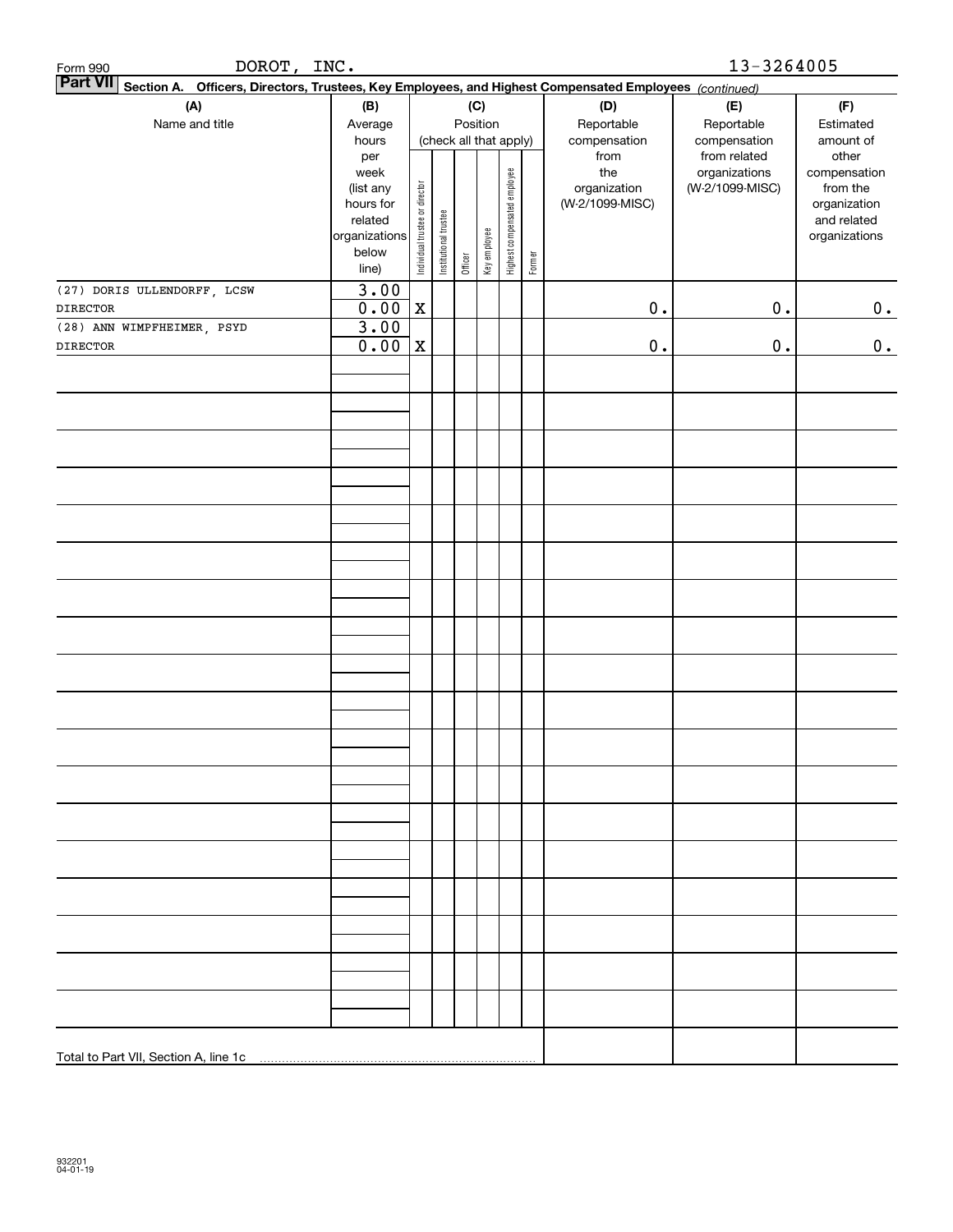|                                                           |                  | Form 990 (2019)                                                                                                      | DOROT, INC.                          |                      |                        |                      |                          | 13-3264005                  | Page 9                  |
|-----------------------------------------------------------|------------------|----------------------------------------------------------------------------------------------------------------------|--------------------------------------|----------------------|------------------------|----------------------|--------------------------|-----------------------------|-------------------------|
|                                                           | <b>Part VIII</b> | <b>Statement of Revenue</b>                                                                                          |                                      |                      |                        |                      |                          |                             |                         |
|                                                           |                  | Check if Schedule O contains a response or note to any line in this Part VIII                                        |                                      |                      |                        |                      |                          |                             |                         |
|                                                           |                  |                                                                                                                      |                                      |                      |                        | (A)<br>Total revenue | (B)<br>Related or exempt | $\overline{C}$<br>Unrelated | (D)<br>Revenue excluded |
|                                                           |                  |                                                                                                                      |                                      |                      |                        |                      | function revenue         | business revenue            | from tax under          |
|                                                           |                  |                                                                                                                      |                                      |                      |                        |                      |                          |                             | sections 512 - 514      |
|                                                           |                  | 1 a Federated campaigns                                                                                              |                                      | 1a<br>1 <sub>b</sub> | 315,000.               |                      |                          |                             |                         |
| Contributions, Gifts, Grants<br>and Other Similar Amounts |                  | <b>b</b> Membership dues<br>c Fundraising events                                                                     | $\ldots \ldots \ldots \ldots \ldots$ | 1 <sub>c</sub>       | 11,200.                |                      |                          |                             |                         |
|                                                           |                  | d Related organizations                                                                                              |                                      | 1 <sub>d</sub>       |                        |                      |                          |                             |                         |
|                                                           |                  | e Government grants (contributions)                                                                                  |                                      | 1e                   | 98,557.                |                      |                          |                             |                         |
|                                                           |                  | f All other contributions, gifts, grants, and                                                                        |                                      |                      |                        |                      |                          |                             |                         |
|                                                           |                  | similar amounts not included above                                                                                   |                                      | 1f                   | 10,745,390.            |                      |                          |                             |                         |
|                                                           |                  | g Noncash contributions included in lines 1a-1f                                                                      |                                      | $1g$ \$              | 27,354.                |                      |                          |                             |                         |
|                                                           |                  |                                                                                                                      |                                      |                      |                        | 11, 170, 147.        |                          |                             |                         |
|                                                           |                  |                                                                                                                      |                                      |                      | <b>Business Code</b>   |                      |                          |                             |                         |
|                                                           | 2 a              | <u> 1980 - Andrea Andrew Maria (h. 1980).</u>                                                                        |                                      |                      |                        |                      |                          |                             |                         |
|                                                           | b                | <u> 1980 - Johann Barn, mars an t-Amerikaansk politiker (</u>                                                        |                                      |                      |                        |                      |                          |                             |                         |
|                                                           | с                |                                                                                                                      |                                      |                      |                        |                      |                          |                             |                         |
|                                                           | d                | <u> 1989 - Johann Barbara, martin amerikan basar dan berasal dalam basa dalam basar dalam basar dalam basar dala</u> |                                      |                      |                        |                      |                          |                             |                         |
| Program Service<br>Revenue                                | е                | All other program service revenue                                                                                    |                                      |                      |                        |                      |                          |                             |                         |
|                                                           | f                |                                                                                                                      |                                      |                      |                        |                      |                          |                             |                         |
|                                                           | З                | Investment income (including dividends, interest, and                                                                |                                      |                      |                        |                      |                          |                             |                         |
|                                                           |                  |                                                                                                                      |                                      |                      |                        | 420,999.             |                          |                             | 420,999.                |
|                                                           | 4                | Income from investment of tax-exempt bond proceeds                                                                   |                                      |                      |                        |                      |                          |                             |                         |
|                                                           | 5                |                                                                                                                      |                                      |                      |                        |                      |                          |                             |                         |
|                                                           |                  |                                                                                                                      |                                      | (i) Real             | (ii) Personal          |                      |                          |                             |                         |
|                                                           |                  | 6 a Gross rents<br>.                                                                                                 | 6a                                   | 600.                 |                        |                      |                          |                             |                         |
|                                                           |                  | <b>b</b> Less: rental expenses                                                                                       | 6b                                   |                      | $\mathbf{0}$ .         |                      |                          |                             |                         |
|                                                           |                  | c Rental income or (loss)                                                                                            | 6c                                   | 600.                 |                        |                      |                          |                             |                         |
|                                                           |                  | d Net rental income or (loss)                                                                                        |                                      |                      |                        | 600.                 |                          |                             | 600.                    |
|                                                           |                  | 7 a Gross amount from sales of                                                                                       | $7a$ 12, 662, 189.                   | (i) Securities       | (ii) Other             |                      |                          |                             |                         |
|                                                           |                  | assets other than inventory<br><b>b</b> Less: cost or other basis                                                    |                                      |                      |                        |                      |                          |                             |                         |
|                                                           |                  | and sales expenses                                                                                                   | $7b$ $12,411,654.$                   |                      |                        |                      |                          |                             |                         |
| wenue                                                     |                  | c Gain or (loss)                                                                                                     | 7c                                   | 250,535.             |                        |                      |                          |                             |                         |
|                                                           |                  |                                                                                                                      |                                      |                      |                        | 250,535.             |                          |                             | 250,535.                |
| Other Re                                                  |                  | 8 a Gross income from fundraising events (not                                                                        |                                      |                      |                        |                      |                          |                             |                         |
|                                                           |                  | including $\frac{11}{200}$ of                                                                                        |                                      |                      |                        |                      |                          |                             |                         |
|                                                           |                  | contributions reported on line 1c). See                                                                              |                                      |                      |                        |                      |                          |                             |                         |
|                                                           |                  |                                                                                                                      |                                      |                      | 0.<br>  8a             |                      |                          |                             |                         |
|                                                           |                  | b Less: direct expenses                                                                                              |                                      |                      | $\mathbf{0}$ .<br>l 8b |                      |                          |                             |                         |
|                                                           |                  | c Net income or (loss) from fundraising events                                                                       |                                      |                      | .                      | 0.                   |                          |                             |                         |
|                                                           |                  | 9 a Gross income from gaming activities. See                                                                         |                                      |                      | 9a                     |                      |                          |                             |                         |
|                                                           |                  |                                                                                                                      |                                      |                      | 9b                     |                      |                          |                             |                         |
|                                                           |                  | c Net income or (loss) from gaming activities                                                                        |                                      |                      | .                      |                      |                          |                             |                         |
|                                                           |                  | 10 a Gross sales of inventory, less returns                                                                          |                                      |                      |                        |                      |                          |                             |                         |
|                                                           |                  |                                                                                                                      |                                      |                      | 10a                    |                      |                          |                             |                         |
|                                                           |                  | <b>b</b> Less: cost of goods sold                                                                                    |                                      |                      | 10b                    |                      |                          |                             |                         |
|                                                           |                  | c Net income or (loss) from sales of inventory                                                                       |                                      |                      |                        |                      |                          |                             |                         |
|                                                           |                  |                                                                                                                      |                                      |                      | <b>Business Code</b>   |                      |                          |                             |                         |
|                                                           | 11 a             |                                                                                                                      |                                      |                      |                        |                      |                          |                             |                         |
| Revenue                                                   | b                |                                                                                                                      |                                      |                      |                        |                      |                          |                             |                         |
| Miscellaneous                                             | c                |                                                                                                                      |                                      |                      |                        |                      |                          |                             |                         |
|                                                           |                  |                                                                                                                      |                                      |                      |                        |                      |                          |                             |                         |
|                                                           | 12               |                                                                                                                      |                                      |                      |                        | 11,842,281.          | $\mathfrak{o}$ .         | $\mathbf{0}$ .              | 672,134.                |
|                                                           |                  |                                                                                                                      |                                      |                      |                        |                      |                          |                             |                         |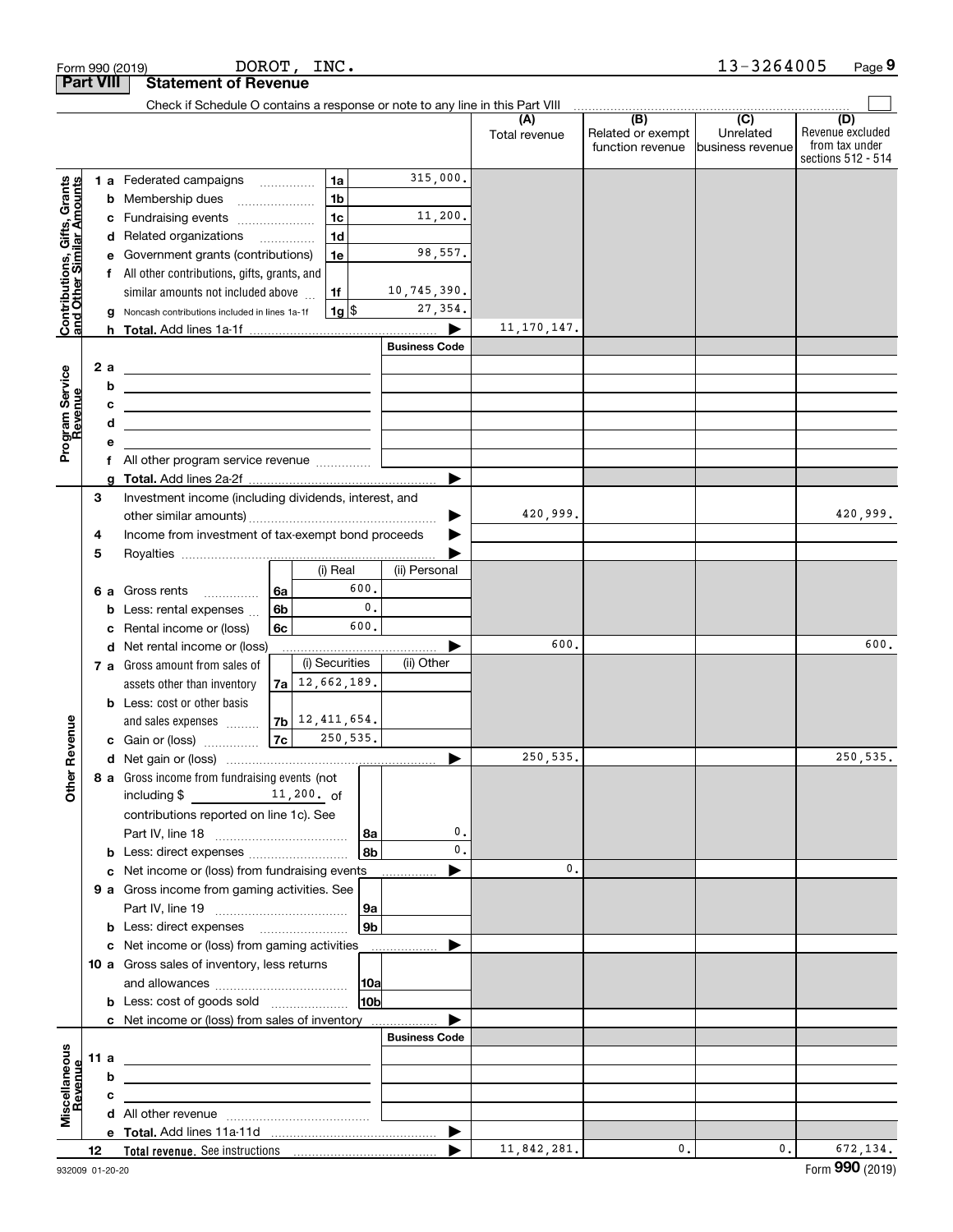Form 990 (2019) Page **Part IX Statement of Functional Expenses**

|                  | Section 501(c)(3) and 501(c)(4) organizations must complete all columns. All other organizations must complete column (A).                                                                                 |                |                                    |                                           |                                |
|------------------|------------------------------------------------------------------------------------------------------------------------------------------------------------------------------------------------------------|----------------|------------------------------------|-------------------------------------------|--------------------------------|
|                  | Check if Schedule O contains a response or note to any line in this Part IX                                                                                                                                |                |                                    |                                           |                                |
|                  | Do not include amounts reported on lines 6b,<br>7b, 8b, 9b, and 10b of Part VIII.                                                                                                                          | Total expenses | (B)<br>Program service<br>expenses | (C)<br>Management and<br>general expenses | (D)<br>Fundraising<br>expenses |
| 1.               | Grants and other assistance to domestic organizations                                                                                                                                                      |                |                                    |                                           |                                |
|                  | and domestic governments. See Part IV, line 21                                                                                                                                                             |                |                                    |                                           |                                |
| $\mathbf{2}$     | Grants and other assistance to domestic                                                                                                                                                                    |                |                                    |                                           |                                |
|                  | individuals. See Part IV, line 22                                                                                                                                                                          |                |                                    |                                           |                                |
| 3                | Grants and other assistance to foreign                                                                                                                                                                     |                |                                    |                                           |                                |
|                  | organizations, foreign governments, and foreign                                                                                                                                                            |                |                                    |                                           |                                |
|                  | individuals. See Part IV, lines 15 and 16                                                                                                                                                                  |                |                                    |                                           |                                |
| 4                | Benefits paid to or for members                                                                                                                                                                            |                |                                    |                                           |                                |
| 5                | Compensation of current officers, directors,                                                                                                                                                               |                |                                    |                                           |                                |
|                  | trustees, and key employees                                                                                                                                                                                | 840,332.       | 713,779.                           | 75,882.                                   | 50,671.                        |
| 6                | Compensation not included above to disqualified                                                                                                                                                            |                |                                    |                                           |                                |
|                  | persons (as defined under section 4958(f)(1)) and                                                                                                                                                          |                |                                    |                                           |                                |
|                  | persons described in section 4958(c)(3)(B)                                                                                                                                                                 | 5, 237, 177.   |                                    |                                           | 315,804.                       |
| 7                |                                                                                                                                                                                                            |                | 4,448,457.                         | 472,916.                                  |                                |
| 8                | Pension plan accruals and contributions (include                                                                                                                                                           | 120,833.       |                                    |                                           |                                |
|                  | section 401(k) and 403(b) employer contributions)                                                                                                                                                          | 425,837.       | $\frac{102,634.}{361,707.}$        | <u>10,912.</u><br>38,453.                 | $\frac{7,287}{25,677}$         |
| 9                |                                                                                                                                                                                                            | 437,374.       | 371,506.                           | 39,495.                                   | 26, 373.                       |
| 10               |                                                                                                                                                                                                            |                |                                    |                                           |                                |
| 11               | Fees for services (nonemployees):                                                                                                                                                                          |                |                                    |                                           |                                |
| a                |                                                                                                                                                                                                            | 16,193.        |                                    | 16, 193.                                  |                                |
| b<br>c           |                                                                                                                                                                                                            | 33,600.        |                                    | 33,600.                                   |                                |
| d                | Lobbying                                                                                                                                                                                                   |                |                                    |                                           |                                |
|                  | Professional fundraising services. See Part IV, line 17                                                                                                                                                    | 4,884.         |                                    |                                           | 4,884.                         |
| f                | Investment management fees                                                                                                                                                                                 | 6,001.         |                                    | 6,001.                                    |                                |
| g                | Other. (If line 11g amount exceeds 10% of line 25,                                                                                                                                                         |                |                                    |                                           |                                |
|                  | column (A) amount, list line 11g expenses on Sch O.)                                                                                                                                                       | 859,103.       | 674,555.                           | 21,543.                                   | 163,005.                       |
| 12 <sup>12</sup> |                                                                                                                                                                                                            |                |                                    |                                           |                                |
| 13               |                                                                                                                                                                                                            | 374, 508.      | 239,834.                           | 21,871.                                   | 112,803.                       |
| 14               |                                                                                                                                                                                                            |                |                                    |                                           |                                |
| 15               |                                                                                                                                                                                                            |                |                                    |                                           |                                |
| 16               |                                                                                                                                                                                                            | 54,503.        | 43,661.                            | 6,501.                                    | $\frac{4,341}{3,063}$ .        |
| 17               |                                                                                                                                                                                                            | 50,794.        | 43,144.                            | 4,587.                                    |                                |
| 18               | Payments of travel or entertainment expenses                                                                                                                                                               |                |                                    |                                           |                                |
|                  | for any federal, state, or local public officials                                                                                                                                                          |                |                                    |                                           |                                |
| 19               | Conferences, conventions, and meetings                                                                                                                                                                     |                |                                    |                                           |                                |
| 20               | Interest                                                                                                                                                                                                   |                |                                    |                                           |                                |
| 21               |                                                                                                                                                                                                            |                |                                    |                                           |                                |
| 22               | Depreciation, depletion, and amortization                                                                                                                                                                  | 503,801.       | 427,929.                           | 45,493.                                   | <u>30,379.</u>                 |
| 23               | Insurance<br><u> 1986 - Jan Barbarat, martin da shekarar 1986 - Amerikaan Santan Barbarat, marka 1986 - Amerikaan Santan Barba</u>                                                                         | 121,836.       | 103,487.                           | 11,002.                                   | 7,347.                         |
| 24               | Other expenses. Itemize expenses not covered<br>above (List miscellaneous expenses on line 24e. If<br>line 24e amount exceeds 10% of line 25, column (A)<br>amount, list line 24e expenses on Schedule O.) |                |                                    |                                           |                                |
| a                | CLIENT FOOD & DELIVERY                                                                                                                                                                                     | 378,831.       | 378,831.                           |                                           |                                |
| b                | SITE RENTAL                                                                                                                                                                                                | 325,753.       | 296,775.                           | 18,232.                                   | 10,746.                        |
|                  | REPAIRS & MAINTENANCE                                                                                                                                                                                      | 184,396.       | 156,626.                           | 16,651.                                   | 11,119.                        |
| d                | SUPPLIES & EQUIPMENT                                                                                                                                                                                       | 145,988.       | 124,002.                           | 13,183.                                   | 8,803.                         |
|                  | e All other expenses                                                                                                                                                                                       | 196,483.       | 171,283.                           | 17,100.                                   | 8,100.                         |
| 25               | Total functional expenses. Add lines 1 through 24e                                                                                                                                                         | 10,318,227.    | 8,658,210.                         | 869,615.                                  | 790,402.                       |
| 26               | Joint costs. Complete this line only if the organization                                                                                                                                                   |                |                                    |                                           |                                |
|                  | reported in column (B) joint costs from a combined                                                                                                                                                         |                |                                    |                                           |                                |
|                  | educational campaign and fundraising solicitation.                                                                                                                                                         |                |                                    |                                           |                                |
|                  | Check here $\blacktriangleright$ $\boxed{\textbf{X}}$ if following SOP 98-2 (ASC 958-720)                                                                                                                  | 432,449.       | 216,225.                           | 19,525.                                   | 196,699.                       |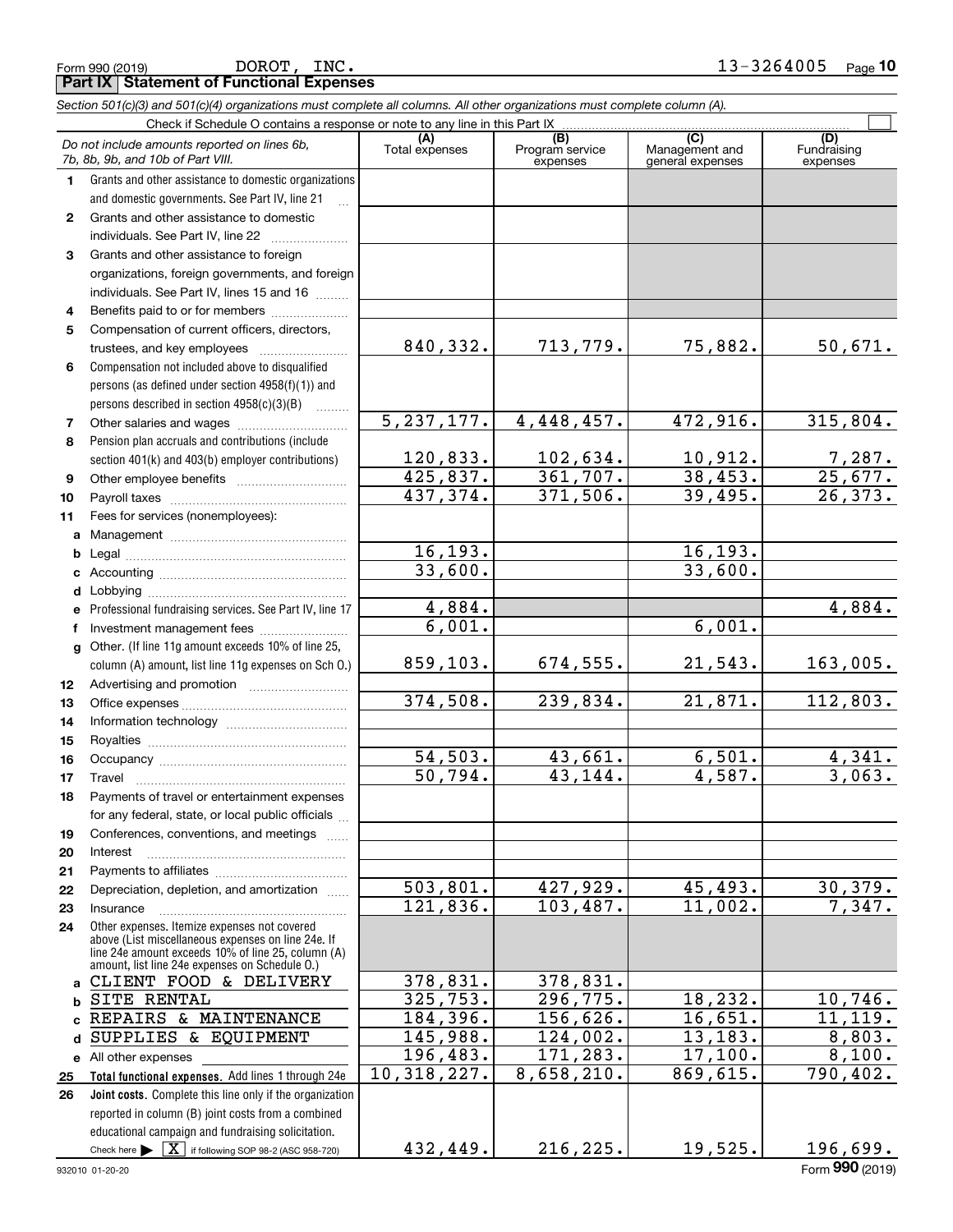|  | ROT. |  |
|--|------|--|
|  |      |  |
|  |      |  |

|                             |    |                                                                                                                                                                                                                                                                                                                                                                                                                                                                |                   | (A)<br>Beginning of year  |                 | (B)<br>End of year |
|-----------------------------|----|----------------------------------------------------------------------------------------------------------------------------------------------------------------------------------------------------------------------------------------------------------------------------------------------------------------------------------------------------------------------------------------------------------------------------------------------------------------|-------------------|---------------------------|-----------------|--------------------|
|                             | 1. |                                                                                                                                                                                                                                                                                                                                                                                                                                                                |                   | 280, 264.                 | $\mathbf{1}$    | 869,446.           |
|                             | 2  |                                                                                                                                                                                                                                                                                                                                                                                                                                                                |                   | 12,543,010.               | $\mathbf{2}$    | 9,903,801.         |
|                             | 3  |                                                                                                                                                                                                                                                                                                                                                                                                                                                                |                   | 2,443,336.                | $\mathbf{3}$    | 2,602,030.         |
|                             | 4  |                                                                                                                                                                                                                                                                                                                                                                                                                                                                |                   | 33,826.                   | $\overline{4}$  | 30, 593.           |
|                             | 5  | Loans and other receivables from any current or former officer, director,                                                                                                                                                                                                                                                                                                                                                                                      |                   |                           |                 |                    |
|                             |    | trustee, key employee, creator or founder, substantial contributor, or 35%                                                                                                                                                                                                                                                                                                                                                                                     |                   |                           |                 |                    |
|                             |    | controlled entity or family member of any of these persons                                                                                                                                                                                                                                                                                                                                                                                                     |                   |                           | 5               |                    |
|                             | 6  | Loans and other receivables from other disqualified persons (as defined                                                                                                                                                                                                                                                                                                                                                                                        |                   |                           |                 |                    |
|                             |    | under section $4958(f)(1)$ , and persons described in section $4958(c)(3)(B)$                                                                                                                                                                                                                                                                                                                                                                                  | $\ldots$          |                           | 6               |                    |
|                             | 7  |                                                                                                                                                                                                                                                                                                                                                                                                                                                                |                   |                           | $\overline{7}$  |                    |
| Assets                      | 8  |                                                                                                                                                                                                                                                                                                                                                                                                                                                                |                   |                           | 8               |                    |
|                             | 9  | Prepaid expenses and deferred charges                                                                                                                                                                                                                                                                                                                                                                                                                          |                   | 182,468.                  | $\mathbf{9}$    | 162,267.           |
|                             |    | <b>10a</b> Land, buildings, and equipment: cost or other                                                                                                                                                                                                                                                                                                                                                                                                       |                   |                           |                 |                    |
|                             |    | basis. Complete Part VI of Schedule D    10a   10, 037, 533.                                                                                                                                                                                                                                                                                                                                                                                                   |                   |                           |                 |                    |
|                             |    | <b>b</b> Less: accumulated depreciation                                                                                                                                                                                                                                                                                                                                                                                                                        | $10b$ 7,522,186.  | 2,378,147.                | 10 <sub>c</sub> | <u>2,515,347.</u>  |
|                             | 11 |                                                                                                                                                                                                                                                                                                                                                                                                                                                                |                   | 7,929,731.                | 11              | 11, 235, 260.      |
|                             | 12 |                                                                                                                                                                                                                                                                                                                                                                                                                                                                |                   | 145,906.                  | 12              | 141,138.           |
|                             | 13 |                                                                                                                                                                                                                                                                                                                                                                                                                                                                |                   |                           | 13              |                    |
|                             | 14 |                                                                                                                                                                                                                                                                                                                                                                                                                                                                |                   |                           | 14              |                    |
|                             | 15 |                                                                                                                                                                                                                                                                                                                                                                                                                                                                |                   |                           | 15              |                    |
|                             | 16 |                                                                                                                                                                                                                                                                                                                                                                                                                                                                |                   | 25,936,688.               | 16              | 27,459,882.        |
|                             | 17 |                                                                                                                                                                                                                                                                                                                                                                                                                                                                |                   | 478,685.                  | 17              | 599,677.           |
|                             | 18 |                                                                                                                                                                                                                                                                                                                                                                                                                                                                |                   |                           | 18              |                    |
|                             | 19 | Deferred revenue manual contracts and contracts are contracted and contract and contract are contracted and contract are contracted and contract are contracted and contract are contracted and contract are contracted and co                                                                                                                                                                                                                                 |                   |                           | 19              |                    |
|                             | 20 |                                                                                                                                                                                                                                                                                                                                                                                                                                                                |                   |                           | 20              |                    |
|                             | 21 | Escrow or custodial account liability. Complete Part IV of Schedule D                                                                                                                                                                                                                                                                                                                                                                                          | 1.1.1.1.1.1.1.1.1 |                           | 21              |                    |
|                             | 22 | Loans and other payables to any current or former officer, director,                                                                                                                                                                                                                                                                                                                                                                                           |                   |                           |                 |                    |
| Liabilities                 |    | trustee, key employee, creator or founder, substantial contributor, or 35%                                                                                                                                                                                                                                                                                                                                                                                     |                   |                           |                 |                    |
|                             |    | controlled entity or family member of any of these persons                                                                                                                                                                                                                                                                                                                                                                                                     |                   |                           | 22              |                    |
|                             | 23 |                                                                                                                                                                                                                                                                                                                                                                                                                                                                |                   |                           | 23              |                    |
|                             | 24 |                                                                                                                                                                                                                                                                                                                                                                                                                                                                |                   |                           | 24              |                    |
|                             | 25 | Other liabilities (including federal income tax, payables to related third                                                                                                                                                                                                                                                                                                                                                                                     |                   |                           |                 |                    |
|                             |    | parties, and other liabilities not included on lines 17-24). Complete Part X                                                                                                                                                                                                                                                                                                                                                                                   |                   |                           |                 |                    |
|                             |    | of Schedule D<br>$\begin{minipage}{0.5\textwidth} \begin{tabular}{ l l l } \hline & \multicolumn{1}{ l l } \hline & \multicolumn{1}{ l } \multicolumn{1}{ l } \hline \multicolumn{1}{ l } \multicolumn{1}{ l } \multicolumn{1}{ l } \multicolumn{1}{ l } \multicolumn{1}{ l } \multicolumn{1}{ l } \multicolumn{1}{ l } \multicolumn{1}{ l } \multicolumn{1}{ l } \multicolumn{1}{ l } \multicolumn{1}{ l } \multicolumn{1}{ l } \multicolumn{1}{ l } \multic$ |                   | 113,329.                  | 25              | 107,941.           |
|                             | 26 |                                                                                                                                                                                                                                                                                                                                                                                                                                                                |                   | 592,014.                  | 26              | 707,618.           |
|                             |    | Organizations that follow FASB ASC 958, check here $\blacktriangleright \boxed{X}$                                                                                                                                                                                                                                                                                                                                                                             |                   |                           |                 |                    |
|                             |    | and complete lines 27, 28, 32, and 33.                                                                                                                                                                                                                                                                                                                                                                                                                         |                   |                           |                 |                    |
|                             | 27 |                                                                                                                                                                                                                                                                                                                                                                                                                                                                |                   | 19, 172, 370.             | 27              | 21, 295, 560.      |
|                             | 28 |                                                                                                                                                                                                                                                                                                                                                                                                                                                                |                   | 6, 172, 304.              | 28              | 5,456,704.         |
|                             |    | Organizations that do not follow FASB ASC 958, check here ▶ □                                                                                                                                                                                                                                                                                                                                                                                                  |                   |                           |                 |                    |
|                             |    | and complete lines 29 through 33.                                                                                                                                                                                                                                                                                                                                                                                                                              |                   |                           |                 |                    |
|                             | 29 |                                                                                                                                                                                                                                                                                                                                                                                                                                                                |                   |                           | 29              |                    |
|                             | 30 | Paid-in or capital surplus, or land, building, or equipment fund                                                                                                                                                                                                                                                                                                                                                                                               |                   |                           | 30              |                    |
| Net Assets or Fund Balances | 31 | Retained earnings, endowment, accumulated income, or other funds                                                                                                                                                                                                                                                                                                                                                                                               |                   |                           | 31              |                    |
|                             | 32 |                                                                                                                                                                                                                                                                                                                                                                                                                                                                |                   | $\overline{25,344,674}$ . | 32              | 26, 752, 264.      |
|                             | 33 |                                                                                                                                                                                                                                                                                                                                                                                                                                                                |                   | 25,936,688.               | 33              | 27,459,882.        |

Form (2019) **990**

**Part X Balance Sheet**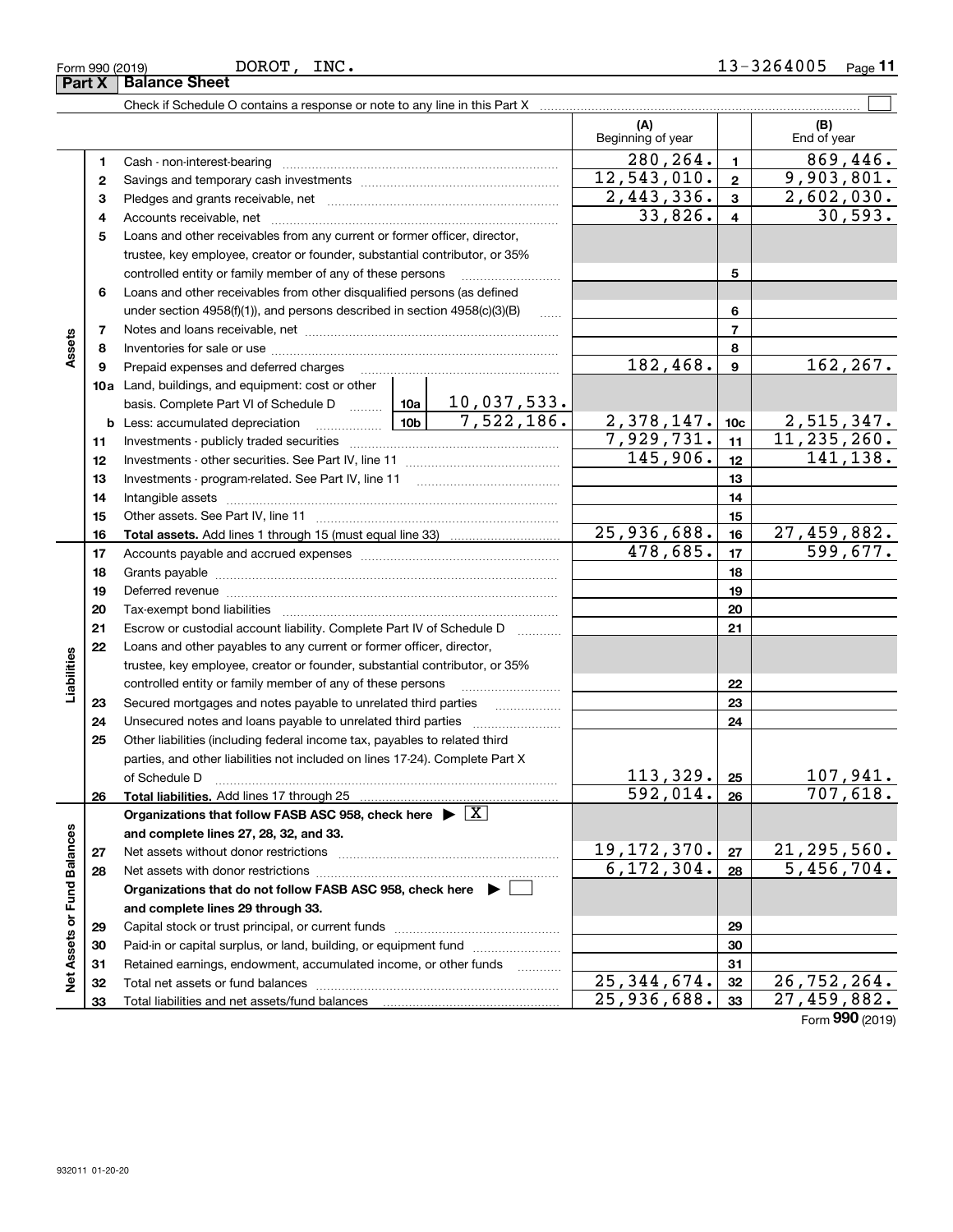|    | DOROT, INC.<br>Form 990 (2019)                                                                                                  |                | 13-3264005     |            | Page 12   |
|----|---------------------------------------------------------------------------------------------------------------------------------|----------------|----------------|------------|-----------|
|    | <b>Reconciliation of Net Assets</b><br><b>Part XI</b>                                                                           |                |                |            |           |
|    |                                                                                                                                 |                |                |            |           |
|    |                                                                                                                                 |                |                |            |           |
| 1  | Total revenue (must equal Part VIII, column (A), line 12)                                                                       | 1.             | 11,842,281.    |            |           |
| 2  | Total expenses (must equal Part IX, column (A), line 25)                                                                        | $\mathbf{2}$   | 10, 318, 227.  |            |           |
| з  | Revenue less expenses. Subtract line 2 from line 1                                                                              | 3              | 1,524,054.     |            |           |
| 4  |                                                                                                                                 | 4              | 25, 344, 674.  |            |           |
| 5  |                                                                                                                                 | 5              | $-116, 464.$   |            |           |
| 6  |                                                                                                                                 | 6              |                |            |           |
| 7  |                                                                                                                                 | $\overline{7}$ |                |            |           |
| 8  | Prior period adjustments                                                                                                        | 8              |                |            |           |
| 9  | Other changes in net assets or fund balances (explain on Schedule O)                                                            | 9              |                |            | 0.        |
| 10 | Net assets or fund balances at end of year. Combine lines 3 through 9 (must equal Part X, line 32,                              |                |                |            |           |
|    |                                                                                                                                 | 10             | 26,752,264.    |            |           |
|    | Part XII Financial Statements and Reporting                                                                                     |                |                |            |           |
|    |                                                                                                                                 |                |                |            |           |
|    |                                                                                                                                 |                |                | <b>Yes</b> | <b>No</b> |
| 1  | $\boxed{\text{X}}$ Accrual<br>Accounting method used to prepare the Form 990: <u>June</u> Cash<br>Other                         |                |                |            |           |
|    | If the organization changed its method of accounting from a prior year or checked "Other," explain in Schedule O.               |                |                |            |           |
|    | 2a Were the organization's financial statements compiled or reviewed by an independent accountant?                              |                | 2a             |            | x         |
|    | If "Yes," check a box below to indicate whether the financial statements for the year were compiled or reviewed on a            |                |                |            |           |
|    | separate basis, consolidated basis, or both:                                                                                    |                |                |            |           |
|    | Separate basis<br>Consolidated basis<br>Both consolidated and separate basis                                                    |                |                |            |           |
|    | <b>b</b> Were the organization's financial statements audited by an independent accountant?                                     |                | 2 <sub>b</sub> | х          |           |
|    | If "Yes," check a box below to indicate whether the financial statements for the year were audited on a separate basis,         |                |                |            |           |
|    | consolidated basis, or both:                                                                                                    |                |                |            |           |
|    | $X$ Separate basis<br>Consolidated basis<br>Both consolidated and separate basis                                                |                |                |            |           |
| c  | If "Yes" to line 2a or 2b, does the organization have a committee that assumes responsibility for oversight of the audit,       |                |                |            |           |
|    |                                                                                                                                 |                | 2c             | х          |           |
|    | If the organization changed either its oversight process or selection process during the tax year, explain on Schedule O.       |                |                |            |           |
|    | 3a As a result of a federal award, was the organization required to undergo an audit or audits as set forth in the Single Audit |                |                |            |           |
|    |                                                                                                                                 |                | 3a             |            | X         |
|    | b If "Yes," did the organization undergo the required audit or audits? If the organization did not undergo the required audit   |                |                |            |           |
|    |                                                                                                                                 |                | 3b             | <b></b>    |           |

Form (2019) **990**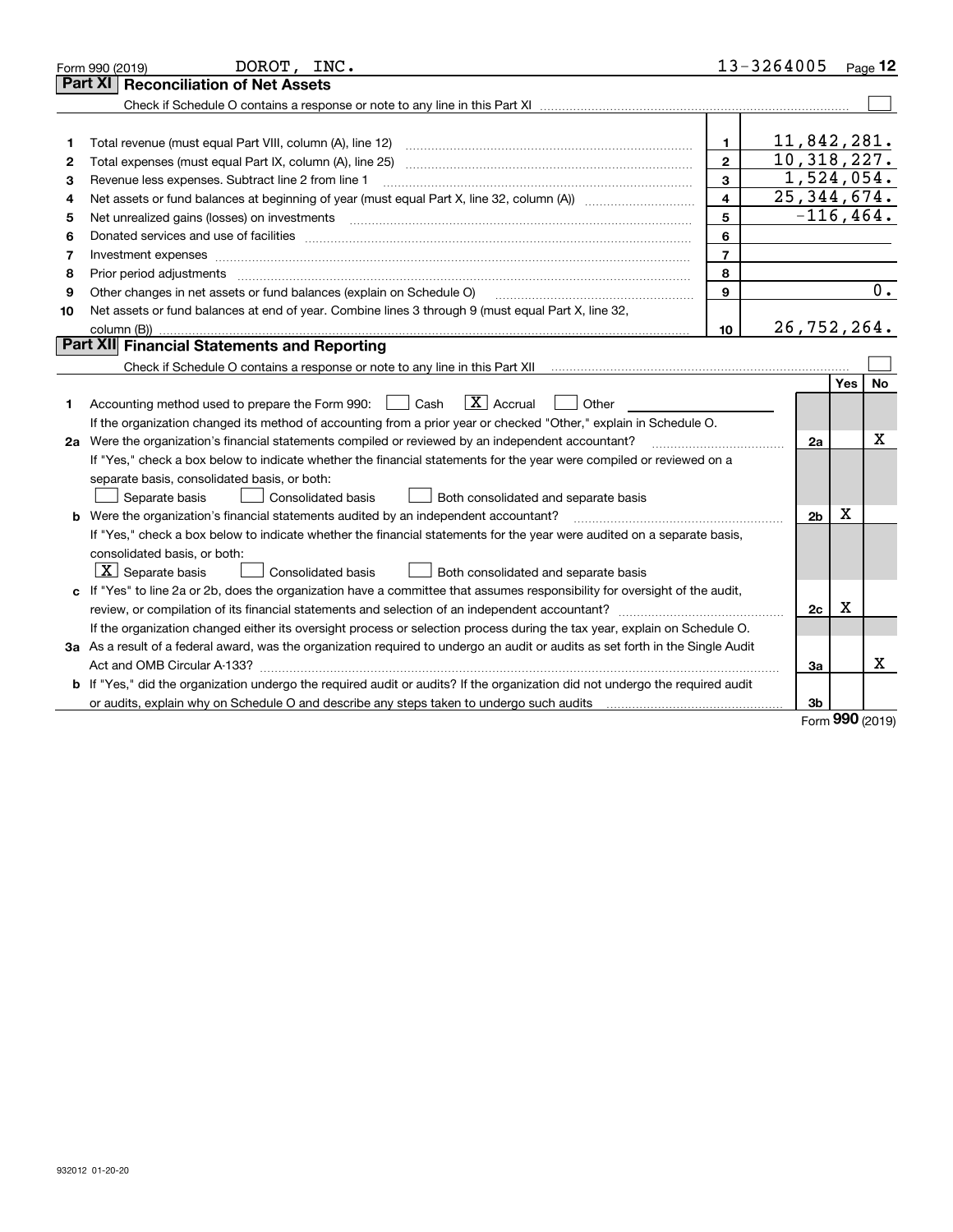Department of the Treasury Internal Revenue Service

**(Form 990 or 990-EZ)**

## **Public Charity Status and Public Support**

**Complete if the organization is a section 501(c)(3) organization or a section 4947(a)(1) nonexempt charitable trust. | Attach to Form 990 or Form 990-EZ. | Go to www.irs.gov/Form990 for instructions and the latest information.**

| OMB No 1545-0047             |
|------------------------------|
| 2019                         |
| Open to Public<br>Inspection |

| Name of the organization |
|--------------------------|
|--------------------------|

|                | as to mummungon, crimoco for mod dodono and the latest micrimation.<br>Name of the organization<br><b>Employer identification number</b> |                                                                                                                                               |          |                                                       |                                    |    |                            |  |                            |
|----------------|------------------------------------------------------------------------------------------------------------------------------------------|-----------------------------------------------------------------------------------------------------------------------------------------------|----------|-------------------------------------------------------|------------------------------------|----|----------------------------|--|----------------------------|
|                | 13-3264005<br>DOROT, INC.                                                                                                                |                                                                                                                                               |          |                                                       |                                    |    |                            |  |                            |
|                | Part I                                                                                                                                   | Reason for Public Charity Status (All organizations must complete this part.) See instructions.                                               |          |                                                       |                                    |    |                            |  |                            |
|                |                                                                                                                                          | The organization is not a private foundation because it is: (For lines 1 through 12, check only one box.)                                     |          |                                                       |                                    |    |                            |  |                            |
| 1              |                                                                                                                                          | A church, convention of churches, or association of churches described in section 170(b)(1)(A)(i).                                            |          |                                                       |                                    |    |                            |  |                            |
| 2              |                                                                                                                                          | A school described in section 170(b)(1)(A)(ii). (Attach Schedule E (Form 990 or 990-EZ).)                                                     |          |                                                       |                                    |    |                            |  |                            |
| з              |                                                                                                                                          | A hospital or a cooperative hospital service organization described in section $170(b)(1)(A)(iii)$ .                                          |          |                                                       |                                    |    |                            |  |                            |
| 4              |                                                                                                                                          | A medical research organization operated in conjunction with a hospital described in section 170(b)(1)(A)(iii). Enter the hospital's name,    |          |                                                       |                                    |    |                            |  |                            |
|                |                                                                                                                                          | city, and state:                                                                                                                              |          |                                                       |                                    |    |                            |  |                            |
| 5              |                                                                                                                                          | An organization operated for the benefit of a college or university owned or operated by a governmental unit described in                     |          |                                                       |                                    |    |                            |  |                            |
|                |                                                                                                                                          | section 170(b)(1)(A)(iv). (Complete Part II.)                                                                                                 |          |                                                       |                                    |    |                            |  |                            |
| 6              |                                                                                                                                          | A federal, state, or local government or governmental unit described in section 170(b)(1)(A)(v).                                              |          |                                                       |                                    |    |                            |  |                            |
| $\overline{7}$ | $\mathbf{X}$                                                                                                                             | An organization that normally receives a substantial part of its support from a governmental unit or from the general public described in     |          |                                                       |                                    |    |                            |  |                            |
|                |                                                                                                                                          | section 170(b)(1)(A)(vi). (Complete Part II.)                                                                                                 |          |                                                       |                                    |    |                            |  |                            |
| 8              |                                                                                                                                          | A community trust described in section 170(b)(1)(A)(vi). (Complete Part II.)                                                                  |          |                                                       |                                    |    |                            |  |                            |
| 9              |                                                                                                                                          | An agricultural research organization described in section 170(b)(1)(A)(ix) operated in conjunction with a land-grant college                 |          |                                                       |                                    |    |                            |  |                            |
|                |                                                                                                                                          | or university or a non-land-grant college of agriculture (see instructions). Enter the name, city, and state of the college or                |          |                                                       |                                    |    |                            |  |                            |
|                |                                                                                                                                          | university:                                                                                                                                   |          |                                                       |                                    |    |                            |  |                            |
| 10             |                                                                                                                                          | An organization that normally receives: (1) more than 33 1/3% of its support from contributions, membership fees, and gross receipts from     |          |                                                       |                                    |    |                            |  |                            |
|                |                                                                                                                                          | activities related to its exempt functions - subject to certain exceptions, and (2) no more than 33 1/3% of its support from gross investment |          |                                                       |                                    |    |                            |  |                            |
|                |                                                                                                                                          | income and unrelated business taxable income (less section 511 tax) from businesses acquired by the organization after June 30, 1975.         |          |                                                       |                                    |    |                            |  |                            |
|                |                                                                                                                                          | See section 509(a)(2). (Complete Part III.)                                                                                                   |          |                                                       |                                    |    |                            |  |                            |
| 11             |                                                                                                                                          | An organization organized and operated exclusively to test for public safety. See section 509(a)(4).                                          |          |                                                       |                                    |    |                            |  |                            |
| 12             |                                                                                                                                          | An organization organized and operated exclusively for the benefit of, to perform the functions of, or to carry out the purposes of one or    |          |                                                       |                                    |    |                            |  |                            |
|                |                                                                                                                                          | more publicly supported organizations described in section 509(a)(1) or section 509(a)(2). See section 509(a)(3). Check the box in            |          |                                                       |                                    |    |                            |  |                            |
|                |                                                                                                                                          | lines 12a through 12d that describes the type of supporting organization and complete lines 12e, 12f, and 12g.                                |          |                                                       |                                    |    |                            |  |                            |
| а              |                                                                                                                                          | Type I. A supporting organization operated, supervised, or controlled by its supported organization(s), typically by giving                   |          |                                                       |                                    |    |                            |  |                            |
|                |                                                                                                                                          | the supported organization(s) the power to regularly appoint or elect a majority of the directors or trustees of the supporting               |          |                                                       |                                    |    |                            |  |                            |
|                |                                                                                                                                          | organization. You must complete Part IV, Sections A and B.                                                                                    |          |                                                       |                                    |    |                            |  |                            |
| b              |                                                                                                                                          | Type II. A supporting organization supervised or controlled in connection with its supported organization(s), by having                       |          |                                                       |                                    |    |                            |  |                            |
|                |                                                                                                                                          | control or management of the supporting organization vested in the same persons that control or manage the supported                          |          |                                                       |                                    |    |                            |  |                            |
|                |                                                                                                                                          | organization(s). You must complete Part IV, Sections A and C.                                                                                 |          |                                                       |                                    |    |                            |  |                            |
| с              |                                                                                                                                          | Type III functionally integrated. A supporting organization operated in connection with, and functionally integrated with,                    |          |                                                       |                                    |    |                            |  |                            |
|                |                                                                                                                                          | its supported organization(s) (see instructions). You must complete Part IV, Sections A, D, and E.                                            |          |                                                       |                                    |    |                            |  |                            |
| d              |                                                                                                                                          | Type III non-functionally integrated. A supporting organization operated in connection with its supported organization(s)                     |          |                                                       |                                    |    |                            |  |                            |
|                |                                                                                                                                          | that is not functionally integrated. The organization generally must satisfy a distribution requirement and an attentiveness                  |          |                                                       |                                    |    |                            |  |                            |
|                |                                                                                                                                          | requirement (see instructions). You must complete Part IV, Sections A and D, and Part V.                                                      |          |                                                       |                                    |    |                            |  |                            |
| е              |                                                                                                                                          | Check this box if the organization received a written determination from the IRS that it is a Type I, Type II, Type III                       |          |                                                       |                                    |    |                            |  |                            |
|                |                                                                                                                                          | functionally integrated, or Type III non-functionally integrated supporting organization.<br>Enter the number of supported organizations      |          |                                                       |                                    |    |                            |  |                            |
| f<br>a         |                                                                                                                                          | Provide the following information about the supported organization(s).                                                                        |          |                                                       |                                    |    |                            |  |                            |
|                |                                                                                                                                          | (i) Name of supported                                                                                                                         | (ii) EIN | (iii) Type of organization                            | (iv) Is the organization listed    |    | (v) Amount of monetary     |  | (vi) Amount of other       |
|                |                                                                                                                                          | organization                                                                                                                                  |          | (described on lines 1-10<br>above (see instructions)) | in your governing document?<br>Yes | No | support (see instructions) |  | support (see instructions) |
|                |                                                                                                                                          |                                                                                                                                               |          |                                                       |                                    |    |                            |  |                            |
|                |                                                                                                                                          |                                                                                                                                               |          |                                                       |                                    |    |                            |  |                            |
|                |                                                                                                                                          |                                                                                                                                               |          |                                                       |                                    |    |                            |  |                            |
|                |                                                                                                                                          |                                                                                                                                               |          |                                                       |                                    |    |                            |  |                            |
|                |                                                                                                                                          |                                                                                                                                               |          |                                                       |                                    |    |                            |  |                            |
|                |                                                                                                                                          |                                                                                                                                               |          |                                                       |                                    |    |                            |  |                            |
|                |                                                                                                                                          |                                                                                                                                               |          |                                                       |                                    |    |                            |  |                            |
|                |                                                                                                                                          |                                                                                                                                               |          |                                                       |                                    |    |                            |  |                            |
|                |                                                                                                                                          |                                                                                                                                               |          |                                                       |                                    |    |                            |  |                            |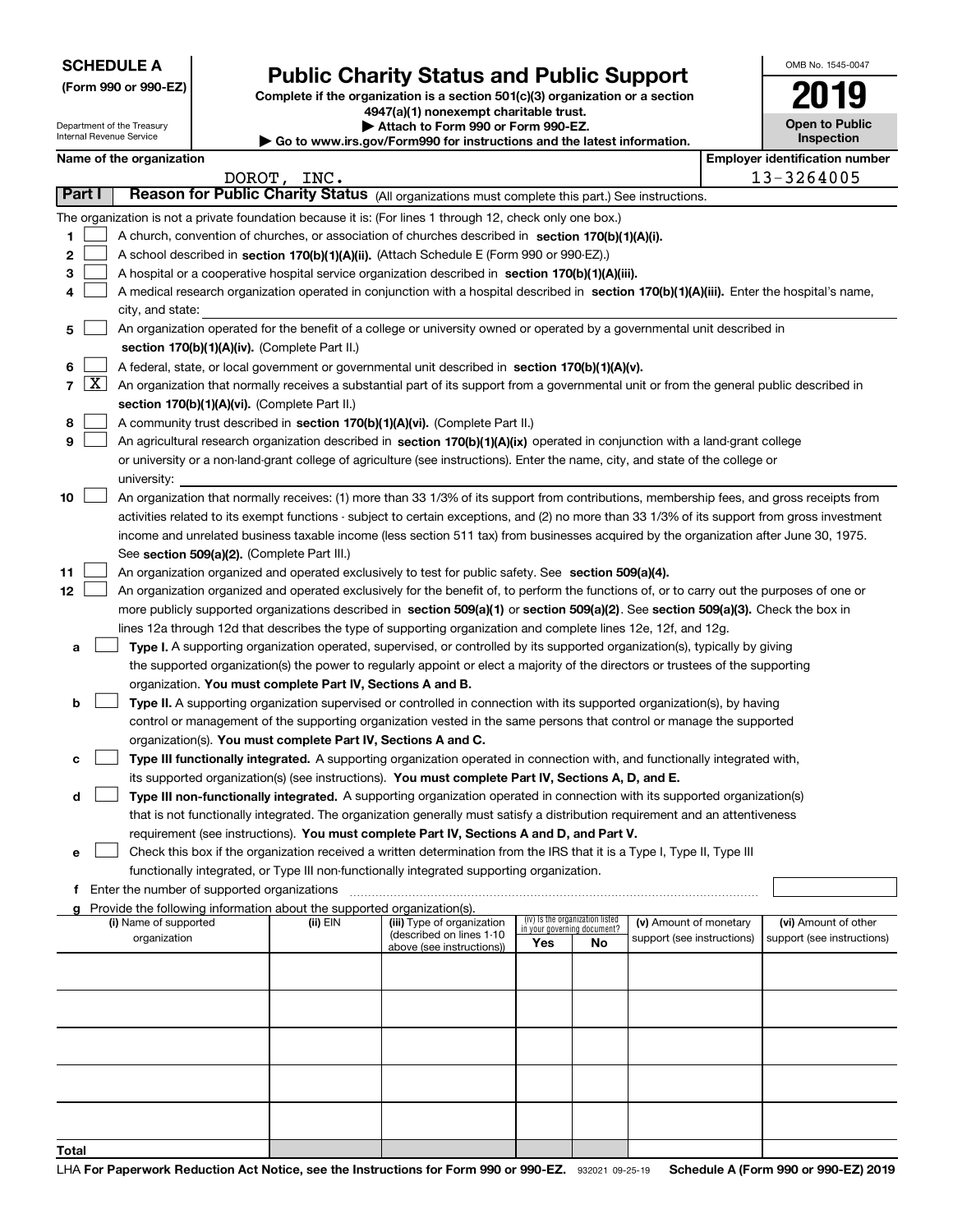#### 932022 09-25-19

|   | 1 Gifts, grants, contributions, and<br>membership fees received. (Do not                                                                        |                      |                      |                        |            |                                        |                                         |
|---|-------------------------------------------------------------------------------------------------------------------------------------------------|----------------------|----------------------|------------------------|------------|----------------------------------------|-----------------------------------------|
|   |                                                                                                                                                 | 5968808.             | 7786997.             | 8009882.               |            | 7182741.11170147.40118575.             |                                         |
|   | include any "unusual grants.")                                                                                                                  |                      |                      |                        |            |                                        |                                         |
|   | 2 Tax revenues levied for the organ-                                                                                                            |                      |                      |                        |            |                                        |                                         |
|   | ization's benefit and either paid to                                                                                                            |                      |                      |                        |            |                                        |                                         |
|   | or expended on its behalf                                                                                                                       |                      |                      |                        |            |                                        |                                         |
|   | 3 The value of services or facilities                                                                                                           |                      |                      |                        |            |                                        |                                         |
|   | furnished by a governmental unit to                                                                                                             |                      |                      |                        |            |                                        |                                         |
|   | the organization without charge                                                                                                                 | 5968808.             | 7786997.             | 8009882.               |            | 7182741.11170147.40118575.             |                                         |
|   | 4 Total. Add lines 1 through 3                                                                                                                  |                      |                      |                        |            |                                        |                                         |
|   | 5 The portion of total contributions                                                                                                            |                      |                      |                        |            |                                        |                                         |
|   | by each person (other than a                                                                                                                    |                      |                      |                        |            |                                        |                                         |
|   | governmental unit or publicly                                                                                                                   |                      |                      |                        |            |                                        |                                         |
|   | supported organization) included                                                                                                                |                      |                      |                        |            |                                        |                                         |
|   | on line 1 that exceeds 2% of the                                                                                                                |                      |                      |                        |            |                                        |                                         |
|   | amount shown on line 11,                                                                                                                        |                      |                      |                        |            |                                        |                                         |
|   | column (f)                                                                                                                                      |                      |                      |                        |            |                                        | 4777374.<br>35341201.                   |
|   | 6 Public support. Subtract line 5 from line 4.<br><b>Section B. Total Support</b>                                                               |                      |                      |                        |            |                                        |                                         |
|   |                                                                                                                                                 |                      |                      |                        |            |                                        |                                         |
|   | Calendar year (or fiscal year beginning in) $\blacktriangleright$                                                                               | (a) 2015<br>5968808. | (b) 2016<br>7786997. | $(c)$ 2017<br>8009882. | $(d)$ 2018 | (e) 2019<br>7182741.11170147.40118575. | (f) Total                               |
|   | 7 Amounts from line 4                                                                                                                           |                      |                      |                        |            |                                        |                                         |
|   | 8 Gross income from interest,                                                                                                                   |                      |                      |                        |            |                                        |                                         |
|   | dividends, payments received on                                                                                                                 |                      |                      |                        |            |                                        |                                         |
|   | securities loans, rents, royalties,                                                                                                             |                      |                      |                        |            |                                        |                                         |
|   | and income from similar sources                                                                                                                 | 302,081.             | 265,095.             | 403,584.               |            | $468,526.$ $421,599.$                  | 1860885.                                |
| 9 | Net income from unrelated business                                                                                                              |                      |                      |                        |            |                                        |                                         |
|   | activities, whether or not the                                                                                                                  |                      |                      |                        |            |                                        |                                         |
|   | business is regularly carried on                                                                                                                |                      |                      |                        |            |                                        |                                         |
|   | 10 Other income. Do not include gain                                                                                                            |                      |                      |                        |            |                                        |                                         |
|   | or loss from the sale of capital                                                                                                                |                      |                      |                        |            |                                        |                                         |
|   | assets (Explain in Part VI.)                                                                                                                    |                      |                      |                        |            |                                        |                                         |
|   | 11 Total support. Add lines 7 through 10                                                                                                        |                      |                      |                        |            |                                        | 41979460.                               |
|   | 12 Gross receipts from related activities, etc. (see instructions)                                                                              |                      |                      |                        |            | 12                                     |                                         |
|   | 13 First five years. If the Form 990 is for the organization's first, second, third, fourth, or fifth tax year as a section 501(c)(3)           |                      |                      |                        |            |                                        |                                         |
|   | organization, check this box and stop here<br>Section C. Computation of Public Support Percentage                                               |                      |                      |                        |            |                                        |                                         |
|   |                                                                                                                                                 |                      |                      |                        |            |                                        | 84.19                                   |
|   |                                                                                                                                                 |                      |                      |                        |            | 14                                     | %<br>79.85                              |
|   |                                                                                                                                                 |                      |                      |                        |            |                                        | $\%$                                    |
|   | 16a 33 1/3% support test - 2019. If the organization did not check the box on line 13, and line 14 is 33 1/3% or more, check this box and       |                      |                      |                        |            |                                        |                                         |
|   |                                                                                                                                                 |                      |                      |                        |            |                                        | $\blacktriangleright$ $\vert$ X $\vert$ |
|   | <b>b 33 1/3% support test - 2018.</b> If the organization did not check a box on line 13 or 16a, and line 15 is 33 1/3% or more, check this box |                      |                      |                        |            |                                        |                                         |
|   |                                                                                                                                                 |                      |                      |                        |            |                                        |                                         |
|   | 17a 10% -facts-and-circumstances test - 2019. If the organization did not check a box on line 13, 16a, or 16b, and line 14 is 10% or more,      |                      |                      |                        |            |                                        |                                         |
|   | and if the organization meets the "facts-and-circumstances" test, check this box and stop here. Explain in Part VI how the organization         |                      |                      |                        |            |                                        |                                         |
|   |                                                                                                                                                 |                      |                      |                        |            |                                        |                                         |
|   | <b>b 10% -facts-and-circumstances test - 2018.</b> If the organization did not check a box on line 13, 16a, 16b, or 17a, and line 15 is 10% or  |                      |                      |                        |            |                                        |                                         |
|   | more, and if the organization meets the "facts-and-circumstances" test, check this box and stop here. Explain in Part VI how the                |                      |                      |                        |            |                                        |                                         |
|   | organization meets the "facts-and-circumstances" test. The organization qualifies as a publicly supported organization                          |                      |                      |                        |            |                                        |                                         |
|   | 18 Private foundation. If the organization did not check a box on line 13, 16a, 16b, 17a, or 17b, check this box and see instructions           |                      |                      |                        |            |                                        |                                         |
|   |                                                                                                                                                 |                      |                      |                        |            | Schedule A (Form 990 or 990-EZ) 2019   |                                         |

#### Schedule A (Form 990 or 990-EZ) 2019 DOROT, INC.

(a) 2015

**Calendar year (or fiscal year beginning in)**  |

**Section A. Public Support**

**Part II Support Schedule for Organizations Described in Sections 170(b)(1)(A)(iv) and 170(b)(1)(A)(vi)** 

(Complete only if you checked the box on line 5, 7, or 8 of Part I or if the organization failed to qualify under Part III. If the organization fails to qualify under the tests listed below, please complete Part III.)

**(a)** 2015 **(b)** 2016 **(c)** 2017 **(d)** 2018 **(e)** 2019 **(f)** Total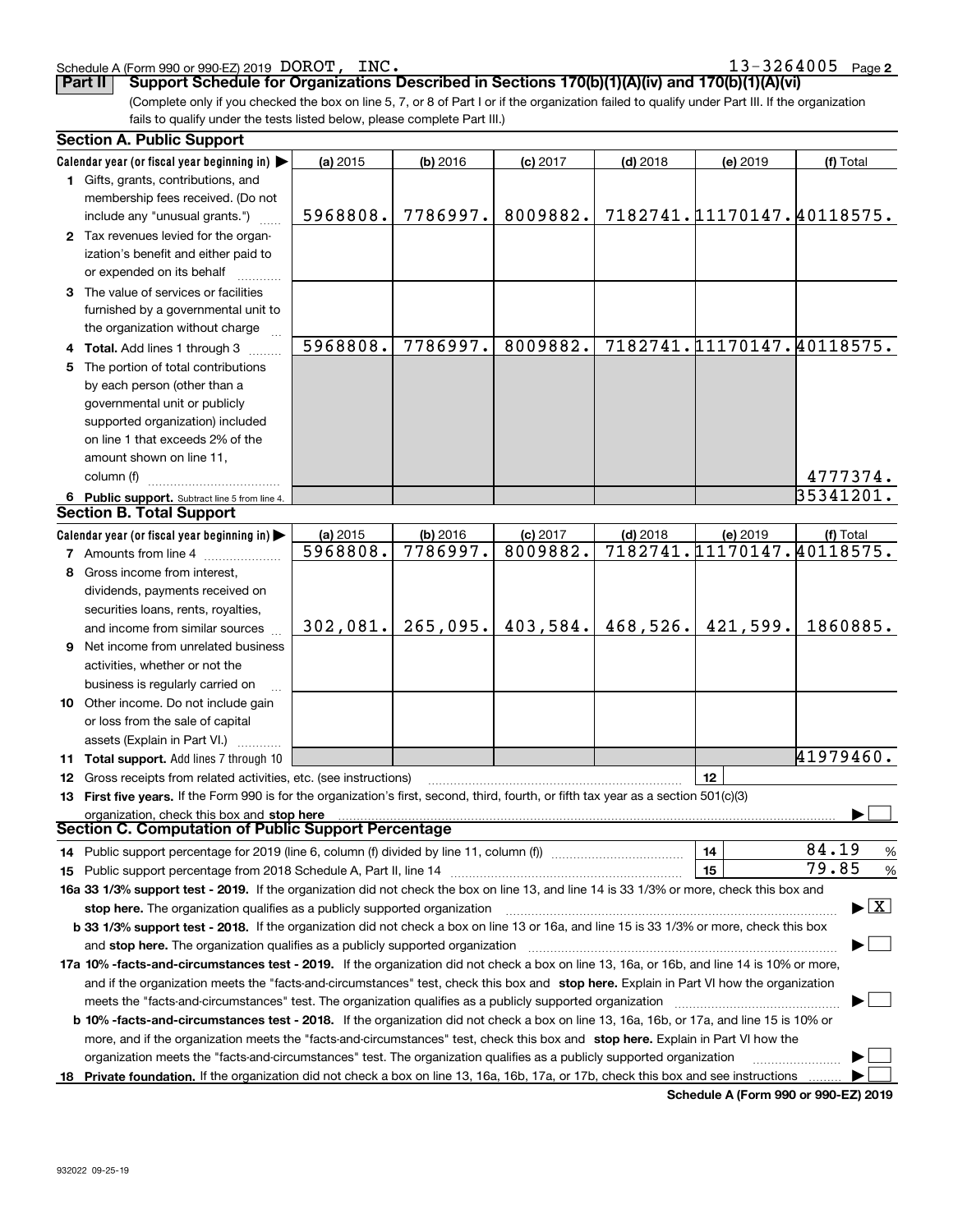| Schedule A (Form 990 or 990-EZ) 2019 $\,$ $\rm{DOROT}$ , |  | INC. | 3264005 | Page 3 |
|----------------------------------------------------------|--|------|---------|--------|
|                                                          |  |      |         |        |

#### **Part III** | Support Schedule for Organizations Described in Section 509(a)(2)

(Complete only if you checked the box on line 10 of Part I or if the organization failed to qualify under Part II. If the organization fails to qualify under the tests listed below, please complete Part II.)

|    | <b>Section A. Public Support</b>                                                                                                                                                                                              |          |          |            |            |          |             |
|----|-------------------------------------------------------------------------------------------------------------------------------------------------------------------------------------------------------------------------------|----------|----------|------------|------------|----------|-------------|
|    | Calendar year (or fiscal year beginning in) $\blacktriangleright$                                                                                                                                                             | (a) 2015 | (b) 2016 | $(c)$ 2017 | $(d)$ 2018 | (e) 2019 | (f) Total   |
|    | 1 Gifts, grants, contributions, and                                                                                                                                                                                           |          |          |            |            |          |             |
|    | membership fees received. (Do not                                                                                                                                                                                             |          |          |            |            |          |             |
|    | include any "unusual grants.")                                                                                                                                                                                                |          |          |            |            |          |             |
|    | <b>2</b> Gross receipts from admissions,                                                                                                                                                                                      |          |          |            |            |          |             |
|    | merchandise sold or services per-                                                                                                                                                                                             |          |          |            |            |          |             |
|    | formed, or facilities furnished in                                                                                                                                                                                            |          |          |            |            |          |             |
|    | any activity that is related to the<br>organization's tax-exempt purpose                                                                                                                                                      |          |          |            |            |          |             |
|    | 3 Gross receipts from activities that                                                                                                                                                                                         |          |          |            |            |          |             |
|    | are not an unrelated trade or bus-                                                                                                                                                                                            |          |          |            |            |          |             |
|    | iness under section 513                                                                                                                                                                                                       |          |          |            |            |          |             |
|    | 4 Tax revenues levied for the organ-                                                                                                                                                                                          |          |          |            |            |          |             |
|    | ization's benefit and either paid to                                                                                                                                                                                          |          |          |            |            |          |             |
|    | or expended on its behalf                                                                                                                                                                                                     |          |          |            |            |          |             |
|    | .<br>5 The value of services or facilities                                                                                                                                                                                    |          |          |            |            |          |             |
|    | furnished by a governmental unit to                                                                                                                                                                                           |          |          |            |            |          |             |
|    | the organization without charge                                                                                                                                                                                               |          |          |            |            |          |             |
|    |                                                                                                                                                                                                                               |          |          |            |            |          |             |
|    | <b>6 Total.</b> Add lines 1 through 5                                                                                                                                                                                         |          |          |            |            |          |             |
|    | 7a Amounts included on lines 1, 2, and                                                                                                                                                                                        |          |          |            |            |          |             |
|    | 3 received from disqualified persons<br><b>b</b> Amounts included on lines 2 and 3 received                                                                                                                                   |          |          |            |            |          |             |
|    | from other than disqualified persons that                                                                                                                                                                                     |          |          |            |            |          |             |
|    | exceed the greater of \$5,000 or 1% of the                                                                                                                                                                                    |          |          |            |            |          |             |
|    | amount on line 13 for the year                                                                                                                                                                                                |          |          |            |            |          |             |
|    | c Add lines 7a and 7b                                                                                                                                                                                                         |          |          |            |            |          |             |
|    | 8 Public support. (Subtract line 7c from line 6.)<br><b>Section B. Total Support</b>                                                                                                                                          |          |          |            |            |          |             |
|    |                                                                                                                                                                                                                               |          |          |            |            |          |             |
|    | Calendar year (or fiscal year beginning in)                                                                                                                                                                                   | (a) 2015 | (b) 2016 | $(c)$ 2017 | $(d)$ 2018 | (e) 2019 | (f) Total   |
|    | 9 Amounts from line 6                                                                                                                                                                                                         |          |          |            |            |          |             |
|    | <b>10a</b> Gross income from interest,<br>dividends, payments received on                                                                                                                                                     |          |          |            |            |          |             |
|    | securities loans, rents, royalties,                                                                                                                                                                                           |          |          |            |            |          |             |
|    | and income from similar sources                                                                                                                                                                                               |          |          |            |            |          |             |
|    | <b>b</b> Unrelated business taxable income                                                                                                                                                                                    |          |          |            |            |          |             |
|    | (less section 511 taxes) from businesses                                                                                                                                                                                      |          |          |            |            |          |             |
|    | acquired after June 30, 1975 [10001]                                                                                                                                                                                          |          |          |            |            |          |             |
|    | c Add lines 10a and 10b                                                                                                                                                                                                       |          |          |            |            |          |             |
|    | 11 Net income from unrelated business                                                                                                                                                                                         |          |          |            |            |          |             |
|    | activities not included in line 10b,<br>whether or not the business is                                                                                                                                                        |          |          |            |            |          |             |
|    | regularly carried on                                                                                                                                                                                                          |          |          |            |            |          |             |
|    | <b>12</b> Other income. Do not include gain                                                                                                                                                                                   |          |          |            |            |          |             |
|    | or loss from the sale of capital<br>assets (Explain in Part VI.)                                                                                                                                                              |          |          |            |            |          |             |
|    | <b>13</b> Total support. (Add lines 9, 10c, 11, and 12.)                                                                                                                                                                      |          |          |            |            |          |             |
|    | 14 First five years. If the Form 990 is for the organization's first, second, third, fourth, or fifth tax year as a section 501(c)(3) organization,                                                                           |          |          |            |            |          |             |
|    | check this box and stop here with the continuum control to the change of the state of the state of the change of the change of the change of the change of the change of the change of the change of the change of the change |          |          |            |            |          |             |
|    | <b>Section C. Computation of Public Support Percentage</b>                                                                                                                                                                    |          |          |            |            |          |             |
|    | 15 Public support percentage for 2019 (line 8, column (f), divided by line 13, column (f))                                                                                                                                    |          |          |            |            | 15       | %           |
|    | 16 Public support percentage from 2018 Schedule A, Part III, line 15                                                                                                                                                          |          |          |            |            | 16       | %           |
|    | Section D. Computation of Investment Income Percentage                                                                                                                                                                        |          |          |            |            |          |             |
|    | 17 Investment income percentage for 2019 (line 10c, column (f), divided by line 13, column (f))                                                                                                                               |          |          |            |            | 17       | %           |
|    | <b>18</b> Investment income percentage from <b>2018</b> Schedule A, Part III, line 17                                                                                                                                         |          |          |            |            | 18       | %           |
|    | 19a 33 1/3% support tests - 2019. If the organization did not check the box on line 14, and line 15 is more than 33 1/3%, and line 17 is not                                                                                  |          |          |            |            |          |             |
|    | more than 33 1/3%, check this box and stop here. The organization qualifies as a publicly supported organization                                                                                                              |          |          |            |            |          | $\sim$<br>▶ |
|    | b 33 1/3% support tests - 2018. If the organization did not check a box on line 14 or line 19a, and line 16 is more than 33 1/3%, and                                                                                         |          |          |            |            |          |             |
|    | line 18 is not more than 33 1/3%, check this box and stop here. The organization qualifies as a publicly supported organization                                                                                               |          |          |            |            |          |             |
| 20 |                                                                                                                                                                                                                               |          |          |            |            |          |             |
|    |                                                                                                                                                                                                                               |          |          |            |            |          |             |

**Schedule A (Form 990 or 990-EZ) 2019**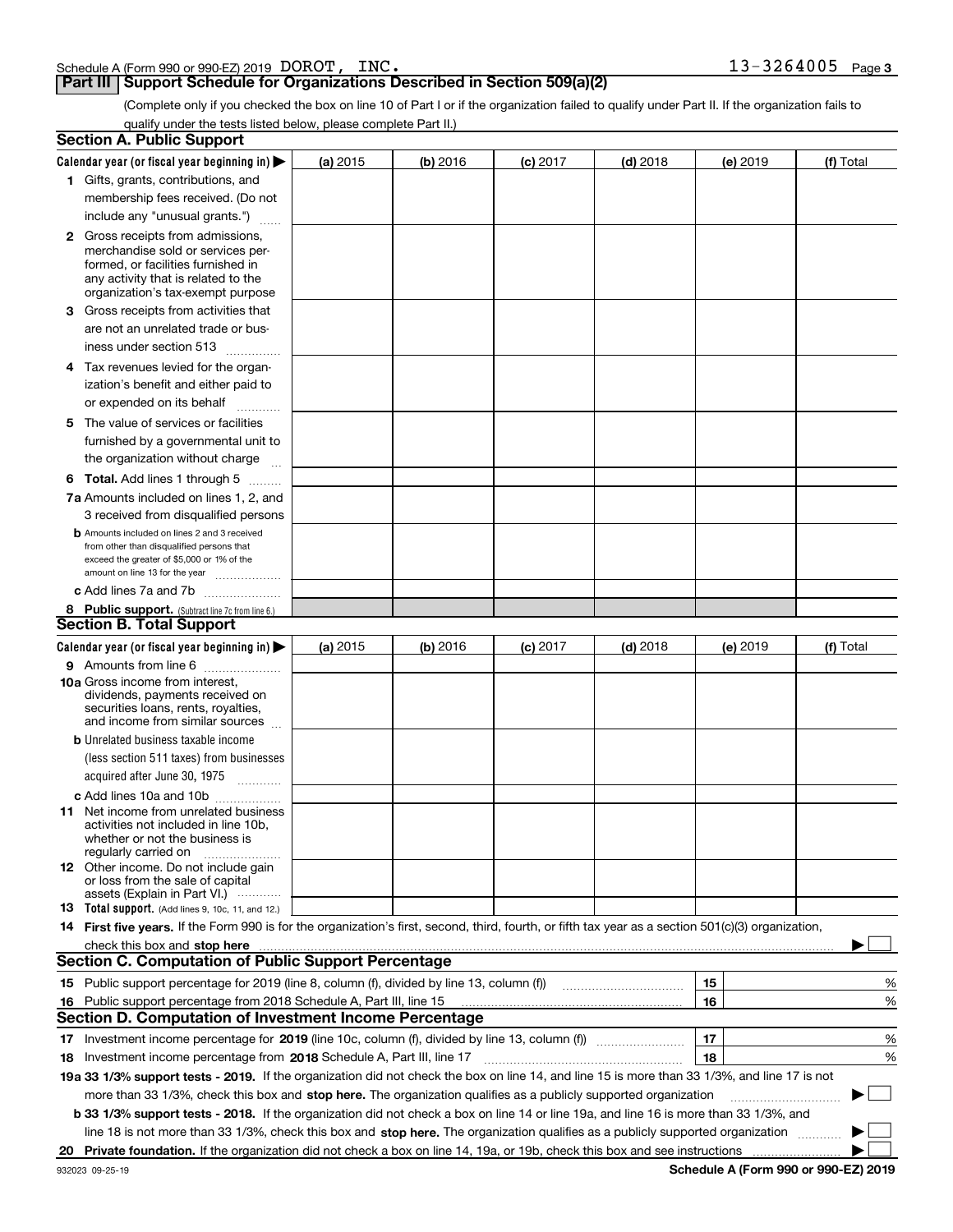**1**

**2**

**3a**

**YesNo**

#### **Part IV Supporting Organizations**

(Complete only if you checked a box in line 12 on Part I. If you checked 12a of Part I, complete Sections A and B. If you checked 12b of Part I, complete Sections A and C. If you checked 12c of Part I, complete Sections A, D, and E. If you checked 12d of Part I, complete Sections A and D, and complete Part V.)

#### **Section A. All Supporting Organizations**

- **1** Are all of the organization's supported organizations listed by name in the organization's governing documents? If "No," describe in **Part VI** how the supported organizations are designated. If designated by *class or purpose, describe the designation. If historic and continuing relationship, explain.*
- **2** Did the organization have any supported organization that does not have an IRS determination of status under section 509(a)(1) or (2)? If "Yes," explain in Part VI how the organization determined that the supported *organization was described in section 509(a)(1) or (2).*
- **3a** Did the organization have a supported organization described in section 501(c)(4), (5), or (6)? If "Yes," answer *(b) and (c) below.*
- **b** Did the organization confirm that each supported organization qualified under section 501(c)(4), (5), or (6) and satisfied the public support tests under section 509(a)(2)? If "Yes," describe in **Part VI** when and how the *organization made the determination.*
- **c**Did the organization ensure that all support to such organizations was used exclusively for section 170(c)(2)(B) purposes? If "Yes," explain in **Part VI** what controls the organization put in place to ensure such use.
- **4a***If* Was any supported organization not organized in the United States ("foreign supported organization")? *"Yes," and if you checked 12a or 12b in Part I, answer (b) and (c) below.*
- **b** Did the organization have ultimate control and discretion in deciding whether to make grants to the foreign supported organization? If "Yes," describe in **Part VI** how the organization had such control and discretion *despite being controlled or supervised by or in connection with its supported organizations.*
- **c** Did the organization support any foreign supported organization that does not have an IRS determination under sections 501(c)(3) and 509(a)(1) or (2)? If "Yes," explain in **Part VI** what controls the organization used *to ensure that all support to the foreign supported organization was used exclusively for section 170(c)(2)(B) purposes.*
- **5a***If "Yes,"* Did the organization add, substitute, or remove any supported organizations during the tax year? answer (b) and (c) below (if applicable). Also, provide detail in **Part VI,** including (i) the names and EIN *numbers of the supported organizations added, substituted, or removed; (ii) the reasons for each such action; (iii) the authority under the organization's organizing document authorizing such action; and (iv) how the action was accomplished (such as by amendment to the organizing document).*
- **b** Type I or Type II only. Was any added or substituted supported organization part of a class already designated in the organization's organizing document?
- **cSubstitutions only.**  Was the substitution the result of an event beyond the organization's control?
- **6** Did the organization provide support (whether in the form of grants or the provision of services or facilities) to **Part VI.** *If "Yes," provide detail in* support or benefit one or more of the filing organization's supported organizations? anyone other than (i) its supported organizations, (ii) individuals that are part of the charitable class benefited by one or more of its supported organizations, or (iii) other supporting organizations that also
- **7**Did the organization provide a grant, loan, compensation, or other similar payment to a substantial contributor *If "Yes," complete Part I of Schedule L (Form 990 or 990-EZ).* regard to a substantial contributor? (as defined in section 4958(c)(3)(C)), a family member of a substantial contributor, or a 35% controlled entity with
- **8** Did the organization make a loan to a disqualified person (as defined in section 4958) not described in line 7? *If "Yes," complete Part I of Schedule L (Form 990 or 990-EZ).*
- **9a** Was the organization controlled directly or indirectly at any time during the tax year by one or more in section 509(a)(1) or (2))? If "Yes," *provide detail in* <code>Part VI.</code> disqualified persons as defined in section 4946 (other than foundation managers and organizations described
- **b** Did one or more disqualified persons (as defined in line 9a) hold a controlling interest in any entity in which the supporting organization had an interest? If "Yes," provide detail in P**art VI**.
- **c**Did a disqualified person (as defined in line 9a) have an ownership interest in, or derive any personal benefit from, assets in which the supporting organization also had an interest? If "Yes," provide detail in P**art VI.**
- **10a** Was the organization subject to the excess business holdings rules of section 4943 because of section supporting organizations)? If "Yes," answer 10b below. 4943(f) (regarding certain Type II supporting organizations, and all Type III non-functionally integrated
- **b** Did the organization have any excess business holdings in the tax year? (Use Schedule C, Form 4720, to *determine whether the organization had excess business holdings.)*

**10b**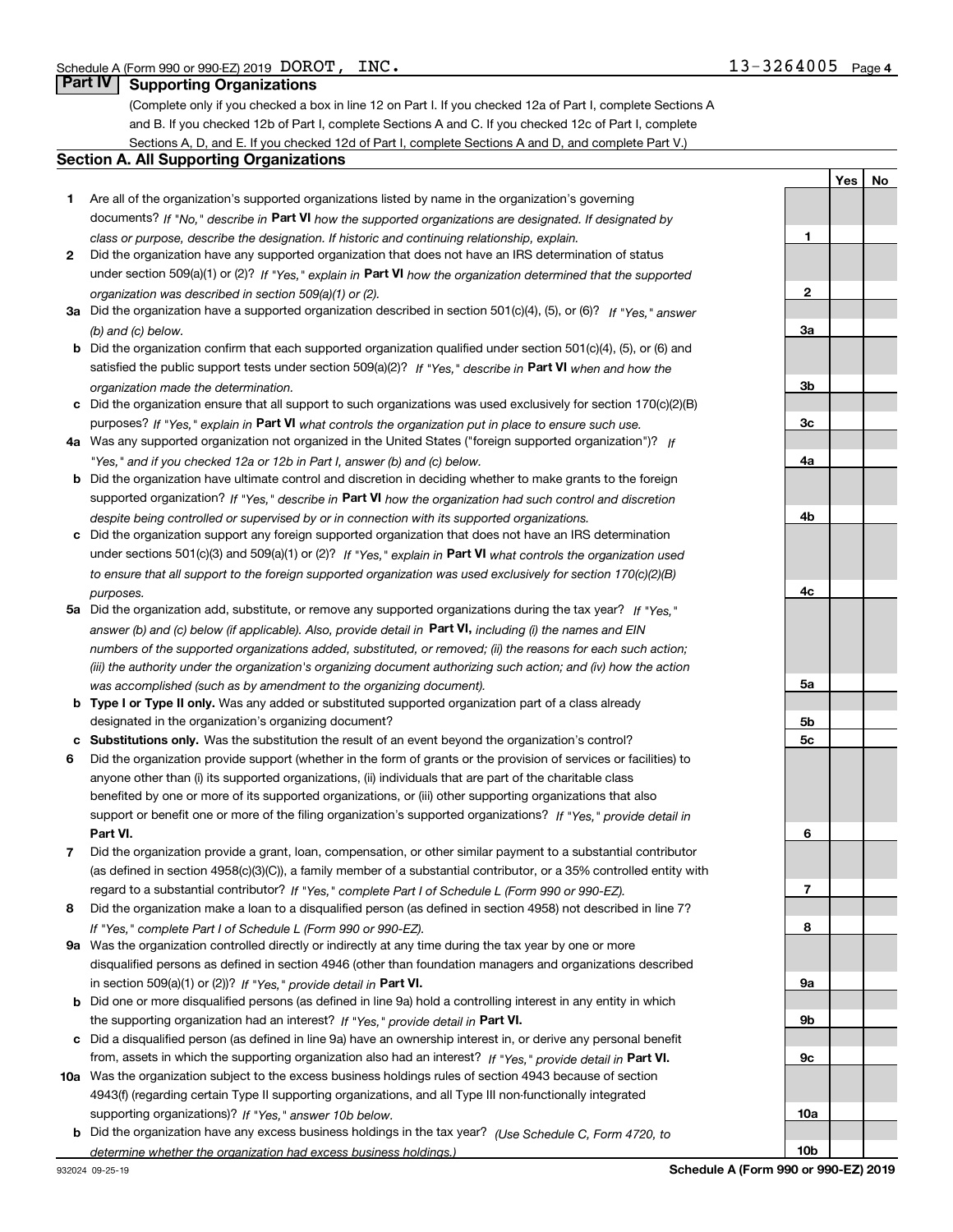|    |                                                                                                                                   |     | Yes | No |
|----|-----------------------------------------------------------------------------------------------------------------------------------|-----|-----|----|
| 11 | Has the organization accepted a gift or contribution from any of the following persons?                                           |     |     |    |
|    | a A person who directly or indirectly controls, either alone or together with persons described in (b) and (c)                    |     |     |    |
|    | below, the governing body of a supported organization?                                                                            | 11a |     |    |
|    | <b>b</b> A family member of a person described in (a) above?                                                                      | 11b |     |    |
|    | c A 35% controlled entity of a person described in (a) or (b) above? If "Yes" to a, b, or c, provide detail in Part VI.           | 11c |     |    |
|    | <b>Section B. Type I Supporting Organizations</b>                                                                                 |     |     |    |
|    |                                                                                                                                   |     | Yes | No |
| 1  | Did the directors, trustees, or membership of one or more supported organizations have the power to                               |     |     |    |
|    | regularly appoint or elect at least a majority of the organization's directors or trustees at all times during the                |     |     |    |
|    | tax year? If "No," describe in Part VI how the supported organization(s) effectively operated, supervised, or                     |     |     |    |
|    |                                                                                                                                   |     |     |    |
|    | controlled the organization's activities. If the organization had more than one supported organization,                           |     |     |    |
|    | describe how the powers to appoint and/or remove directors or trustees were allocated among the supported                         | 1   |     |    |
|    | organizations and what conditions or restrictions, if any, applied to such powers during the tax year.                            |     |     |    |
| 2  | Did the organization operate for the benefit of any supported organization other than the supported                               |     |     |    |
|    | organization(s) that operated, supervised, or controlled the supporting organization? If "Yes," explain in                        |     |     |    |
|    | Part VI how providing such benefit carried out the purposes of the supported organization(s) that operated,                       |     |     |    |
|    | supervised, or controlled the supporting organization.                                                                            | 2   |     |    |
|    | <b>Section C. Type II Supporting Organizations</b>                                                                                |     |     |    |
|    |                                                                                                                                   |     | Yes | No |
| 1  | Were a majority of the organization's directors or trustees during the tax year also a majority of the directors                  |     |     |    |
|    | or trustees of each of the organization's supported organization(s)? If "No," describe in Part VI how control                     |     |     |    |
|    | or management of the supporting organization was vested in the same persons that controlled or managed                            |     |     |    |
|    | the supported organization(s).                                                                                                    | 1   |     |    |
|    | Section D. All Type III Supporting Organizations                                                                                  |     |     |    |
|    |                                                                                                                                   |     | Yes | No |
| 1  | Did the organization provide to each of its supported organizations, by the last day of the fifth month of the                    |     |     |    |
|    | organization's tax year, (i) a written notice describing the type and amount of support provided during the prior tax             |     |     |    |
|    | year, (ii) a copy of the Form 990 that was most recently filed as of the date of notification, and (iii) copies of the            |     |     |    |
|    | organization's governing documents in effect on the date of notification, to the extent not previously provided?                  | 1   |     |    |
| 2  | Were any of the organization's officers, directors, or trustees either (i) appointed or elected by the supported                  |     |     |    |
|    | organization(s) or (ii) serving on the governing body of a supported organization? If "No," explain in Part VI how                |     |     |    |
|    | the organization maintained a close and continuous working relationship with the supported organization(s).                       | 2   |     |    |
| 3  | By reason of the relationship described in (2), did the organization's supported organizations have a                             |     |     |    |
|    | significant voice in the organization's investment policies and in directing the use of the organization's                        |     |     |    |
|    | income or assets at all times during the tax year? If "Yes," describe in Part VI the role the organization's                      |     |     |    |
|    |                                                                                                                                   | 3   |     |    |
|    | supported organizations played in this regard.<br>Section E. Type III Functionally Integrated Supporting Organizations            |     |     |    |
|    |                                                                                                                                   |     |     |    |
| 1  | Check the box next to the method that the organization used to satisfy the Integral Part Test during the year (see instructions). |     |     |    |
| а  | The organization satisfied the Activities Test. Complete line 2 below.                                                            |     |     |    |
| b  | The organization is the parent of each of its supported organizations. Complete line 3 below.                                     |     |     |    |
| c  | The organization supported a governmental entity. Describe in Part VI how you supported a government entity (see instructions),   |     |     |    |
| 2  | Activities Test. Answer (a) and (b) below.                                                                                        |     | Yes | No |
| а  | Did substantially all of the organization's activities during the tax year directly further the exempt purposes of                |     |     |    |
|    | the supported organization(s) to which the organization was responsive? If "Yes," then in Part VI identify                        |     |     |    |
|    | those supported organizations and explain how these activities directly furthered their exempt purposes,                          |     |     |    |
|    | how the organization was responsive to those supported organizations, and how the organization determined                         |     |     |    |
|    | that these activities constituted substantially all of its activities.                                                            | 2a  |     |    |
| b  | Did the activities described in (a) constitute activities that, but for the organization's involvement, one or more               |     |     |    |
|    | of the organization's supported organization(s) would have been engaged in? If "Yes," explain in Part VI the                      |     |     |    |
|    | reasons for the organization's position that its supported organization(s) would have engaged in these                            |     |     |    |
|    | activities but for the organization's involvement.                                                                                | 2b  |     |    |
| З  | Parent of Supported Organizations. Answer (a) and (b) below.                                                                      |     |     |    |
| а  | Did the organization have the power to regularly appoint or elect a majority of the officers, directors, or                       |     |     |    |
|    | trustees of each of the supported organizations? Provide details in Part VI.                                                      | За  |     |    |
| b  | Did the organization exercise a substantial degree of direction over the policies, programs, and activities of each               |     |     |    |
|    | of its supported organizations? If "Yes," describe in Part VI the role played by the organization in this regard.                 | 3b  |     |    |
|    |                                                                                                                                   |     |     |    |

**Schedule A (Form 990 or 990-EZ) 2019**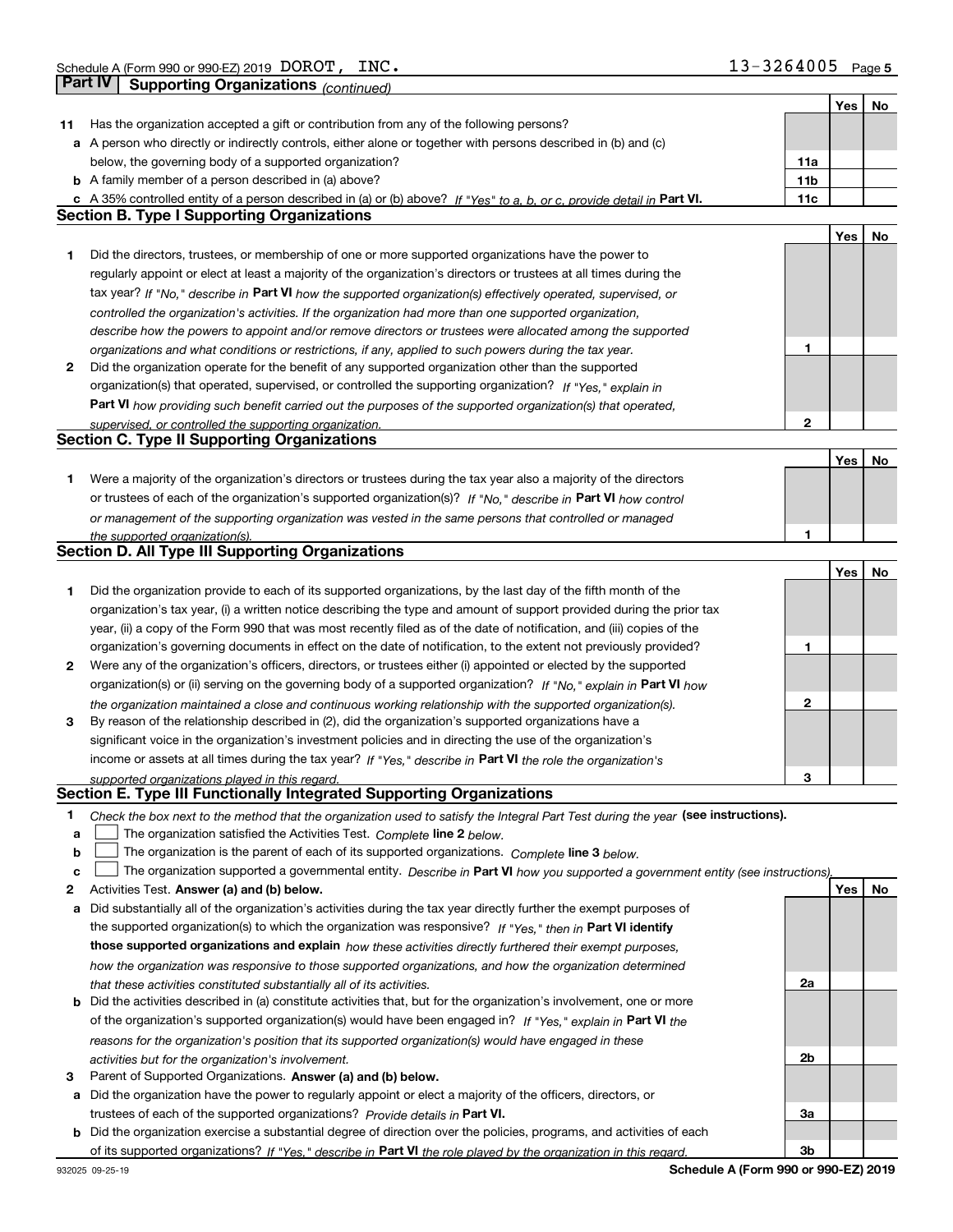|  | Schedule A (Form 990 or 990-EZ) 2019 DOROT, INC.                                      |  |  | $13 - 3264005$ Page 6 |  |
|--|---------------------------------------------------------------------------------------|--|--|-----------------------|--|
|  | <b>Part V</b> Type III Non-Functionally Integrated 509(a)(3) Supporting Organizations |  |  |                       |  |

| 1                                       | Check here if the organization satisfied the Integral Part Test as a qualifying trust on Nov. 20, 1970 (explain in Part VI). See instructions. Al |                |                |                                |
|-----------------------------------------|---------------------------------------------------------------------------------------------------------------------------------------------------|----------------|----------------|--------------------------------|
|                                         | other Type III non-functionally integrated supporting organizations must complete Sections A through E.                                           |                |                |                                |
|                                         | Section A - Adjusted Net Income                                                                                                                   |                | (A) Prior Year | (B) Current Year<br>(optional) |
| 1.                                      | Net short-term capital gain                                                                                                                       | 1              |                |                                |
| 2                                       | Recoveries of prior-year distributions                                                                                                            | $\mathbf{2}$   |                |                                |
| 3                                       | Other gross income (see instructions)                                                                                                             | 3              |                |                                |
| 4                                       | Add lines 1 through 3.                                                                                                                            | 4              |                |                                |
| 5                                       | Depreciation and depletion                                                                                                                        | 5              |                |                                |
| 6                                       | Portion of operating expenses paid or incurred for production or                                                                                  |                |                |                                |
|                                         | collection of gross income or for management, conservation, or                                                                                    |                |                |                                |
|                                         | maintenance of property held for production of income (see instructions)                                                                          | 6              |                |                                |
| 7                                       | Other expenses (see instructions)                                                                                                                 | $\overline{7}$ |                |                                |
| 8                                       | Adjusted Net Income (subtract lines 5, 6, and 7 from line 4)                                                                                      | 8              |                |                                |
| <b>Section B - Minimum Asset Amount</b> |                                                                                                                                                   |                | (A) Prior Year | (B) Current Year<br>(optional) |
| 1                                       | Aggregate fair market value of all non-exempt-use assets (see                                                                                     |                |                |                                |
|                                         | instructions for short tax year or assets held for part of year):                                                                                 |                |                |                                |
|                                         | a Average monthly value of securities                                                                                                             | 1a             |                |                                |
|                                         | <b>b</b> Average monthly cash balances                                                                                                            | 1 <sub>b</sub> |                |                                |
|                                         | c Fair market value of other non-exempt-use assets                                                                                                | 1c             |                |                                |
|                                         | <b>d</b> Total (add lines 1a, 1b, and 1c)                                                                                                         | 1d             |                |                                |
|                                         | e Discount claimed for blockage or other                                                                                                          |                |                |                                |
|                                         | factors (explain in detail in Part VI):                                                                                                           |                |                |                                |
| 2                                       | Acquisition indebtedness applicable to non-exempt-use assets                                                                                      | $\mathbf{2}$   |                |                                |
| 3                                       | Subtract line 2 from line 1d.                                                                                                                     | 3              |                |                                |
| 4                                       | Cash deemed held for exempt use. Enter 1-1/2% of line 3 (for greater amount,                                                                      |                |                |                                |
|                                         | see instructions).                                                                                                                                | 4              |                |                                |
| 5                                       | Net value of non-exempt-use assets (subtract line 4 from line 3)                                                                                  | 5              |                |                                |
| 6                                       | Multiply line 5 by .035.                                                                                                                          | 6              |                |                                |
| 7                                       | Recoveries of prior-year distributions                                                                                                            | 7              |                |                                |
| 8                                       | Minimum Asset Amount (add line 7 to line 6)                                                                                                       | 8              |                |                                |
|                                         | <b>Section C - Distributable Amount</b>                                                                                                           |                |                | <b>Current Year</b>            |
| 1                                       | Adjusted net income for prior year (from Section A, line 8, Column A)                                                                             | 1              |                |                                |
| $\mathbf{2}$                            | Enter 85% of line 1.                                                                                                                              | $\mathbf{2}$   |                |                                |
| 3                                       | Minimum asset amount for prior year (from Section B, line 8, Column A)                                                                            | 3              |                |                                |
| 4                                       | Enter greater of line 2 or line 3.                                                                                                                | 4              |                |                                |
| 5                                       | Income tax imposed in prior year                                                                                                                  | 5              |                |                                |
| 6                                       | <b>Distributable Amount.</b> Subtract line 5 from line 4, unless subject to                                                                       |                |                |                                |
|                                         | emergency temporary reduction (see instructions).                                                                                                 | 6              |                |                                |

**7**Check here if the current year is the organization's first as a non-functionally integrated Type III supporting organization (see instructions).

**Schedule A (Form 990 or 990-EZ) 2019**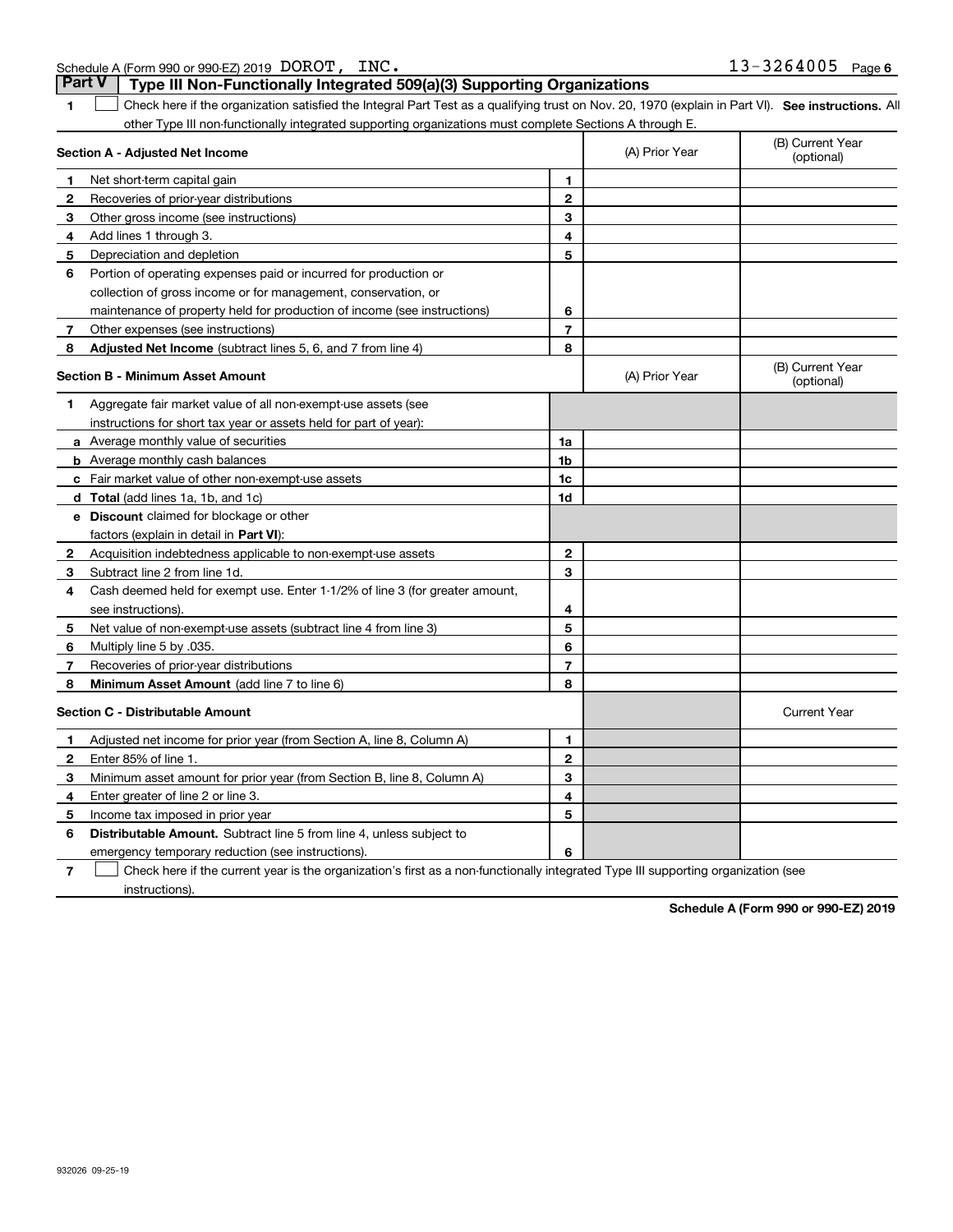| <b>Part V</b> | Type III Non-Functionally Integrated 509(a)(3) Supporting Organizations                    |                             | (continued)                           |                                         |
|---------------|--------------------------------------------------------------------------------------------|-----------------------------|---------------------------------------|-----------------------------------------|
|               | <b>Section D - Distributions</b>                                                           |                             |                                       | <b>Current Year</b>                     |
| 1             | Amounts paid to supported organizations to accomplish exempt purposes                      |                             |                                       |                                         |
| 2             | Amounts paid to perform activity that directly furthers exempt purposes of supported       |                             |                                       |                                         |
|               | organizations, in excess of income from activity                                           |                             |                                       |                                         |
| з             | Administrative expenses paid to accomplish exempt purposes of supported organizations      |                             |                                       |                                         |
| 4             | Amounts paid to acquire exempt-use assets                                                  |                             |                                       |                                         |
| 5             | Qualified set-aside amounts (prior IRS approval required)                                  |                             |                                       |                                         |
| 6             | Other distributions (describe in Part VI). See instructions.                               |                             |                                       |                                         |
| 7             | Total annual distributions. Add lines 1 through 6.                                         |                             |                                       |                                         |
| 8             | Distributions to attentive supported organizations to which the organization is responsive |                             |                                       |                                         |
|               | (provide details in Part VI). See instructions.                                            |                             |                                       |                                         |
| 9             | Distributable amount for 2019 from Section C, line 6                                       |                             |                                       |                                         |
| 10            | Line 8 amount divided by line 9 amount                                                     |                             |                                       |                                         |
|               |                                                                                            | (i)                         | (iii)                                 | (iii)                                   |
|               | <b>Section E - Distribution Allocations</b> (see instructions)                             | <b>Excess Distributions</b> | <b>Underdistributions</b><br>Pre-2019 | <b>Distributable</b><br>Amount for 2019 |
| 1             | Distributable amount for 2019 from Section C, line 6                                       |                             |                                       |                                         |
| 2             | Underdistributions, if any, for years prior to 2019 (reason-                               |                             |                                       |                                         |
|               | able cause required- explain in Part VI). See instructions.                                |                             |                                       |                                         |
| з             | Excess distributions carryover, if any, to 2019                                            |                             |                                       |                                         |
|               | <b>a</b> From 2014                                                                         |                             |                                       |                                         |
|               | <b>b</b> From $2015$                                                                       |                             |                                       |                                         |
|               | $c$ From 2016                                                                              |                             |                                       |                                         |
|               | <b>d</b> From 2017                                                                         |                             |                                       |                                         |
|               | e From 2018                                                                                |                             |                                       |                                         |
|               | Total of lines 3a through e                                                                |                             |                                       |                                         |
|               | <b>g</b> Applied to underdistributions of prior years                                      |                             |                                       |                                         |
|               | <b>h</b> Applied to 2019 distributable amount                                              |                             |                                       |                                         |
|               | Carryover from 2014 not applied (see instructions)                                         |                             |                                       |                                         |
|               | Remainder. Subtract lines 3g, 3h, and 3i from 3f.                                          |                             |                                       |                                         |
| 4             | Distributions for 2019 from Section D,                                                     |                             |                                       |                                         |
|               | line $7:$                                                                                  |                             |                                       |                                         |
|               | <b>a</b> Applied to underdistributions of prior years                                      |                             |                                       |                                         |
|               | <b>b</b> Applied to 2019 distributable amount                                              |                             |                                       |                                         |
| c             | Remainder. Subtract lines 4a and 4b from 4.                                                |                             |                                       |                                         |
| 5             | Remaining underdistributions for years prior to 2019, if                                   |                             |                                       |                                         |
|               | any. Subtract lines 3g and 4a from line 2. For result greater                              |                             |                                       |                                         |
|               | than zero, explain in Part VI. See instructions.                                           |                             |                                       |                                         |
| 6             | Remaining underdistributions for 2019. Subtract lines 3h                                   |                             |                                       |                                         |
|               | and 4b from line 1. For result greater than zero, explain in                               |                             |                                       |                                         |
|               | Part VI. See instructions.                                                                 |                             |                                       |                                         |
| 7             | Excess distributions carryover to 2020. Add lines 3j                                       |                             |                                       |                                         |
|               | and 4c.                                                                                    |                             |                                       |                                         |
| 8             | Breakdown of line 7:                                                                       |                             |                                       |                                         |
|               | a Excess from 2015                                                                         |                             |                                       |                                         |
|               |                                                                                            |                             |                                       |                                         |
|               | <b>b</b> Excess from 2016<br>c Excess from 2017                                            |                             |                                       |                                         |
|               |                                                                                            |                             |                                       |                                         |
|               | d Excess from 2018<br>e Excess from 2019                                                   |                             |                                       |                                         |
|               |                                                                                            |                             |                                       |                                         |

**Schedule A (Form 990 or 990-EZ) 2019**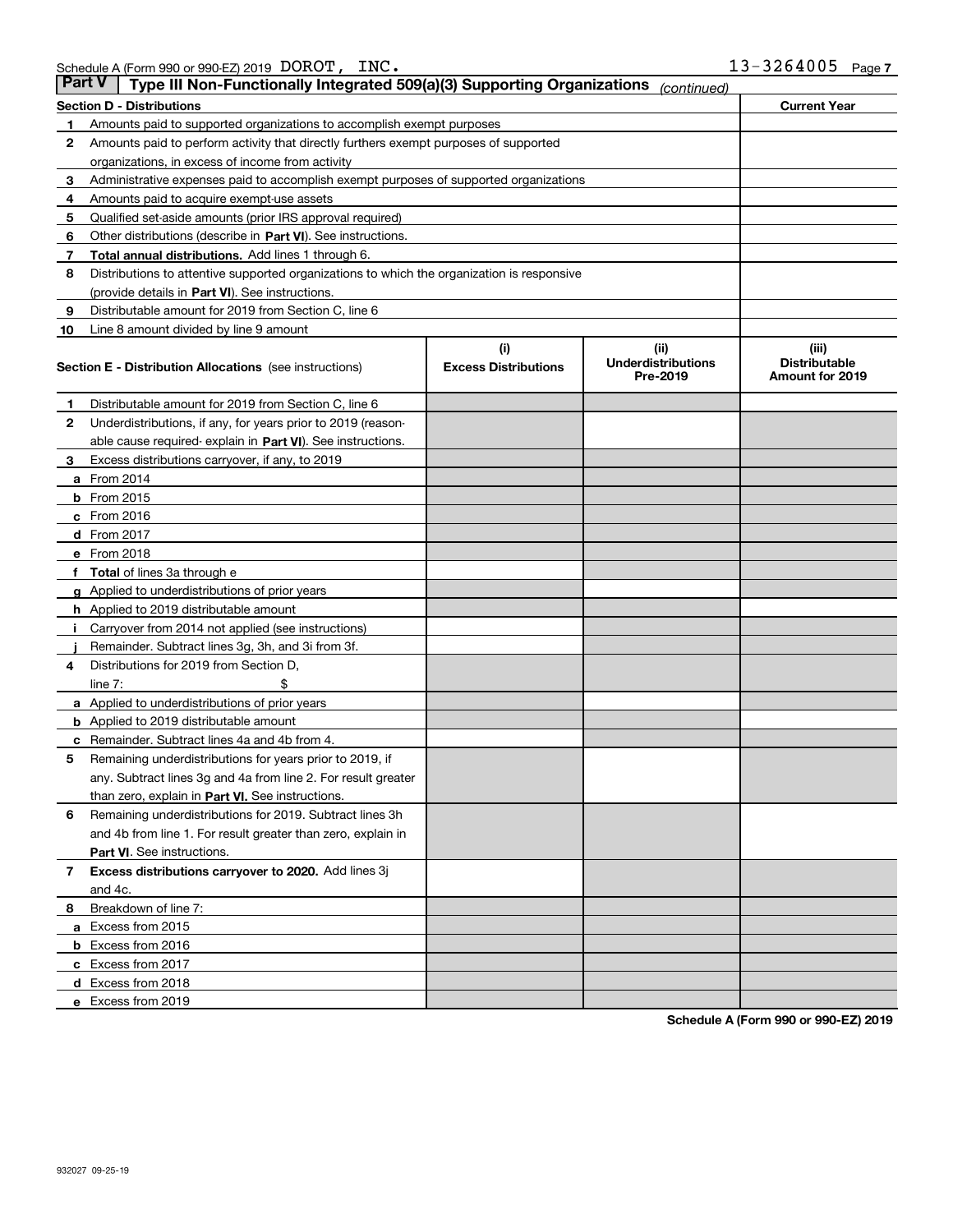| <b>Part VI</b> | Supplemental Information. Provide the explanations required by Part II, line 10; Part II, line 17a or 17b; Part III, line 12;                                                                                                                                                                    |
|----------------|--------------------------------------------------------------------------------------------------------------------------------------------------------------------------------------------------------------------------------------------------------------------------------------------------|
|                | Part IV, Section A, lines 1, 2, 3b, 3c, 4b, 4c, 5a, 6, 9a, 9b, 9c, 11a, 11b, and 11c; Part IV, Section B, lines 1 and 2; Part IV, Section C,<br>line 1; Part IV, Section D, lines 2 and 3; Part IV, Section E, lines 1c, 2a, 2b, 3a, and 3b; Part V, line 1; Part V, Section B, line 1e; Part V, |
|                | Section D, lines 5, 6, and 8; and Part V, Section E, lines 2, 5, and 6. Also complete this part for any additional information.<br>(See instructions.)                                                                                                                                           |
|                |                                                                                                                                                                                                                                                                                                  |
|                |                                                                                                                                                                                                                                                                                                  |
|                |                                                                                                                                                                                                                                                                                                  |
|                |                                                                                                                                                                                                                                                                                                  |
|                |                                                                                                                                                                                                                                                                                                  |
|                |                                                                                                                                                                                                                                                                                                  |
|                |                                                                                                                                                                                                                                                                                                  |
|                |                                                                                                                                                                                                                                                                                                  |
|                |                                                                                                                                                                                                                                                                                                  |
|                |                                                                                                                                                                                                                                                                                                  |
|                |                                                                                                                                                                                                                                                                                                  |
|                |                                                                                                                                                                                                                                                                                                  |
|                |                                                                                                                                                                                                                                                                                                  |
|                |                                                                                                                                                                                                                                                                                                  |
|                |                                                                                                                                                                                                                                                                                                  |
|                |                                                                                                                                                                                                                                                                                                  |
|                |                                                                                                                                                                                                                                                                                                  |
|                |                                                                                                                                                                                                                                                                                                  |
|                |                                                                                                                                                                                                                                                                                                  |
|                |                                                                                                                                                                                                                                                                                                  |
|                |                                                                                                                                                                                                                                                                                                  |
|                |                                                                                                                                                                                                                                                                                                  |
|                |                                                                                                                                                                                                                                                                                                  |
|                |                                                                                                                                                                                                                                                                                                  |
|                |                                                                                                                                                                                                                                                                                                  |
|                |                                                                                                                                                                                                                                                                                                  |
|                |                                                                                                                                                                                                                                                                                                  |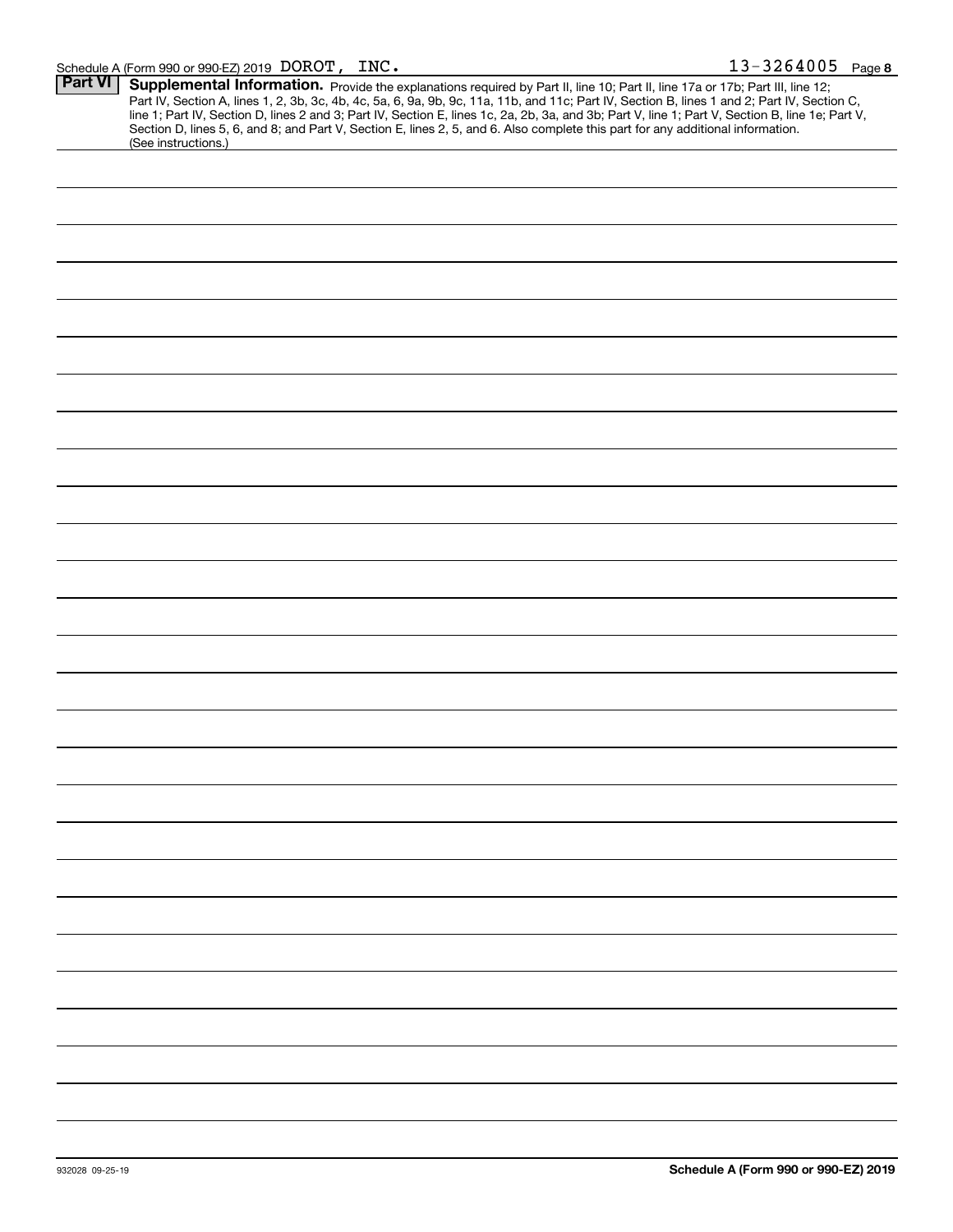Department of the Treasury

### **SCHEDULE D Supplemental Financial Statements**

(Form 990)<br>
Pepartment of the Treasury<br>
Department of the Treasury<br>
Department of the Treasury<br>
Department of the Treasury<br> **Co to www.irs.gov/Form990 for instructions and the latest information.**<br> **Co to www.irs.gov/Form9** 



|         | Internal Revenue Service                                                                                                                                                                                                                               | $\blacktriangleright$ Go to www.irs.gov/Form990 for instructions and the latest information. |                          | <b>Inspection</b>                     |    |
|---------|--------------------------------------------------------------------------------------------------------------------------------------------------------------------------------------------------------------------------------------------------------|----------------------------------------------------------------------------------------------|--------------------------|---------------------------------------|----|
|         | Name of the organization                                                                                                                                                                                                                               |                                                                                              |                          | <b>Employer identification number</b> |    |
|         | DOROT, INC.                                                                                                                                                                                                                                            |                                                                                              |                          | 13-3264005                            |    |
| Part I  | Organizations Maintaining Donor Advised Funds or Other Similar Funds or Accounts. Complete if the                                                                                                                                                      |                                                                                              |                          |                                       |    |
|         | organization answered "Yes" on Form 990, Part IV, line 6.                                                                                                                                                                                              | (a) Donor advised funds                                                                      |                          | (b) Funds and other accounts          |    |
|         |                                                                                                                                                                                                                                                        |                                                                                              |                          |                                       |    |
| 1.      |                                                                                                                                                                                                                                                        |                                                                                              |                          |                                       |    |
| 2       | Aggregate value of contributions to (during year)                                                                                                                                                                                                      |                                                                                              |                          |                                       |    |
| 3<br>4  |                                                                                                                                                                                                                                                        |                                                                                              |                          |                                       |    |
| 5       | Did the organization inform all donors and donor advisors in writing that the assets held in donor advised funds                                                                                                                                       |                                                                                              |                          |                                       |    |
|         |                                                                                                                                                                                                                                                        |                                                                                              |                          | Yes                                   | No |
| 6       | Did the organization inform all grantees, donors, and donor advisors in writing that grant funds can be used only                                                                                                                                      |                                                                                              |                          |                                       |    |
|         | for charitable purposes and not for the benefit of the donor or donor advisor, or for any other purpose conferring                                                                                                                                     |                                                                                              |                          |                                       |    |
|         |                                                                                                                                                                                                                                                        |                                                                                              |                          | Yes                                   | No |
| Part II | Conservation Easements. Complete if the organization answered "Yes" on Form 990, Part IV, line 7.                                                                                                                                                      |                                                                                              |                          |                                       |    |
| 1       | Purpose(s) of conservation easements held by the organization (check all that apply).                                                                                                                                                                  |                                                                                              |                          |                                       |    |
|         | Preservation of land for public use (for example, recreation or education)                                                                                                                                                                             | Preservation of a historically important land area                                           |                          |                                       |    |
|         | Protection of natural habitat                                                                                                                                                                                                                          | Preservation of a certified historic structure                                               |                          |                                       |    |
|         | Preservation of open space                                                                                                                                                                                                                             |                                                                                              |                          |                                       |    |
| 2       | Complete lines 2a through 2d if the organization held a qualified conservation contribution in the form of a conservation easement on the last                                                                                                         |                                                                                              |                          |                                       |    |
|         | day of the tax year.                                                                                                                                                                                                                                   |                                                                                              |                          | Held at the End of the Tax Year       |    |
| a       | Total number of conservation easements                                                                                                                                                                                                                 |                                                                                              | 2a                       |                                       |    |
| b       |                                                                                                                                                                                                                                                        |                                                                                              | 2b                       |                                       |    |
| с       |                                                                                                                                                                                                                                                        |                                                                                              | 2 <sub>c</sub>           |                                       |    |
|         | d Number of conservation easements included in (c) acquired after 7/25/06, and not on a historic structure                                                                                                                                             |                                                                                              |                          |                                       |    |
|         |                                                                                                                                                                                                                                                        |                                                                                              | 2d                       |                                       |    |
| з       | Number of conservation easements modified, transferred, released, extinguished, or terminated by the organization during the tax                                                                                                                       |                                                                                              |                          |                                       |    |
| 4       | year<br>Number of states where property subject to conservation easement is located >                                                                                                                                                                  |                                                                                              |                          |                                       |    |
| 5       | Does the organization have a written policy regarding the periodic monitoring, inspection, handling of                                                                                                                                                 |                                                                                              |                          |                                       |    |
|         | violations, and enforcement of the conservation easements it holds?                                                                                                                                                                                    |                                                                                              |                          | Yes                                   | No |
| 6       | Staff and volunteer hours devoted to monitoring, inspecting, handling of violations, and enforcing conservation easements during the year                                                                                                              |                                                                                              |                          |                                       |    |
|         |                                                                                                                                                                                                                                                        |                                                                                              |                          |                                       |    |
| 7       | Amount of expenses incurred in monitoring, inspecting, handling of violations, and enforcing conservation easements during the year                                                                                                                    |                                                                                              |                          |                                       |    |
|         | $\blacktriangleright$ \$                                                                                                                                                                                                                               |                                                                                              |                          |                                       |    |
| 8       | Does each conservation easement reported on line $2(d)$ above satisfy the requirements of section 170(h)(4)(B)(i)                                                                                                                                      |                                                                                              |                          |                                       |    |
|         |                                                                                                                                                                                                                                                        |                                                                                              |                          | Yes                                   | No |
| 9       | In Part XIII, describe how the organization reports conservation easements in its revenue and expense statement and                                                                                                                                    |                                                                                              |                          |                                       |    |
|         | balance sheet, and include, if applicable, the text of the footnote to the organization's financial statements that describes the                                                                                                                      |                                                                                              |                          |                                       |    |
|         | organization's accounting for conservation easements.                                                                                                                                                                                                  |                                                                                              |                          |                                       |    |
|         | Organizations Maintaining Collections of Art, Historical Treasures, or Other Similar Assets.<br>Part III                                                                                                                                               |                                                                                              |                          |                                       |    |
|         | Complete if the organization answered "Yes" on Form 990, Part IV, line 8.                                                                                                                                                                              |                                                                                              |                          |                                       |    |
|         | 1a If the organization elected, as permitted under FASB ASC 958, not to report in its revenue statement and balance sheet works                                                                                                                        |                                                                                              |                          |                                       |    |
|         | of art, historical treasures, or other similar assets held for public exhibition, education, or research in furtherance of public                                                                                                                      |                                                                                              |                          |                                       |    |
|         | service, provide in Part XIII the text of the footnote to its financial statements that describes these items.<br><b>b</b> If the organization elected, as permitted under FASB ASC 958, to report in its revenue statement and balance sheet works of |                                                                                              |                          |                                       |    |
|         | art, historical treasures, or other similar assets held for public exhibition, education, or research in furtherance of public service,                                                                                                                |                                                                                              |                          |                                       |    |
|         | provide the following amounts relating to these items:                                                                                                                                                                                                 |                                                                                              |                          |                                       |    |
|         |                                                                                                                                                                                                                                                        |                                                                                              | - \$                     |                                       |    |
|         | (ii) Assets included in Form 990, Part X                                                                                                                                                                                                               |                                                                                              | $\blacktriangleright$ \$ |                                       |    |
| 2       | If the organization received or held works of art, historical treasures, or other similar assets for financial gain, provide                                                                                                                           |                                                                                              |                          |                                       |    |
|         | the following amounts required to be reported under FASB ASC 958 relating to these items:                                                                                                                                                              |                                                                                              |                          |                                       |    |
|         |                                                                                                                                                                                                                                                        |                                                                                              | $\blacktriangleright$ \$ |                                       |    |

**b**Assets included in Form 990, Part X

**For Paperwork Reduction Act Notice, see the Instructions for Form 990. Schedule D (Form 990) 2019** LHA

 $\blacktriangleright$  \$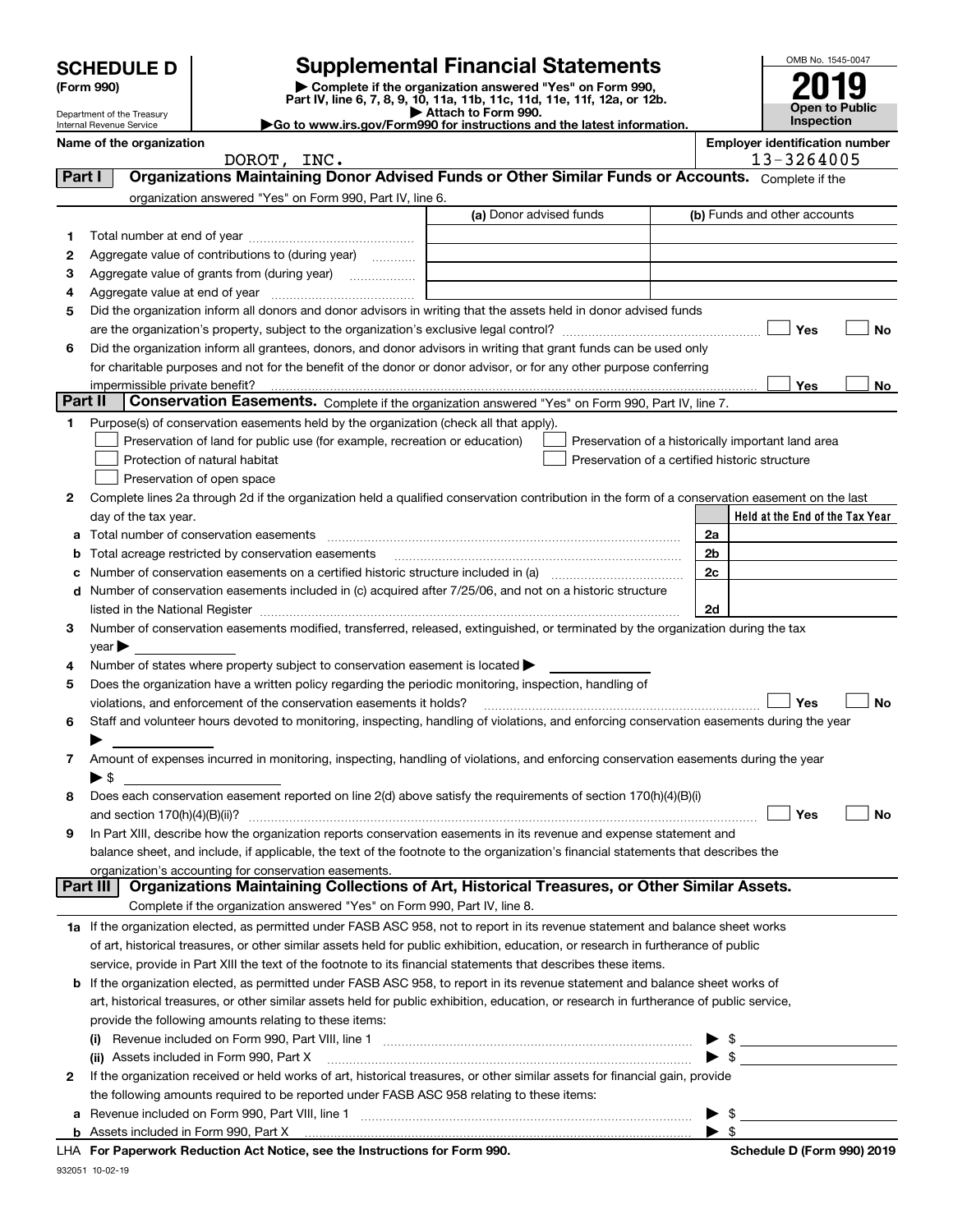|               | DOROT, INC.<br>Schedule D (Form 990) 2019                                                                                            |                    |                |                          |                      | 13-3264005                 | Page $2$            |
|---------------|--------------------------------------------------------------------------------------------------------------------------------------|--------------------|----------------|--------------------------|----------------------|----------------------------|---------------------|
|               | Organizations Maintaining Collections of Art, Historical Treasures, or Other Similar Assets<br>Part III                              |                    |                |                          |                      | (continued)                |                     |
| 3             | Using the organization's acquisition, accession, and other records, check any of the following that make significant use of its      |                    |                |                          |                      |                            |                     |
|               | collection items (check all that apply):                                                                                             |                    |                |                          |                      |                            |                     |
| a             | Public exhibition                                                                                                                    |                    |                | Loan or exchange program |                      |                            |                     |
| b             | Scholarly research                                                                                                                   | e                  |                |                          |                      |                            |                     |
| c             | Preservation for future generations                                                                                                  |                    |                |                          |                      |                            |                     |
| 4             | Provide a description of the organization's collections and explain how they further the organization's exempt purpose in Part XIII. |                    |                |                          |                      |                            |                     |
| 5             | During the year, did the organization solicit or receive donations of art, historical treasures, or other similar assets             |                    |                |                          |                      |                            |                     |
|               | to be sold to raise funds rather than to be maintained as part of the organization's collection?                                     |                    |                |                          |                      | Yes                        | No                  |
|               | Part IV<br>Escrow and Custodial Arrangements. Complete if the organization answered "Yes" on Form 990, Part IV, line 9, or           |                    |                |                          |                      |                            |                     |
|               | reported an amount on Form 990, Part X, line 21.                                                                                     |                    |                |                          |                      |                            |                     |
|               | 1a Is the organization an agent, trustee, custodian or other intermediary for contributions or other assets not included             |                    |                |                          |                      |                            |                     |
|               |                                                                                                                                      |                    |                |                          |                      | Yes                        | <b>No</b>           |
|               | b If "Yes," explain the arrangement in Part XIII and complete the following table:                                                   |                    |                |                          |                      |                            |                     |
|               |                                                                                                                                      |                    |                |                          |                      | Amount                     |                     |
| c             | Beginning balance <u>www.marent.com married was contracted</u> and the contracted and the contracted and the contracted              |                    |                |                          | 1c                   |                            |                     |
|               |                                                                                                                                      |                    |                |                          | 1d                   |                            |                     |
| е             |                                                                                                                                      |                    |                |                          | 1e                   |                            |                     |
| f             | Distributions during the year manufactured and continuum and contained and the year manufactured and contained                       |                    |                |                          | 1f                   |                            |                     |
|               | 2a Did the organization include an amount on Form 990, Part X, line 21, for escrow or custodial account liability?                   |                    |                |                          |                      | Yes                        | No                  |
|               | <b>b</b> If "Yes," explain the arrangement in Part XIII. Check here if the explanation has been provided on Part XIII                |                    |                |                          |                      |                            |                     |
| <b>Part V</b> | <b>Endowment Funds.</b> Complete if the organization answered "Yes" on Form 990, Part IV, line 10.                                   |                    |                |                          |                      |                            |                     |
|               |                                                                                                                                      | (a) Current year   | (b) Prior year | (c) Two years back       | (d) Three years back |                            | (e) Four years back |
|               | Beginning of year balance                                                                                                            | 2,796,457.         | 2,796,457.     | 2,788,485.               | 2,779,171.           |                            | 2,784,087.          |
| 1a            |                                                                                                                                      |                    |                |                          |                      |                            |                     |
| b             |                                                                                                                                      | 56,079.            | 65,754.        | 14,931.                  | 42,107.              |                            | 41, 311.            |
|               | Net investment earnings, gains, and losses                                                                                           |                    |                |                          |                      |                            |                     |
| d             |                                                                                                                                      |                    |                |                          |                      |                            |                     |
|               | e Other expenditures for facilities                                                                                                  | 56,079.            | 65,754.        | 6,959.                   | 32,793.              |                            |                     |
|               | and programs                                                                                                                         |                    |                |                          |                      |                            | 46,227.             |
| Ť.            | Administrative expenses <i></i>                                                                                                      | 2,796,457.         |                |                          |                      |                            |                     |
| g             | End of year balance                                                                                                                  |                    | 2,796,457.     | 2,796,457.               | 2,788,485.           |                            | 2,779,171.          |
| 2             | Provide the estimated percentage of the current year end balance (line 1g, column (a)) held as:                                      |                    |                |                          |                      |                            |                     |
| а             | Board designated or quasi-endowment >                                                                                                | 57.00              | %              |                          |                      |                            |                     |
|               | Permanent endowment > 43.00                                                                                                          | %                  |                |                          |                      |                            |                     |
|               | .00<br>Term endowment $\blacktriangleright$                                                                                          | %                  |                |                          |                      |                            |                     |
|               | The percentages on lines 2a, 2b, and 2c should equal 100%.                                                                           |                    |                |                          |                      |                            |                     |
|               | 3a Are there endowment funds not in the possession of the organization that are held and administered for the organization           |                    |                |                          |                      |                            |                     |
|               | by:                                                                                                                                  |                    |                |                          |                      |                            | Yes<br>No           |
|               | (i)                                                                                                                                  |                    |                |                          |                      | 3a(i)                      | х                   |
|               |                                                                                                                                      |                    |                |                          |                      | 3a(ii)                     | X                   |
|               |                                                                                                                                      |                    |                |                          |                      | 3 <sub>b</sub>             |                     |
| 4             | Describe in Part XIII the intended uses of the organization's endowment funds.<br><b>Part VI</b>                                     |                    |                |                          |                      |                            |                     |
|               | Land, Buildings, and Equipment.                                                                                                      |                    |                |                          |                      |                            |                     |
|               | Complete if the organization answered "Yes" on Form 990, Part IV, line 11a. See Form 990, Part X, line 10.                           |                    |                |                          |                      |                            |                     |
|               | Description of property                                                                                                              | (a) Cost or other  |                | (b) Cost or other        | (c) Accumulated      | (d) Book value             |                     |
|               |                                                                                                                                      | basis (investment) |                | basis (other)            | depreciation         |                            |                     |
|               |                                                                                                                                      |                    |                | 315,000.                 |                      |                            | 315,000.            |
|               |                                                                                                                                      |                    |                | 7,852,561.               | 6, 243, 386.         |                            | 1,609,175.          |
|               |                                                                                                                                      |                    |                |                          |                      |                            |                     |
|               |                                                                                                                                      |                    |                | 1,869,972.               | 1,278,800.           |                            | 591,172.            |
|               |                                                                                                                                      |                    |                |                          |                      |                            |                     |
|               | Total. Add lines 1a through 1e. (Column (d) must equal Form 990. Part X, column (B), line 10c.)                                      |                    |                |                          |                      |                            | 2,515,347.          |
|               |                                                                                                                                      |                    |                |                          |                      | Schedule D (Form 990) 2019 |                     |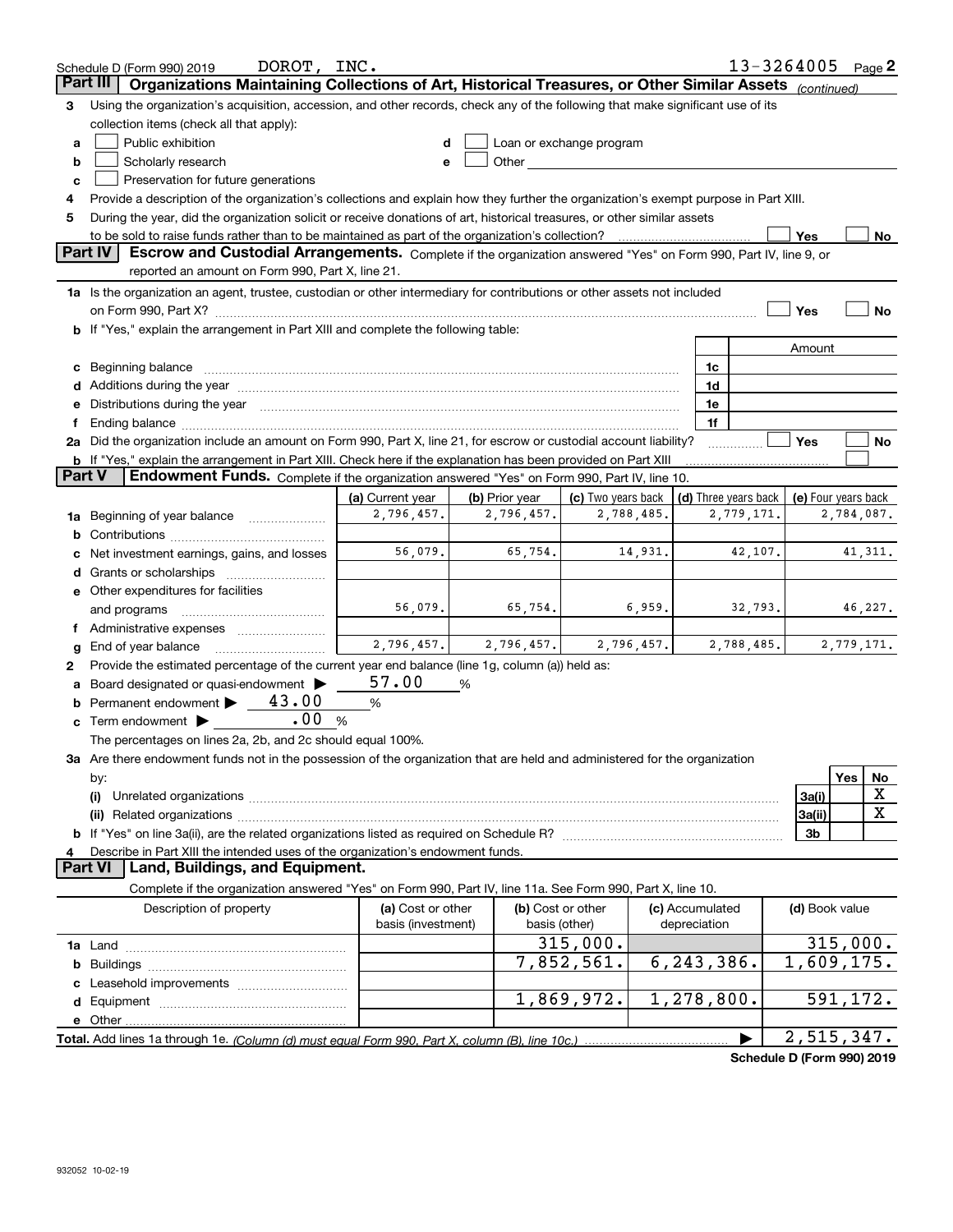| (a) Description of security or category (including name of security)                                                                              | (b) Book value  | Complete if the organization answered "Yes" on Form 990, Part IV, line 11b. See Form 990, Part X, line 12.<br>(c) Method of valuation: Cost or end-of-year market value |                |
|---------------------------------------------------------------------------------------------------------------------------------------------------|-----------------|-------------------------------------------------------------------------------------------------------------------------------------------------------------------------|----------------|
| (1) Financial derivatives                                                                                                                         |                 |                                                                                                                                                                         |                |
|                                                                                                                                                   |                 |                                                                                                                                                                         |                |
| $(3)$ Other                                                                                                                                       |                 |                                                                                                                                                                         |                |
| (A)                                                                                                                                               |                 |                                                                                                                                                                         |                |
| (B)                                                                                                                                               |                 |                                                                                                                                                                         |                |
| (C)                                                                                                                                               |                 |                                                                                                                                                                         |                |
| (D)                                                                                                                                               |                 |                                                                                                                                                                         |                |
|                                                                                                                                                   |                 |                                                                                                                                                                         |                |
| (E)                                                                                                                                               |                 |                                                                                                                                                                         |                |
| (F)                                                                                                                                               |                 |                                                                                                                                                                         |                |
| (G)                                                                                                                                               |                 |                                                                                                                                                                         |                |
| (H)                                                                                                                                               |                 |                                                                                                                                                                         |                |
| Total. (Col. (b) must equal Form 990, Part X, col. (B) line 12.) $\blacktriangleright$                                                            |                 |                                                                                                                                                                         |                |
| Part VIII Investments - Program Related.                                                                                                          |                 |                                                                                                                                                                         |                |
| Complete if the organization answered "Yes" on Form 990, Part IV, line 11c. See Form 990, Part X, line 13.                                        |                 |                                                                                                                                                                         |                |
| (a) Description of investment                                                                                                                     | (b) Book value  | (c) Method of valuation: Cost or end-of-year market value                                                                                                               |                |
| (1)                                                                                                                                               |                 |                                                                                                                                                                         |                |
| (2)                                                                                                                                               |                 |                                                                                                                                                                         |                |
| (3)                                                                                                                                               |                 |                                                                                                                                                                         |                |
| (4)                                                                                                                                               |                 |                                                                                                                                                                         |                |
| (5)                                                                                                                                               |                 |                                                                                                                                                                         |                |
| (6)                                                                                                                                               |                 |                                                                                                                                                                         |                |
| (7)                                                                                                                                               |                 |                                                                                                                                                                         |                |
| (8)                                                                                                                                               |                 |                                                                                                                                                                         |                |
| (9)                                                                                                                                               |                 |                                                                                                                                                                         |                |
| Total. (Col. (b) must equal Form 990, Part X, col. (B) line 13.)                                                                                  |                 |                                                                                                                                                                         |                |
| <b>Other Assets.</b><br><b>Part IX</b>                                                                                                            |                 |                                                                                                                                                                         |                |
| Complete if the organization answered "Yes" on Form 990, Part IV, line 11d. See Form 990, Part X, line 15.                                        |                 |                                                                                                                                                                         |                |
|                                                                                                                                                   |                 |                                                                                                                                                                         |                |
|                                                                                                                                                   |                 |                                                                                                                                                                         |                |
|                                                                                                                                                   | (a) Description |                                                                                                                                                                         | (b) Book value |
| (1)                                                                                                                                               |                 |                                                                                                                                                                         |                |
| (2)                                                                                                                                               |                 |                                                                                                                                                                         |                |
| (3)                                                                                                                                               |                 |                                                                                                                                                                         |                |
| (4)                                                                                                                                               |                 |                                                                                                                                                                         |                |
| (5)                                                                                                                                               |                 |                                                                                                                                                                         |                |
| (6)                                                                                                                                               |                 |                                                                                                                                                                         |                |
| (7)                                                                                                                                               |                 |                                                                                                                                                                         |                |
| (8)                                                                                                                                               |                 |                                                                                                                                                                         |                |
| (9)                                                                                                                                               |                 |                                                                                                                                                                         |                |
| <b>Other Liabilities.</b>                                                                                                                         |                 |                                                                                                                                                                         |                |
|                                                                                                                                                   |                 |                                                                                                                                                                         |                |
| Complete if the organization answered "Yes" on Form 990, Part IV, line 11e or 11f. See Form 990, Part X, line 25.<br>(a) Description of liability |                 |                                                                                                                                                                         |                |
|                                                                                                                                                   |                 |                                                                                                                                                                         | (b) Book value |
| Federal income taxes<br>(1)                                                                                                                       |                 |                                                                                                                                                                         |                |
| CHARITABLE GIFT ANNUITES &<br>(2)                                                                                                                 | <b>TRUSTS</b>   |                                                                                                                                                                         | 107,941.       |
| (3)                                                                                                                                               |                 |                                                                                                                                                                         |                |
| (4)                                                                                                                                               |                 |                                                                                                                                                                         |                |
| (5)                                                                                                                                               |                 |                                                                                                                                                                         |                |
| (6)                                                                                                                                               |                 |                                                                                                                                                                         |                |
| (7)                                                                                                                                               |                 |                                                                                                                                                                         |                |
| (8)                                                                                                                                               |                 |                                                                                                                                                                         |                |
| Part X<br>1.<br>(9)                                                                                                                               |                 |                                                                                                                                                                         | 107,941.       |

**Total.**  *(Column (b) must equal Form 990, Part X, col. (B) line 25.)*

**2.** Liability for uncertain tax positions. In Part XIII, provide the text of the footnote to the organization's financial statements that reports the organization's liability for uncertain tax positions under FASB ASC 740. Check here if the text of the footnote has been provided in Part XIII  $\vert$  X  $\vert$ 

**Schedule D (Form 990) 2019**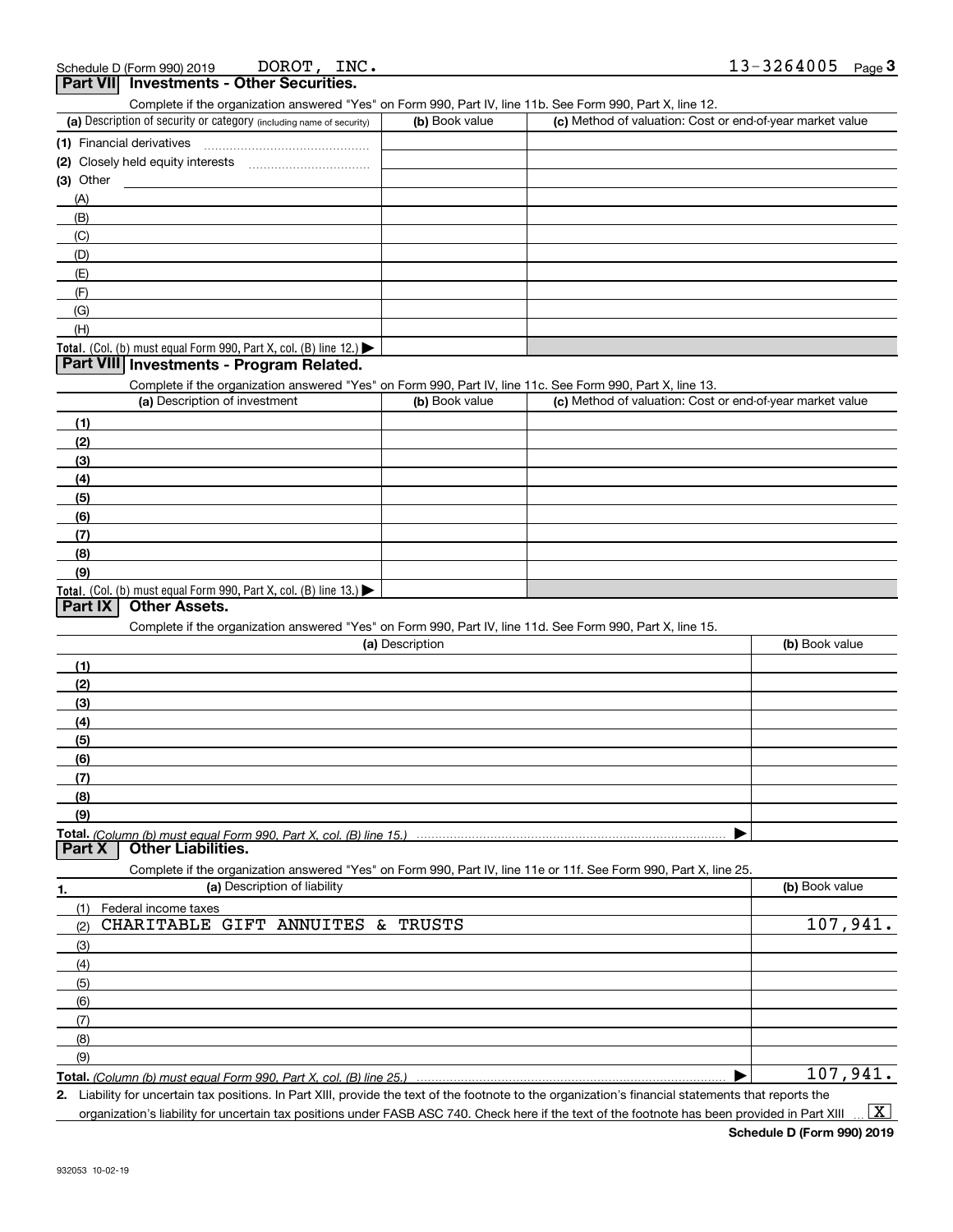|              | DOROT, INC.<br>Schedule D (Form 990) 2019                                                                                                                                                                                      |                |              |                 | $13 - 3264005$ Page 4     |
|--------------|--------------------------------------------------------------------------------------------------------------------------------------------------------------------------------------------------------------------------------|----------------|--------------|-----------------|---------------------------|
|              | Reconciliation of Revenue per Audited Financial Statements With Revenue per Return.<br>Part XI                                                                                                                                 |                |              |                 |                           |
|              | Complete if the organization answered "Yes" on Form 990, Part IV, line 12a.                                                                                                                                                    |                |              |                 |                           |
| 1            | Total revenue, gains, and other support per audited financial statements                                                                                                                                                       |                |              | $\blacksquare$  | $\overline{11,973,110}$ . |
| $\mathbf{2}$ | Amounts included on line 1 but not on Form 990, Part VIII, line 12:                                                                                                                                                            |                |              |                 |                           |
|              | Net unrealized gains (losses) on investments [11] matter contracts and the unrealized gains (losses) on investments                                                                                                            | 2a             | $-116, 464.$ |                 |                           |
| b            |                                                                                                                                                                                                                                | 2 <sub>b</sub> | 253,294.     |                 |                           |
| c            |                                                                                                                                                                                                                                | 2c             |              |                 |                           |
| d            | Other (Describe in Part XIII.)                                                                                                                                                                                                 | 2d             |              |                 |                           |
| е            | Add lines 2a through 2d                                                                                                                                                                                                        |                |              | 2e              | 136,830.                  |
| 3            | Subtract line 2e from line 1 <b>manufacture in the contract of the 2e</b> from line 1                                                                                                                                          |                |              | 3               | 11,836,280.               |
|              | Amounts included on Form 990, Part VIII, line 12, but not on line 1:                                                                                                                                                           |                |              |                 |                           |
| a            |                                                                                                                                                                                                                                | 4a             | 6,001.       |                 |                           |
| b            |                                                                                                                                                                                                                                | 4b             |              |                 |                           |
|              | Add lines 4a and 4b                                                                                                                                                                                                            |                |              | 4c              | 6,001.                    |
| 5            |                                                                                                                                                                                                                                |                |              | $5\overline{5}$ | 11,842,281.               |
|              | Part XII   Reconciliation of Expenses per Audited Financial Statements With Expenses per Return.                                                                                                                               |                |              |                 |                           |
|              | Complete if the organization answered "Yes" on Form 990, Part IV, line 12a.                                                                                                                                                    |                |              |                 |                           |
| 1            | Total expenses and losses per audited financial statements [11] [12] contain the control of the statements [11] [12] and the statements [12] and the statements [12] and the statements [12] and the statements [12] and the s |                |              | $\blacksquare$  | 10,565,520.               |
| 2            | Amounts included on line 1 but not on Form 990, Part IX, line 25:                                                                                                                                                              |                |              |                 |                           |
| a            |                                                                                                                                                                                                                                | 2a             | 253,294.     |                 |                           |
| b            |                                                                                                                                                                                                                                | 2b             |              |                 |                           |
| c            |                                                                                                                                                                                                                                | 2c             |              |                 |                           |
| d            |                                                                                                                                                                                                                                | 2d             |              |                 |                           |
|              |                                                                                                                                                                                                                                |                |              | 2e              | 253,294.                  |
| з            |                                                                                                                                                                                                                                |                |              |                 |                           |
|              |                                                                                                                                                                                                                                |                |              | $\mathbf{R}$    | 10, 312, 226.             |
| 4            | Amounts included on Form 990, Part IX, line 25, but not on line 1:                                                                                                                                                             |                |              |                 |                           |
|              |                                                                                                                                                                                                                                | 4a             | 6,001.       |                 |                           |
| b            | Other (Describe in Part XIII.) <b>Construction Contract Construction</b> Chemistry Chemistry Chemistry Chemistry Chemistry                                                                                                     | 4b             |              |                 |                           |
|              | c Add lines 4a and 4b                                                                                                                                                                                                          |                |              | 4с              | 6,001.                    |
|              | Part XIII Supplemental Information.                                                                                                                                                                                            |                |              | 5               | 10,318,227.               |

Provide the descriptions required for Part II, lines 3, 5, and 9; Part III, lines 1a and 4; Part IV, lines 1b and 2b; Part V, line 4; Part X, line 2; Part XI, lines 2d and 4b; and Part XII, lines 2d and 4b. Also complete this part to provide any additional information.

#### PART V, LINE 4:

EARNINGS ON THE BOARD DESIGNATED FUNDS WILL BE USED TO SUPPORT PROGRAMS AT THE BOARD'S DISCRETION.

PERMANENTLY RESTRICTED REPRESENTS CONTRIBUTIONS WHERE THE PRINCIPAL MUST

REMAIN IN PERPETUITY. THE REVENUE GENERATED FROM THESE CONTRIBUTIONS CAN

BE USED FOR THE PROGRAMS SPECIFIED BY THE DONORS.

PART X, LINE 2:

MANAGEMENT HAS EVALUATED DOROT'S TAX POSITIONS AND CONCLUDED THAT DOROT

HAS NOT TAKEN ANY UNCERTAIN TAX POSITIONS THAT REQUIRE ADJUSTMENT TO THE

#### FINANCIAL STATEMENTS TO COMPLY WITH THE PROVISIONS OF FINANCIAL ACCOUNTING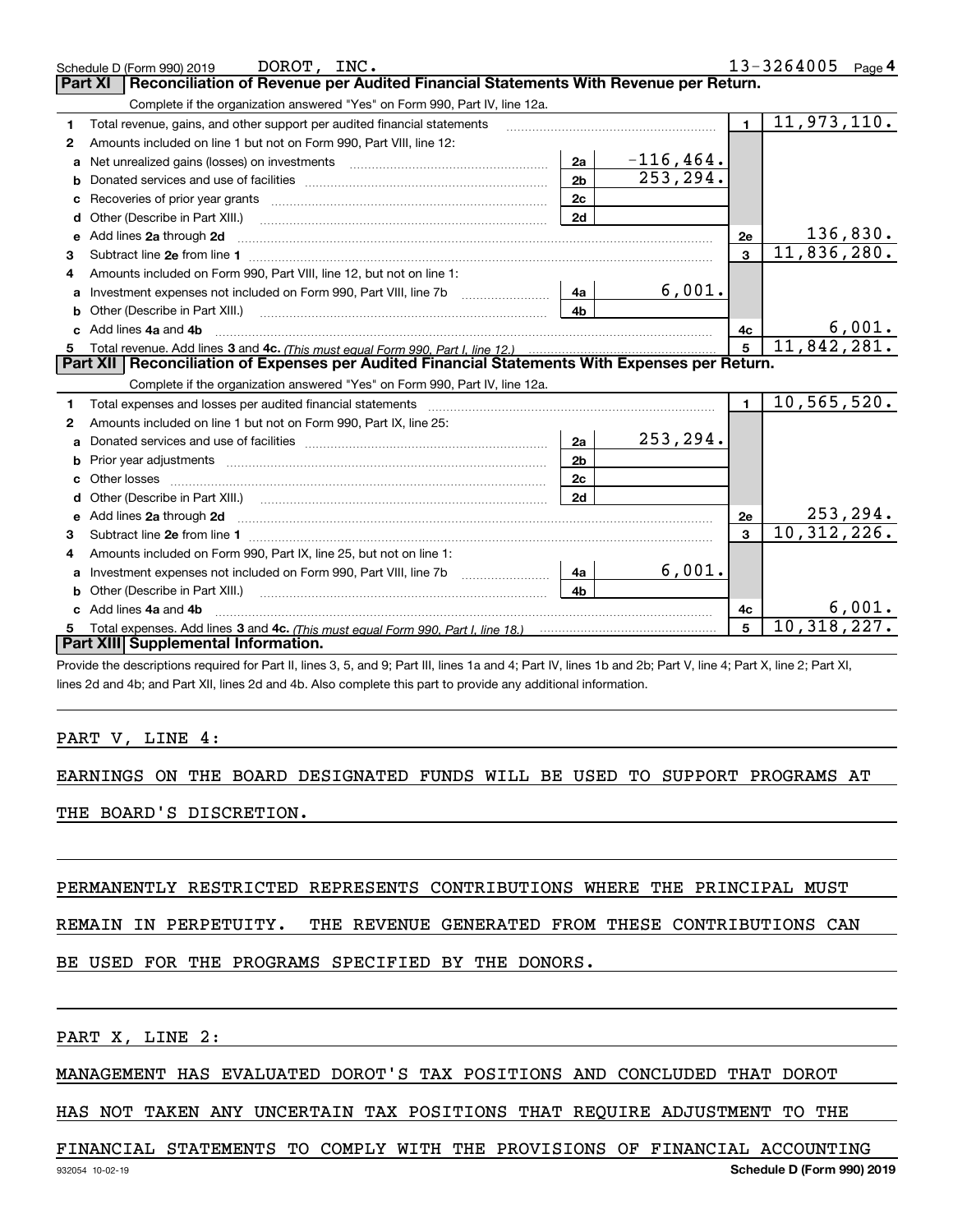*(continued)* **Part XIII Supplemental Information** 

STANDARDS BOARD ("FASB") ACCOUNTING STANDARDS CODIFICATION ("ASC") NO.

740.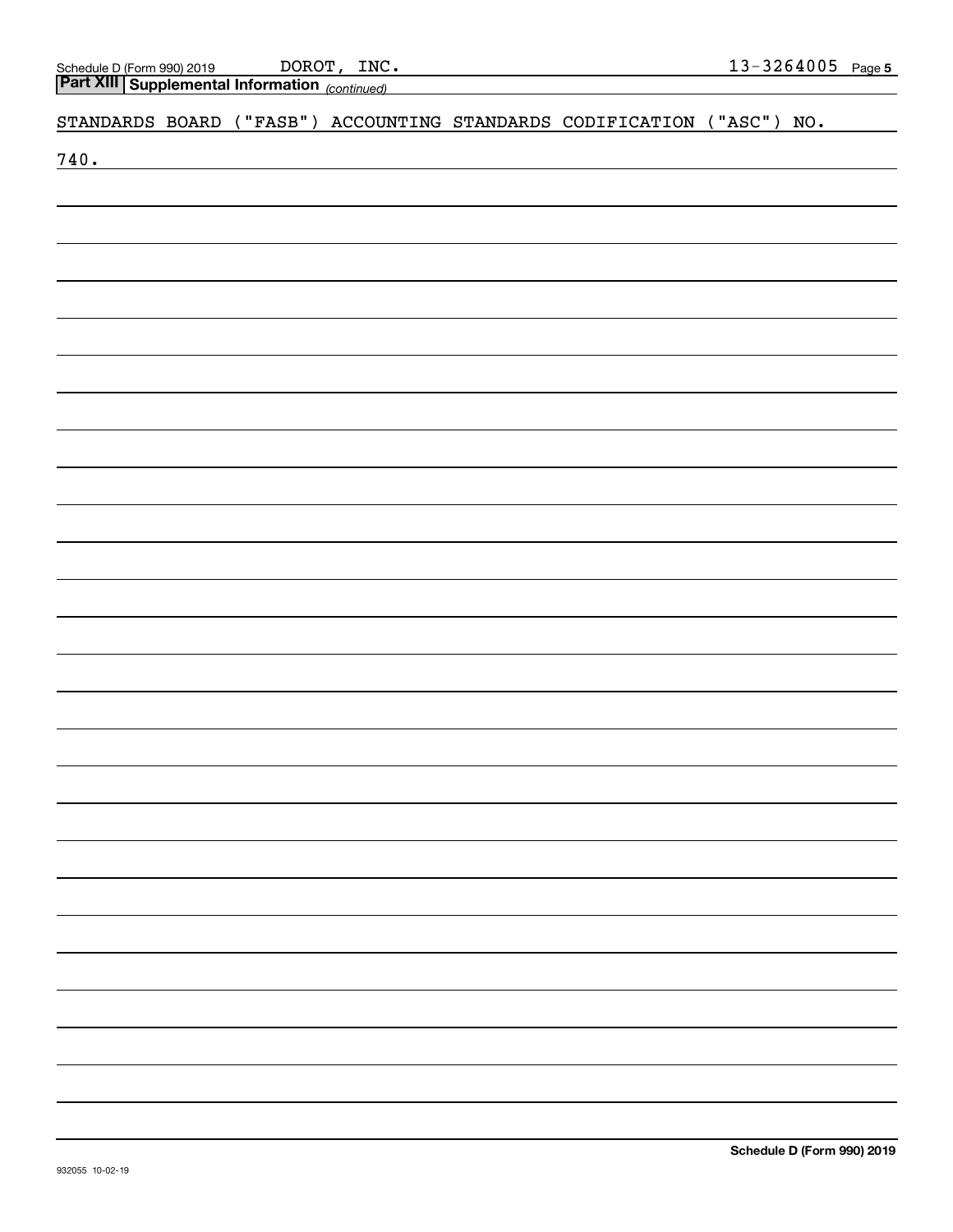| <b>SCHEDULE G</b>                                                                                                                                                                                   |                                                     | <b>Supplemental Information Regarding Fundraising or Gaming Activities</b>                                                                                                                                                                                                                                                                                                                                                                                                                                                                                                                                      |                                |                                          |                                                                      |                                                                            | OMB No. 1545-0047                                       |
|-----------------------------------------------------------------------------------------------------------------------------------------------------------------------------------------------------|-----------------------------------------------------|-----------------------------------------------------------------------------------------------------------------------------------------------------------------------------------------------------------------------------------------------------------------------------------------------------------------------------------------------------------------------------------------------------------------------------------------------------------------------------------------------------------------------------------------------------------------------------------------------------------------|--------------------------------|------------------------------------------|----------------------------------------------------------------------|----------------------------------------------------------------------------|---------------------------------------------------------|
| (Form 990 or 990-EZ)                                                                                                                                                                                |                                                     | Complete if the organization answered "Yes" on Form 990, Part IV, line 17, 18, or 19, or if the<br>organization entered more than \$15,000 on Form 990-EZ, line 6a.                                                                                                                                                                                                                                                                                                                                                                                                                                             |                                |                                          |                                                                      |                                                                            | 2019                                                    |
| Department of the Treasury                                                                                                                                                                          |                                                     | Attach to Form 990 or Form 990-EZ.                                                                                                                                                                                                                                                                                                                                                                                                                                                                                                                                                                              |                                |                                          |                                                                      |                                                                            | <b>Open to Public</b>                                   |
| Internal Revenue Service                                                                                                                                                                            |                                                     | Go to www.irs.gov/Form990 for instructions and the latest information.                                                                                                                                                                                                                                                                                                                                                                                                                                                                                                                                          |                                |                                          |                                                                      |                                                                            | Inspection                                              |
| Name of the organization                                                                                                                                                                            |                                                     |                                                                                                                                                                                                                                                                                                                                                                                                                                                                                                                                                                                                                 |                                |                                          |                                                                      |                                                                            | <b>Employer identification number</b>                   |
|                                                                                                                                                                                                     | DOROT, INC.                                         |                                                                                                                                                                                                                                                                                                                                                                                                                                                                                                                                                                                                                 |                                |                                          |                                                                      | 13-3264005                                                                 |                                                         |
| Part I                                                                                                                                                                                              | required to complete this part.                     | Fundraising Activities. Complete if the organization answered "Yes" on Form 990, Part IV, line 17. Form 990-EZ filers are not                                                                                                                                                                                                                                                                                                                                                                                                                                                                                   |                                |                                          |                                                                      |                                                                            |                                                         |
| $\boxed{\text{X}}$ Mail solicitations<br>b<br>$\boxed{\text{X}}$ Phone solicitations<br>c<br>$\boxed{\textbf{X}}$ In-person solicitations<br>d<br>compensated at least \$5,000 by the organization. | $\boxed{\text{X}}$ Internet and email solicitations | 1 Indicate whether the organization raised funds through any of the following activities. Check all that apply.<br>$f\left[\overline{X}\right]$ Solicitation of government grants<br>$g\mid X$ Special fundraising events<br>2 a Did the organization have a written or oral agreement with any individual (including officers, directors, trustees, or<br>key employees listed in Form 990, Part VII) or entity in connection with professional fundraising services?<br>b If "Yes," list the 10 highest paid individuals or entities (fundraisers) pursuant to agreements under which the fundraiser is to be |                                |                                          | $\mathbf{e} \times \mathbf{X}$ Solicitation of non-government grants | $\boxed{\text{X}}$ Yes                                                     | <b>No</b>                                               |
| (i) Name and address of individual<br>or entity (fundraiser)                                                                                                                                        |                                                     | (ii) Activity                                                                                                                                                                                                                                                                                                                                                                                                                                                                                                                                                                                                   | have custody<br>contributions? | (iii) Did<br>fundraiser<br>or control of | (iv) Gross receipts<br>from activity                                 | (v) Amount paid<br>to (or retained by)<br>fundraiser<br>listed in col. (i) | (vi) Amount paid<br>to (or retained by)<br>organization |
| LAUTMAN, MASKA NEIL & COMPANY                                                                                                                                                                       |                                                     |                                                                                                                                                                                                                                                                                                                                                                                                                                                                                                                                                                                                                 | <b>Yes</b>                     | No                                       |                                                                      |                                                                            |                                                         |
| 1730 RHODE ISLAND AVE. NW -                                                                                                                                                                         |                                                     | DIRECT MAIL CONSULTANTS                                                                                                                                                                                                                                                                                                                                                                                                                                                                                                                                                                                         |                                | x                                        | 1, 145, 616.                                                         | 81,000.                                                                    | 1,064,616.                                              |
|                                                                                                                                                                                                     |                                                     |                                                                                                                                                                                                                                                                                                                                                                                                                                                                                                                                                                                                                 |                                |                                          |                                                                      |                                                                            |                                                         |
|                                                                                                                                                                                                     |                                                     |                                                                                                                                                                                                                                                                                                                                                                                                                                                                                                                                                                                                                 |                                |                                          |                                                                      |                                                                            |                                                         |
|                                                                                                                                                                                                     |                                                     |                                                                                                                                                                                                                                                                                                                                                                                                                                                                                                                                                                                                                 |                                |                                          |                                                                      |                                                                            |                                                         |
|                                                                                                                                                                                                     |                                                     |                                                                                                                                                                                                                                                                                                                                                                                                                                                                                                                                                                                                                 |                                |                                          |                                                                      |                                                                            |                                                         |
|                                                                                                                                                                                                     |                                                     |                                                                                                                                                                                                                                                                                                                                                                                                                                                                                                                                                                                                                 |                                |                                          |                                                                      |                                                                            |                                                         |
|                                                                                                                                                                                                     |                                                     |                                                                                                                                                                                                                                                                                                                                                                                                                                                                                                                                                                                                                 |                                |                                          |                                                                      |                                                                            |                                                         |
|                                                                                                                                                                                                     |                                                     |                                                                                                                                                                                                                                                                                                                                                                                                                                                                                                                                                                                                                 |                                |                                          |                                                                      |                                                                            |                                                         |
|                                                                                                                                                                                                     |                                                     |                                                                                                                                                                                                                                                                                                                                                                                                                                                                                                                                                                                                                 |                                |                                          |                                                                      |                                                                            |                                                         |
|                                                                                                                                                                                                     |                                                     |                                                                                                                                                                                                                                                                                                                                                                                                                                                                                                                                                                                                                 |                                |                                          |                                                                      |                                                                            |                                                         |
| Total                                                                                                                                                                                               |                                                     |                                                                                                                                                                                                                                                                                                                                                                                                                                                                                                                                                                                                                 |                                |                                          | 1, 145, 616,                                                         | 81,000.                                                                    | 1,064,616.                                              |
| or licensing.                                                                                                                                                                                       |                                                     | 3 List all states in which the organization is registered or licensed to solicit contributions or has been notified it is exempt from registration                                                                                                                                                                                                                                                                                                                                                                                                                                                              |                                |                                          |                                                                      |                                                                            |                                                         |

CA,CO,CT,FL,IL,MD,MA,NJ,NY,PA,VA,WA

LHA For Paperwork Reduction Act Notice, see the Instructions for Form 990 or 990-EZ. Schedule G (Form 990 or 990-EZ) 2019 SEE PART IV FOR CONTINUATIONS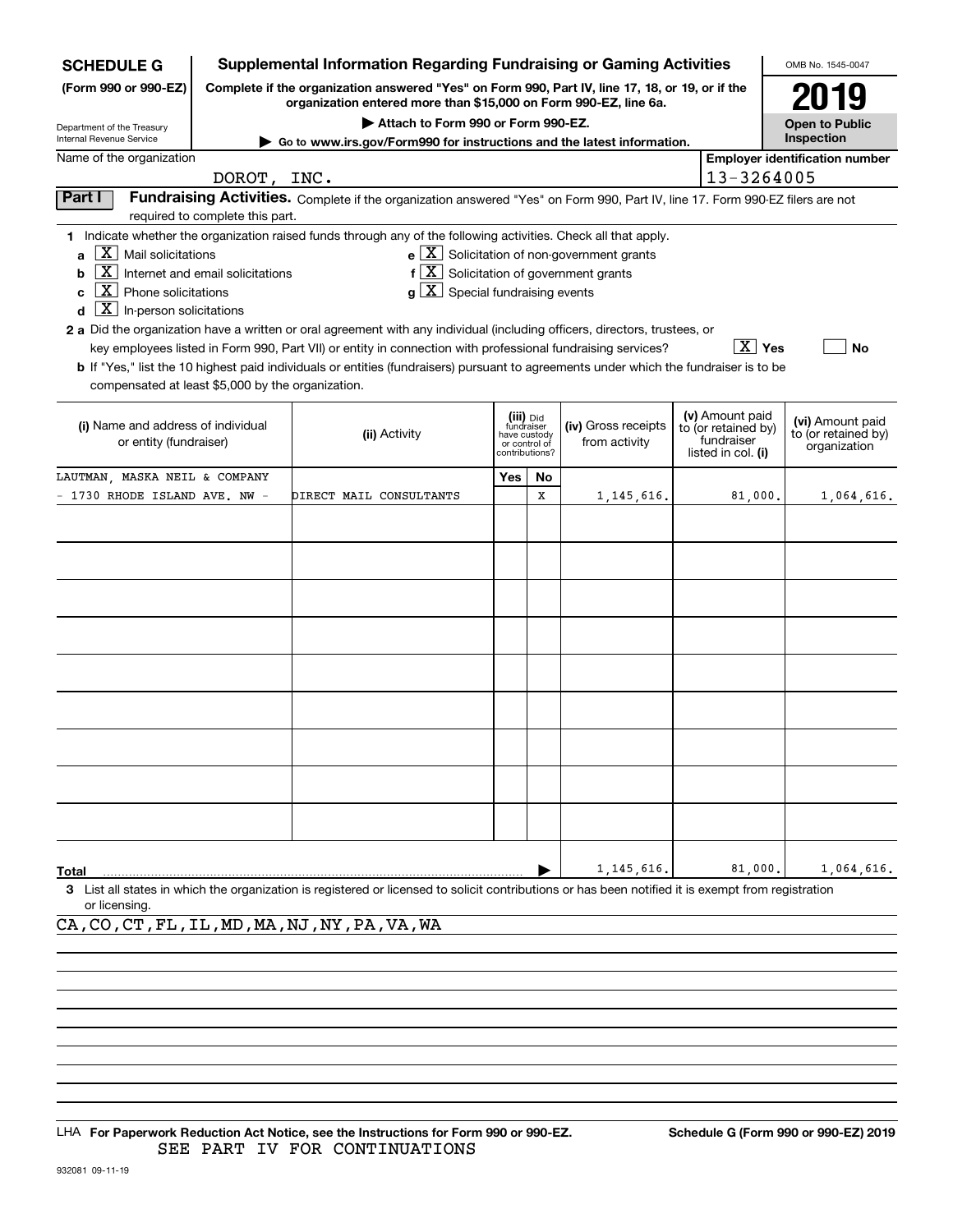|                            |          | of fundraising event contributions and gross income on Form 990-EZ, lines 1 and 6b. List events with gross receipts greater than \$5,000.            | (a) Event $#1$        | (b) Event $#2$                                   | (c) Other events | (d) Total events                                    |
|----------------------------|----------|------------------------------------------------------------------------------------------------------------------------------------------------------|-----------------------|--------------------------------------------------|------------------|-----------------------------------------------------|
|                            |          |                                                                                                                                                      |                       |                                                  |                  | (add col. (a) through<br>col. (c)                   |
|                            |          |                                                                                                                                                      | (event type)          | (event type)                                     | (total number)   |                                                     |
|                            | 1.       |                                                                                                                                                      |                       |                                                  |                  |                                                     |
|                            |          |                                                                                                                                                      |                       |                                                  |                  |                                                     |
|                            | 3        | Gross income (line 1 minus line 2)                                                                                                                   |                       |                                                  |                  |                                                     |
|                            | 4        |                                                                                                                                                      |                       |                                                  |                  |                                                     |
|                            | 5        |                                                                                                                                                      |                       |                                                  |                  |                                                     |
|                            |          |                                                                                                                                                      |                       |                                                  |                  |                                                     |
|                            |          |                                                                                                                                                      |                       |                                                  |                  |                                                     |
|                            | 8        |                                                                                                                                                      |                       |                                                  |                  |                                                     |
|                            | 9        |                                                                                                                                                      |                       |                                                  |                  |                                                     |
|                            | Part III | <b>Gaming.</b> Complete if the organization answered "Yes" on Form 990, Part IV, line 19, or reported more than<br>\$15,000 on Form 990-EZ, line 6a. |                       |                                                  |                  |                                                     |
|                            |          |                                                                                                                                                      | (a) Bingo             | (b) Pull tabs/instant<br>bingo/progressive bingo | (c) Other gaming |                                                     |
|                            |          |                                                                                                                                                      |                       |                                                  |                  | (d) Total gaming (add<br>col. (a) through col. (c)) |
|                            | 2        |                                                                                                                                                      |                       |                                                  |                  |                                                     |
|                            | 3        |                                                                                                                                                      |                       |                                                  |                  |                                                     |
|                            | 4        |                                                                                                                                                      |                       |                                                  |                  |                                                     |
|                            | 5        |                                                                                                                                                      |                       |                                                  |                  |                                                     |
|                            |          | 6 Volunteer labor                                                                                                                                    | <b>Yes</b><br>%<br>No | %<br><b>Yes</b><br>No                            | Yes<br>%<br>No   |                                                     |
|                            | 7        |                                                                                                                                                      |                       |                                                  | ▶                |                                                     |
|                            |          |                                                                                                                                                      |                       |                                                  |                  |                                                     |
|                            |          |                                                                                                                                                      |                       |                                                  |                  |                                                     |
| Revenue<br>Direct Expenses |          | Enter the state(s) in which the organization conducts gaming activities:                                                                             |                       |                                                  |                  | Yes                                                 |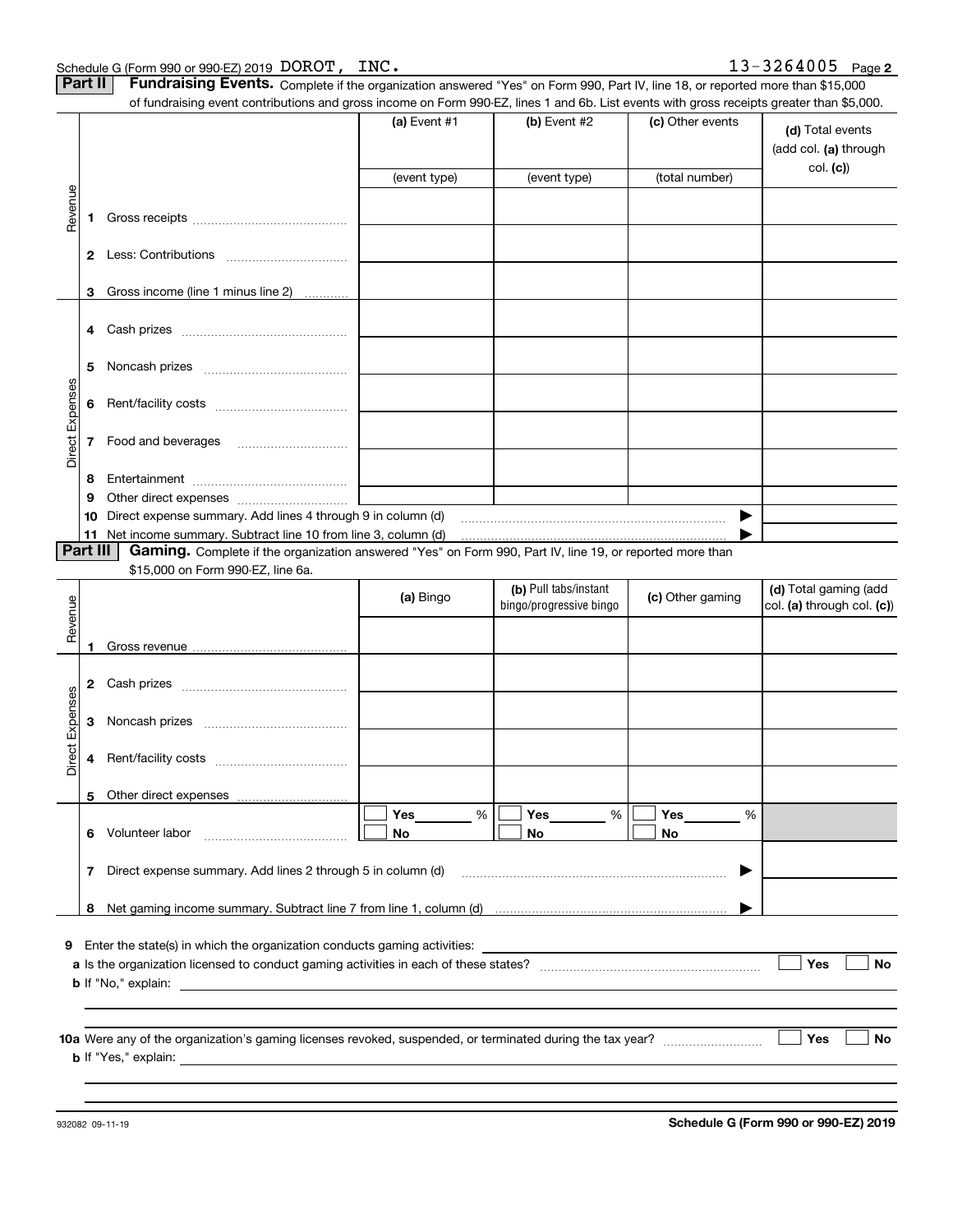|       | Schedule G (Form 990 or 990-EZ) 2019 DOROT, INC.                                                                                                                                                                                                      | 13-3264005      | Page 3 |
|-------|-------------------------------------------------------------------------------------------------------------------------------------------------------------------------------------------------------------------------------------------------------|-----------------|--------|
| 11    |                                                                                                                                                                                                                                                       | Yes             | No     |
|       | 12 Is the organization a grantor, beneficiary or trustee of a trust, or a member of a partnership or other entity formed                                                                                                                              | Yes             | No     |
|       | 13 Indicate the percentage of gaming activity conducted in:                                                                                                                                                                                           |                 |        |
|       | a The organization's facility measurements are constructed as the construction of the construction of the construction of the construction of the construction of the construction of the construction of the construction of                         | 13а             | %      |
|       | <b>b</b> An outside facility <i>www.communically.communically.communically.communically.communically.communically.communically.communically.communically.communically.communically.communically.communically.communically.communicall</i>             | 13 <sub>b</sub> | %      |
|       | 14 Enter the name and address of the person who prepares the organization's gaming/special events books and records:                                                                                                                                  |                 |        |
|       | Name $\blacktriangleright$                                                                                                                                                                                                                            |                 |        |
|       |                                                                                                                                                                                                                                                       |                 |        |
|       |                                                                                                                                                                                                                                                       | Yes             | No     |
|       | of gaming revenue retained by the third party $\triangleright$ \$                                                                                                                                                                                     |                 |        |
|       | c If "Yes," enter name and address of the third party:                                                                                                                                                                                                |                 |        |
|       |                                                                                                                                                                                                                                                       |                 |        |
|       | Address $\blacktriangleright$                                                                                                                                                                                                                         |                 |        |
| 16    | Gaming manager information:                                                                                                                                                                                                                           |                 |        |
|       | <u> 1989 - Johann Barbara, martin amerikan basal dan berasal dan berasal dalam basal dan berasal dan berasal dan</u><br>Name $\blacktriangleright$                                                                                                    |                 |        |
|       | Gaming manager compensation > \$                                                                                                                                                                                                                      |                 |        |
|       | Description of services provided states and the service of the service of the services provided states are serviced to be a service of the services provided states and the services of the services of the services of the se                        |                 |        |
|       |                                                                                                                                                                                                                                                       |                 |        |
|       | Director/officer<br>Employee<br>Independent contractor                                                                                                                                                                                                |                 |        |
| 17    | Mandatory distributions:                                                                                                                                                                                                                              |                 |        |
|       | a Is the organization required under state law to make charitable distributions from the gaming proceeds to<br>$\Box$ Yes $\Box$ No<br>retain the state gaming license?                                                                               |                 |        |
|       | <b>b</b> Enter the amount of distributions required under state law to be distributed to other exempt organizations or spent in the<br>organization's own exempt activities during the tax year $\triangleright$ \$                                   |                 |        |
|       | Part IV<br>Supplemental Information. Provide the explanations required by Part I, line 2b, columns (iii) and (v); and Part III, lines 9, 9b, 10b,<br>15b, 15c, 16, and 17b, as applicable. Also provide any additional information. See instructions. |                 |        |
|       | SCHEDULE G, PART I, LINE 2B, LIST OF TEN HIGHEST PAID FUNDRAISERS:                                                                                                                                                                                    |                 |        |
|       |                                                                                                                                                                                                                                                       |                 |        |
| ( I ) | NAME OF FUNDRAISER: LAUTMAN, MASKA NEIL & COMPANY                                                                                                                                                                                                     |                 |        |
| ( I ) | ADDRESS OF FUNDRAISER:                                                                                                                                                                                                                                |                 |        |
|       | 1730 RHODE ISLAND AVE. NW - SUITE 301, WASHINGTON, DC<br>20036                                                                                                                                                                                        |                 |        |
|       |                                                                                                                                                                                                                                                       |                 |        |
|       |                                                                                                                                                                                                                                                       |                 |        |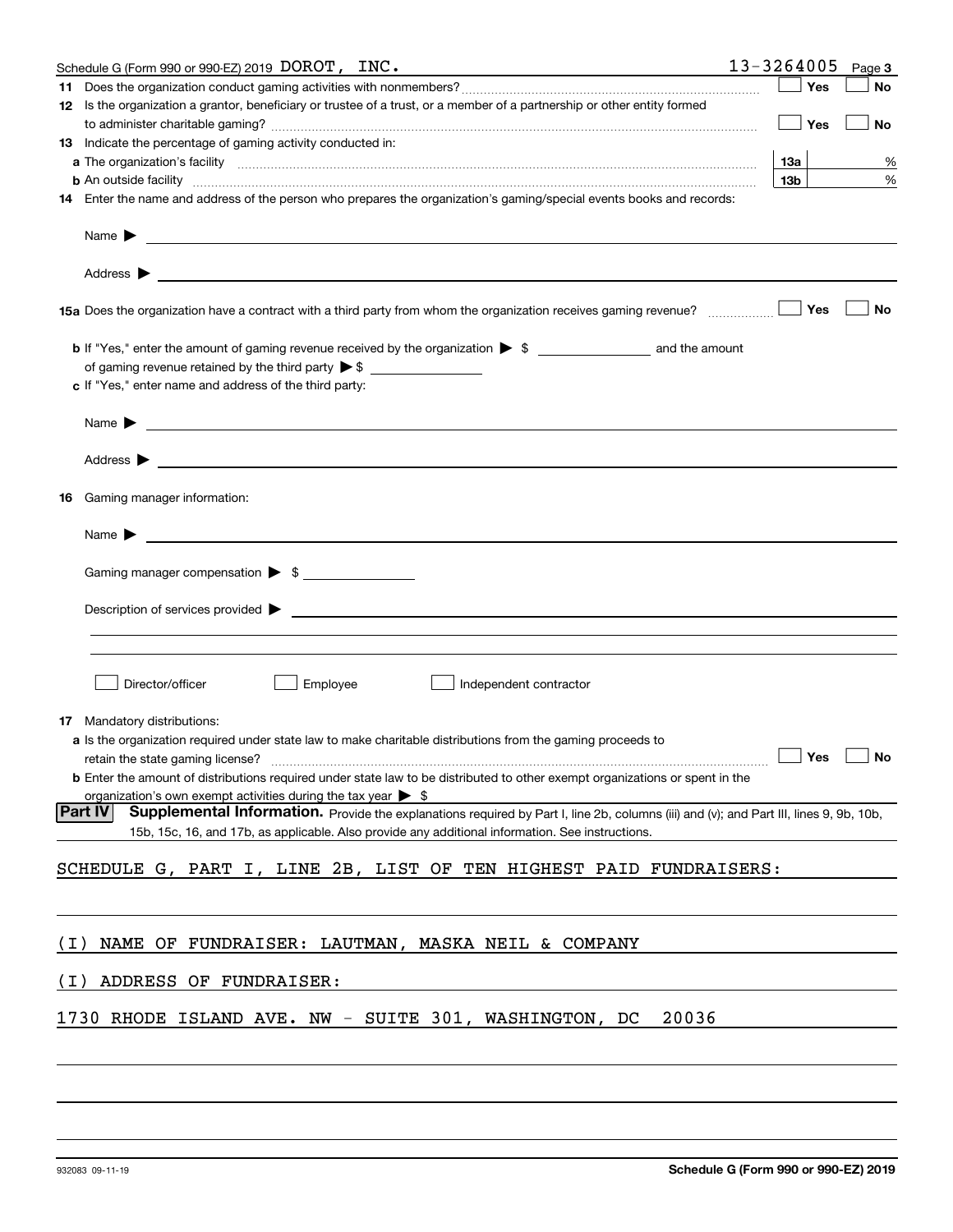| <b>Part IV Supplemental Information</b> (continued) |   |
|-----------------------------------------------------|---|
|                                                     |   |
|                                                     |   |
|                                                     |   |
|                                                     |   |
|                                                     |   |
|                                                     |   |
|                                                     |   |
|                                                     |   |
|                                                     |   |
|                                                     |   |
|                                                     |   |
|                                                     |   |
|                                                     |   |
|                                                     |   |
|                                                     |   |
|                                                     |   |
|                                                     |   |
|                                                     |   |
|                                                     |   |
|                                                     | - |
|                                                     | - |
|                                                     |   |
|                                                     |   |
|                                                     |   |
|                                                     |   |
|                                                     |   |
|                                                     |   |
|                                                     |   |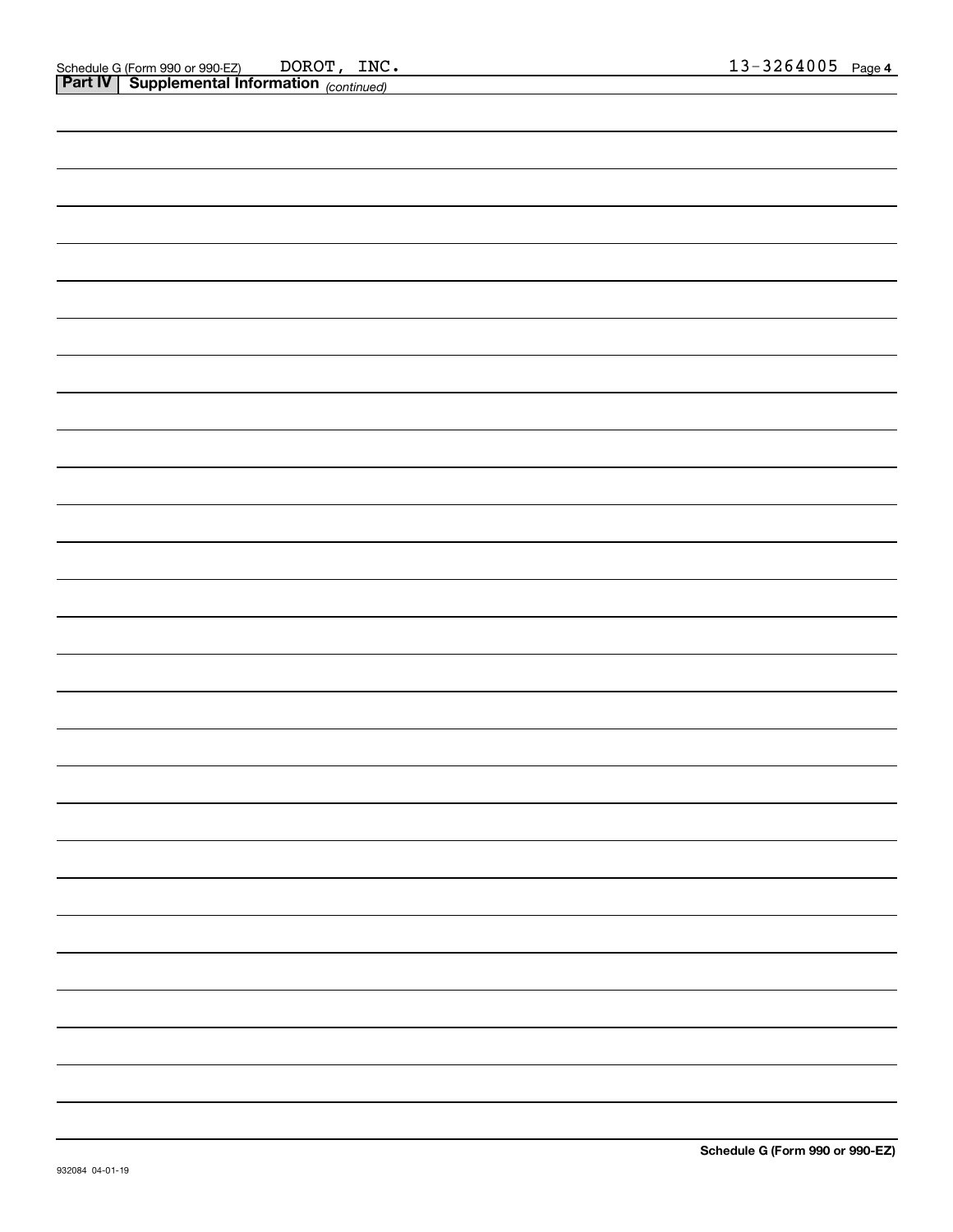|   | <b>SCHEDULE J</b>                                                              | <b>Compensation Information</b>                                                                                                                                                                                                      |                                       | OMB No. 1545-0047          |      |             |  |
|---|--------------------------------------------------------------------------------|--------------------------------------------------------------------------------------------------------------------------------------------------------------------------------------------------------------------------------------|---------------------------------------|----------------------------|------|-------------|--|
|   | (Form 990)                                                                     | For certain Officers, Directors, Trustees, Key Employees, and Highest                                                                                                                                                                |                                       |                            | 2019 |             |  |
|   |                                                                                | <b>Compensated Employees</b>                                                                                                                                                                                                         |                                       |                            |      |             |  |
|   |                                                                                | Complete if the organization answered "Yes" on Form 990, Part IV, line 23.<br>Attach to Form 990.                                                                                                                                    |                                       | <b>Open to Public</b>      |      |             |  |
|   | Department of the Treasury<br>Internal Revenue Service                         | ► Go to www.irs.gov/Form990 for instructions and the latest information.                                                                                                                                                             |                                       | Inspection                 |      |             |  |
|   | Name of the organization                                                       |                                                                                                                                                                                                                                      | <b>Employer identification number</b> |                            |      |             |  |
|   | DOROT, INC.                                                                    |                                                                                                                                                                                                                                      |                                       | 13-3264005                 |      |             |  |
|   | <b>Questions Regarding Compensation</b><br>Part I                              |                                                                                                                                                                                                                                      |                                       |                            |      |             |  |
|   |                                                                                |                                                                                                                                                                                                                                      |                                       |                            | Yes  | No          |  |
|   |                                                                                | Check the appropriate box(es) if the organization provided any of the following to or for a person listed on Form 990,                                                                                                               |                                       |                            |      |             |  |
|   |                                                                                | Part VII, Section A, line 1a. Complete Part III to provide any relevant information regarding these items.                                                                                                                           |                                       |                            |      |             |  |
|   | First-class or charter travel                                                  | Housing allowance or residence for personal use                                                                                                                                                                                      |                                       |                            |      |             |  |
|   | Travel for companions                                                          | Payments for business use of personal residence                                                                                                                                                                                      |                                       |                            |      |             |  |
|   | Tax indemnification and gross-up payments                                      | Health or social club dues or initiation fees                                                                                                                                                                                        |                                       |                            |      |             |  |
|   | Discretionary spending account                                                 | Personal services (such as maid, chauffeur, chef)                                                                                                                                                                                    |                                       |                            |      |             |  |
|   |                                                                                |                                                                                                                                                                                                                                      |                                       |                            |      |             |  |
| b |                                                                                | If any of the boxes on line 1a are checked, did the organization follow a written policy regarding payment or                                                                                                                        |                                       |                            |      |             |  |
|   |                                                                                | reimbursement or provision of all of the expenses described above? If "No," complete Part III to explain                                                                                                                             |                                       | 1b                         |      |             |  |
| 2 |                                                                                | Did the organization require substantiation prior to reimbursing or allowing expenses incurred by all directors,                                                                                                                     |                                       |                            |      |             |  |
|   |                                                                                |                                                                                                                                                                                                                                      |                                       | $\mathbf{2}$               |      |             |  |
|   |                                                                                |                                                                                                                                                                                                                                      |                                       |                            |      |             |  |
| з |                                                                                | Indicate which, if any, of the following the organization used to establish the compensation of the organization's                                                                                                                   |                                       |                            |      |             |  |
|   |                                                                                | CEO/Executive Director. Check all that apply. Do not check any boxes for methods used by a related organization to                                                                                                                   |                                       |                            |      |             |  |
|   | establish compensation of the CEO/Executive Director, but explain in Part III. |                                                                                                                                                                                                                                      |                                       |                            |      |             |  |
|   | $X$ Compensation committee                                                     | Written employment contract                                                                                                                                                                                                          |                                       |                            |      |             |  |
|   | Independent compensation consultant                                            | $\overline{X}$ Compensation survey or study                                                                                                                                                                                          |                                       |                            |      |             |  |
|   | Form 990 of other organizations                                                | Approval by the board or compensation committee                                                                                                                                                                                      |                                       |                            |      |             |  |
| 4 |                                                                                | During the year, did any person listed on Form 990, Part VII, Section A, line 1a, with respect to the filing                                                                                                                         |                                       |                            |      |             |  |
|   | organization or a related organization:                                        |                                                                                                                                                                                                                                      |                                       |                            |      |             |  |
| а | Receive a severance payment or change-of-control payment?                      |                                                                                                                                                                                                                                      |                                       | 4a                         |      | х           |  |
| b |                                                                                |                                                                                                                                                                                                                                      |                                       | 4b                         | X    |             |  |
|   |                                                                                |                                                                                                                                                                                                                                      |                                       | 4c                         |      | х           |  |
|   |                                                                                | If "Yes" to any of lines 4a-c, list the persons and provide the applicable amounts for each item in Part III.                                                                                                                        |                                       |                            |      |             |  |
|   |                                                                                |                                                                                                                                                                                                                                      |                                       |                            |      |             |  |
|   |                                                                                | Only section 501(c)(3), 501(c)(4), and 501(c)(29) organizations must complete lines 5-9.                                                                                                                                             |                                       |                            |      |             |  |
| 5 |                                                                                | For persons listed on Form 990, Part VII, Section A, line 1a, did the organization pay or accrue any compensation                                                                                                                    |                                       |                            |      |             |  |
|   | contingent on the revenues of:                                                 |                                                                                                                                                                                                                                      |                                       |                            |      |             |  |
| a |                                                                                | The organization? <b>With the contract of the contract of the contract of the contract of the contract of the contract of the contract of the contract of the contract of the contract of the contract of the contract of the co</b> |                                       | 5а                         |      | х           |  |
|   |                                                                                |                                                                                                                                                                                                                                      |                                       | 5b                         |      | X           |  |
|   | If "Yes" on line 5a or 5b, describe in Part III.                               |                                                                                                                                                                                                                                      |                                       |                            |      |             |  |
| 6 |                                                                                | For persons listed on Form 990, Part VII, Section A, line 1a, did the organization pay or accrue any compensation                                                                                                                    |                                       |                            |      |             |  |
|   | contingent on the net earnings of:                                             |                                                                                                                                                                                                                                      |                                       |                            |      |             |  |
| a |                                                                                |                                                                                                                                                                                                                                      |                                       | 6a                         |      | х           |  |
|   |                                                                                |                                                                                                                                                                                                                                      |                                       | 6b                         |      | $\mathbf X$ |  |
|   | If "Yes" on line 6a or 6b, describe in Part III.                               |                                                                                                                                                                                                                                      |                                       |                            |      |             |  |
| 7 |                                                                                | For persons listed on Form 990, Part VII, Section A, line 1a, did the organization provide any nonfixed payments                                                                                                                     |                                       |                            |      |             |  |
|   |                                                                                |                                                                                                                                                                                                                                      |                                       | 7                          |      | х           |  |
| 8 |                                                                                | Were any amounts reported on Form 990, Part VII, paid or accrued pursuant to a contract that was subject to the                                                                                                                      |                                       |                            |      |             |  |
|   |                                                                                | initial contract exception described in Regulations section 53.4958-4(a)(3)? If "Yes," describe in Part III                                                                                                                          |                                       | 8                          |      | х           |  |
| 9 |                                                                                | If "Yes" on line 8, did the organization also follow the rebuttable presumption procedure described in                                                                                                                               |                                       |                            |      |             |  |
|   |                                                                                |                                                                                                                                                                                                                                      |                                       | 9                          |      |             |  |
|   | r Deperwerk Reduction Act Notice, and the Instructions for Form 000            |                                                                                                                                                                                                                                      |                                       | Cohodulo I (Form 000) 2010 |      |             |  |

LHA For Paperwork Reduction Act Notice, see the Instructions for Form 990. Schedule J (Form 990) 2019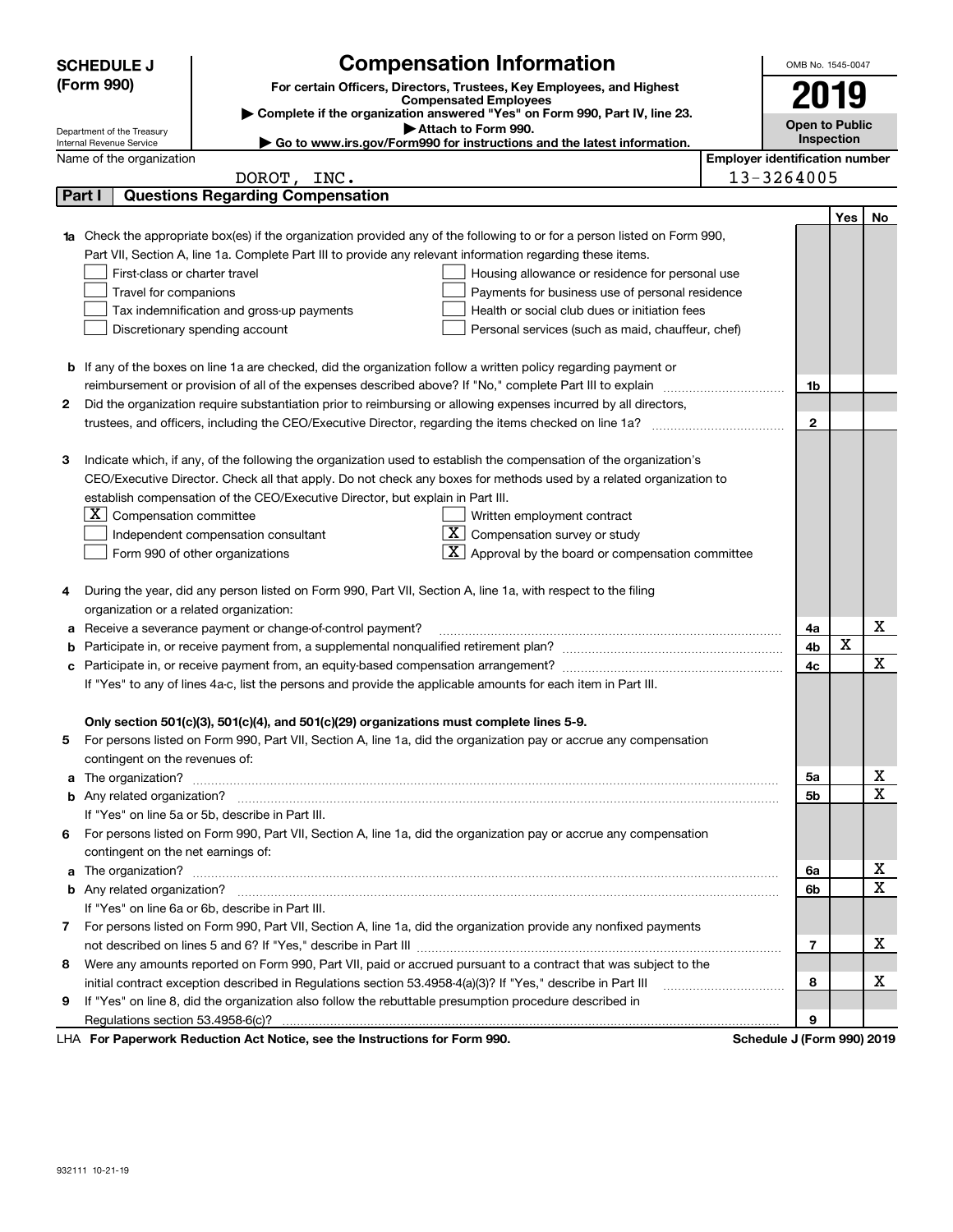#### 13-3264005

## **Part II Officers, Directors, Trustees, Key Employees, and Highest Compensated Employees.**  Schedule J (Form 990) 2019 Page Use duplicate copies if additional space is needed.

For each individual whose compensation must be reported on Schedule J, report compensation from the organization on row (i) and from related organizations, described in the instructions, on row (ii). Do not list any individuals that aren't listed on Form 990, Part VII.

**Note:**  The sum of columns (B)(i)-(iii) for each listed individual must equal the total amount of Form 990, Part VII, Section A, line 1a, applicable column (D) and (E) amounts for that individual.

| (A) Name and Title        |      | (B) Breakdown of W-2 and/or 1099-MISC compensation |                                           | (C) Retirement and<br>other deferred      | (D) Nontaxable<br>benefits | (E) Total of columns<br>$(B)(i)-(D)$ | (F) Compensation<br>in column (B) |                                           |
|---------------------------|------|----------------------------------------------------|-------------------------------------------|-------------------------------------------|----------------------------|--------------------------------------|-----------------------------------|-------------------------------------------|
|                           |      | (i) Base<br>compensation                           | (ii) Bonus &<br>incentive<br>compensation | (iii) Other<br>reportable<br>compensation | compensation               |                                      |                                   | reported as deferred<br>on prior Form 990 |
| MARK MERIDY<br>(1)        | (i)  | 316,834.                                           | 0.                                        | 0.                                        | 13,012.                    | 28, 221.                             | 358,067.                          | 0.                                        |
| EXECUTIVE DIRECTOR        | (ii) | 0.                                                 | 0.                                        | 0.                                        | 0.                         | 0.                                   | 0.                                | $\overline{0}$ .                          |
| DOROTHY HELLMER<br>(2)    | (i)  | 204,359.                                           | 0.                                        | 0.                                        | 10,943.                    | 21,555.                              | 236, 857.                         | $\overline{0}$ .                          |
| CHIEF FINANCIAL OFFICER   | (ii) | $0$ .                                              | $\overline{0}$ .                          | 0.                                        | 0.                         | 0.                                   | 0.                                | $\overline{0}$ .                          |
| ALISON HODIN BAIER<br>(3) | (i)  | 189,090.                                           | 0.                                        | 0.                                        | 5,796.                     | 0.                                   | 194, 886.                         | $\overline{0}$ .                          |
| CHIEF PROGRAM OFFICER     | (ii) | 0.                                                 | $\overline{0}$ .                          | 0.                                        | 0.                         | 0.                                   | 0.                                | $\overline{0}$ .                          |
|                           | (i)  |                                                    |                                           |                                           |                            |                                      |                                   |                                           |
|                           | (ii) |                                                    |                                           |                                           |                            |                                      |                                   |                                           |
|                           | (i)  |                                                    |                                           |                                           |                            |                                      |                                   |                                           |
|                           | (ii) |                                                    |                                           |                                           |                            |                                      |                                   |                                           |
|                           | (i)  |                                                    |                                           |                                           |                            |                                      |                                   |                                           |
|                           | (ii) |                                                    |                                           |                                           |                            |                                      |                                   |                                           |
|                           | (i)  |                                                    |                                           |                                           |                            |                                      |                                   |                                           |
|                           | (ii) |                                                    |                                           |                                           |                            |                                      |                                   |                                           |
|                           | (i)  |                                                    |                                           |                                           |                            |                                      |                                   |                                           |
|                           | (ii) |                                                    |                                           |                                           |                            |                                      |                                   |                                           |
|                           | (i)  |                                                    |                                           |                                           |                            |                                      |                                   |                                           |
|                           | (ii) |                                                    |                                           |                                           |                            |                                      |                                   |                                           |
|                           | (i)  |                                                    |                                           |                                           |                            |                                      |                                   |                                           |
|                           | (ii) |                                                    |                                           |                                           |                            |                                      |                                   |                                           |
|                           | (i)  |                                                    |                                           |                                           |                            |                                      |                                   |                                           |
|                           | (ii) |                                                    |                                           |                                           |                            |                                      |                                   |                                           |
|                           | (i)  |                                                    |                                           |                                           |                            |                                      |                                   |                                           |
|                           | (ii) |                                                    |                                           |                                           |                            |                                      |                                   |                                           |
|                           | (i)  |                                                    |                                           |                                           |                            |                                      |                                   |                                           |
|                           | (ii) |                                                    |                                           |                                           |                            |                                      |                                   |                                           |
|                           | (i)  |                                                    |                                           |                                           |                            |                                      |                                   |                                           |
|                           | (ii) |                                                    |                                           |                                           |                            |                                      |                                   |                                           |
|                           | (i)  |                                                    |                                           |                                           |                            |                                      |                                   |                                           |
|                           | (ii) |                                                    |                                           |                                           |                            |                                      |                                   |                                           |
|                           | (i)  |                                                    |                                           |                                           |                            |                                      |                                   |                                           |
|                           | (ii) |                                                    |                                           |                                           |                            |                                      |                                   |                                           |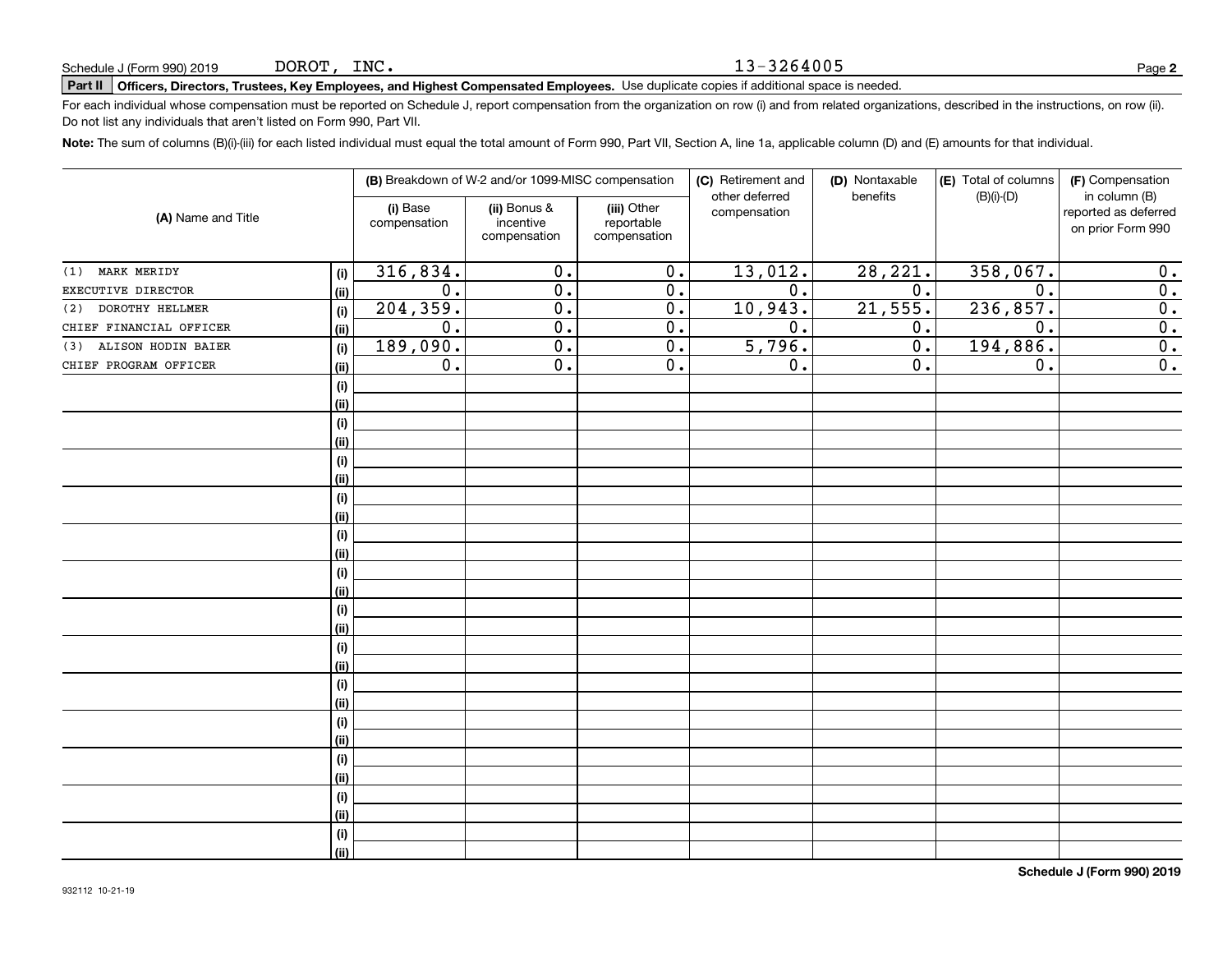DOROT, INC.

#### **Part III Supplemental Information**

Schedule J (Form 990) 2019 DOROT, INC.<br>Part III Supplemental Information<br>Provide the information, explanation, or descriptions required for Part I, lines 1a, 1b, 3, 4a, 4b, 4c, 5a, 5b, 6a, 6b, 7, and 8, and for Part II. Al

#### PART I, LINE 4B:

THE FOLLOWING INDIVIDUAL WAS COVERED UNDER A NONQUALIFIED DEFERRED

#### COMPENSATION PLAN:

MARK MERIDY - \$9,769

**Schedule J (Form 990) 2019**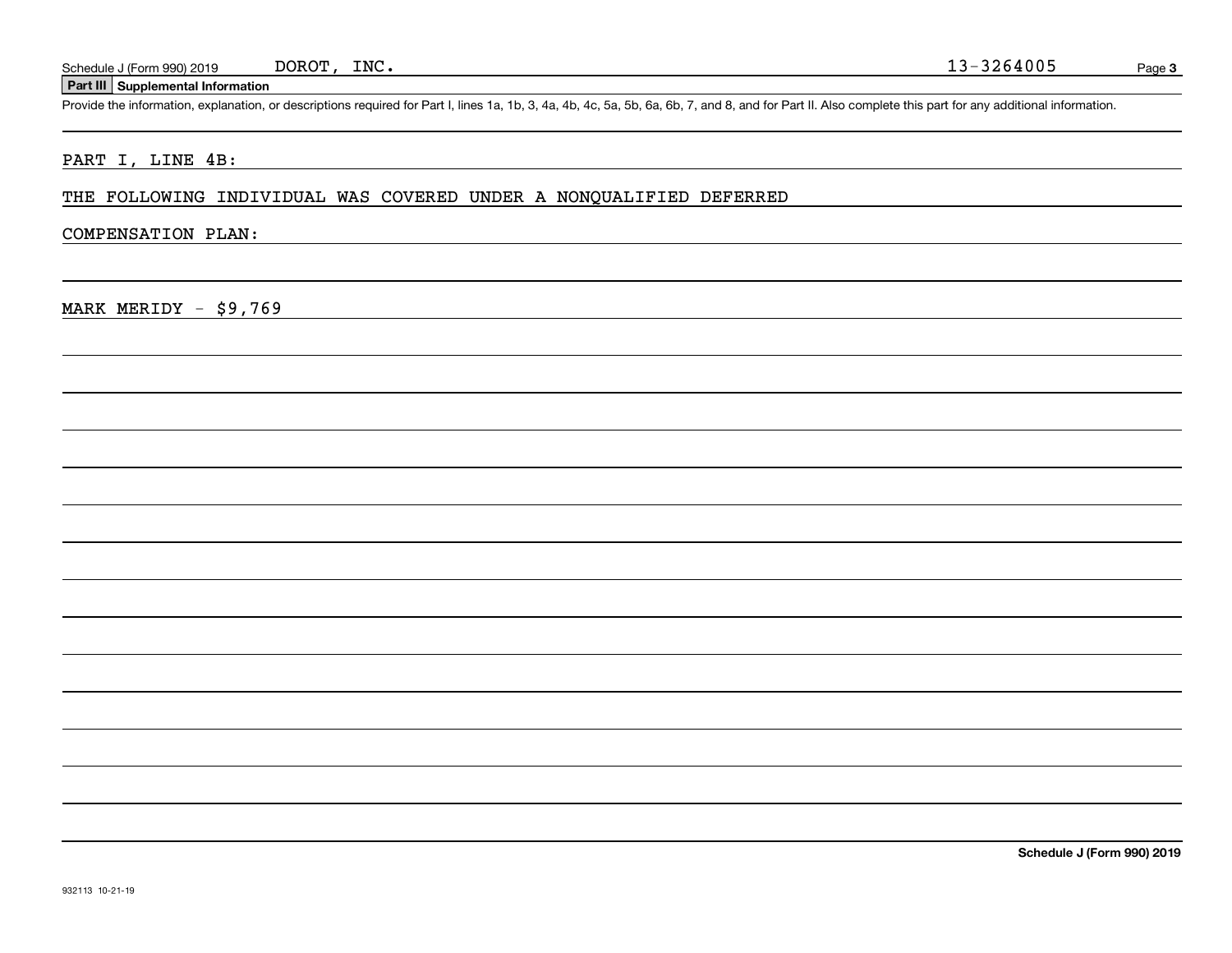#### **SCHEDULE M (Form 990)**

## **Noncash Contributions**

OMB No. 1545-0047

| Department of the Treasury      |  |
|---------------------------------|--|
| <b>Internal Revenue Service</b> |  |

**Complete if the organizations answered "Yes" on Form 990, Part IV, lines 29 or 30.** <sup>J</sup>**2019 Attach to Form 990.** J

**Open to Public Inspection**

| Name of the organization |  |
|--------------------------|--|

 $\blacktriangleright$ 

| ,,,,,,,,,,,,,,,,,,,,,,,,                                               |
|------------------------------------------------------------------------|
| Go to www.irs.gov/Form990 for instructions and the latest information. |
|                                                                        |

| <b>Employer identification number</b> |  |
|---------------------------------------|--|
| 13-3264005                            |  |

DOROT, INC.

| Part I | <b>Types of Property</b>                                                                                                       |                               |                                                                                        |                                                    |             |   |                                                              |     |     |    |
|--------|--------------------------------------------------------------------------------------------------------------------------------|-------------------------------|----------------------------------------------------------------------------------------|----------------------------------------------------|-------------|---|--------------------------------------------------------------|-----|-----|----|
|        |                                                                                                                                | (a)<br>Check if<br>applicable | (b)<br>Number of<br>contributions or<br>items contributed Form 990, Part VIII, line 1g | (c)<br>Noncash contribution<br>amounts reported on |             |   | (d)<br>Method of determining<br>noncash contribution amounts |     |     |    |
| 1      |                                                                                                                                |                               |                                                                                        |                                                    |             |   |                                                              |     |     |    |
| 2      | Art - Historical treasures                                                                                                     |                               |                                                                                        |                                                    |             |   |                                                              |     |     |    |
| 3      |                                                                                                                                |                               |                                                                                        |                                                    |             |   |                                                              |     |     |    |
| 4      |                                                                                                                                |                               |                                                                                        |                                                    |             |   |                                                              |     |     |    |
| 5      | Clothing and household goods                                                                                                   |                               |                                                                                        |                                                    |             |   |                                                              |     |     |    |
| 6      |                                                                                                                                |                               |                                                                                        |                                                    |             |   |                                                              |     |     |    |
| 7      |                                                                                                                                |                               |                                                                                        |                                                    |             |   |                                                              |     |     |    |
| 8      |                                                                                                                                |                               |                                                                                        |                                                    |             |   |                                                              |     |     |    |
| 9      | Securities - Publicly traded                                                                                                   |                               |                                                                                        |                                                    |             |   |                                                              |     |     |    |
| 10     | Securities - Closely held stock                                                                                                |                               |                                                                                        |                                                    |             |   |                                                              |     |     |    |
| 11     | Securities - Partnership, LLC, or                                                                                              |                               |                                                                                        |                                                    |             |   |                                                              |     |     |    |
|        | trust interests                                                                                                                |                               |                                                                                        |                                                    |             |   |                                                              |     |     |    |
| 12     | Securities - Miscellaneous                                                                                                     |                               |                                                                                        |                                                    |             |   |                                                              |     |     |    |
| 13     | Qualified conservation contribution -                                                                                          |                               |                                                                                        |                                                    |             |   |                                                              |     |     |    |
|        | Historic structures                                                                                                            |                               |                                                                                        |                                                    |             |   |                                                              |     |     |    |
| 14     | Qualified conservation contribution - Other                                                                                    |                               |                                                                                        |                                                    |             |   |                                                              |     |     |    |
| 15     | Real estate - Residential                                                                                                      |                               |                                                                                        |                                                    |             |   |                                                              |     |     |    |
| 16     | Real estate - Commercial                                                                                                       |                               |                                                                                        |                                                    |             |   |                                                              |     |     |    |
| 17     |                                                                                                                                |                               |                                                                                        |                                                    |             |   |                                                              |     |     |    |
| 18     |                                                                                                                                |                               |                                                                                        |                                                    |             |   |                                                              |     |     |    |
|        |                                                                                                                                |                               |                                                                                        |                                                    |             |   |                                                              |     |     |    |
| 19     |                                                                                                                                |                               |                                                                                        |                                                    |             |   |                                                              |     |     |    |
| 20     | Drugs and medical supplies                                                                                                     |                               |                                                                                        |                                                    |             |   |                                                              |     |     |    |
| 21     |                                                                                                                                |                               |                                                                                        |                                                    |             |   |                                                              |     |     |    |
| 22     |                                                                                                                                |                               |                                                                                        |                                                    |             |   |                                                              |     |     |    |
| 23     |                                                                                                                                |                               |                                                                                        |                                                    |             |   |                                                              |     |     |    |
| 24     | Archeological artifacts                                                                                                        | X                             | 1                                                                                      |                                                    | 12,000.COST |   |                                                              |     |     |    |
| 25     | (THANKGIVING B)<br>Other<br>▶<br>(ROSH HASHANAH)                                                                               | $\mathbf X$                   | 1                                                                                      |                                                    | 7,105. COST |   |                                                              |     |     |    |
| 26     | Other<br>▶<br>(WINTER PACKAG)                                                                                                  | X                             | 1                                                                                      |                                                    | 4,070. COST |   |                                                              |     |     |    |
| 27     | Other<br>▶<br>(MASKS                                                                                                           | $\mathbf x$                   | $\overline{1}$                                                                         |                                                    | 2,970. COST |   |                                                              |     |     |    |
| 28     | Other                                                                                                                          |                               |                                                                                        |                                                    |             |   |                                                              |     |     |    |
| 29     | Number of Forms 8283 received by the organization during the tax year for contributions                                        |                               |                                                                                        |                                                    |             |   |                                                              |     | 0   |    |
|        | for which the organization completed Form 8283, Part IV, Donee Acknowledgement                                                 |                               |                                                                                        |                                                    | 29          |   |                                                              |     |     |    |
|        |                                                                                                                                |                               |                                                                                        |                                                    |             |   |                                                              |     | Yes | No |
|        | 30a During the year, did the organization receive by contribution any property reported in Part I, lines 1 through 28, that it |                               |                                                                                        |                                                    |             |   |                                                              |     |     |    |
|        | must hold for at least three years from the date of the initial contribution, and which isn't required to be used for          |                               |                                                                                        |                                                    |             |   |                                                              |     |     |    |
|        | exempt purposes for the entire holding period?                                                                                 |                               |                                                                                        |                                                    |             |   |                                                              | 30a |     | Х  |
|        | <b>b</b> If "Yes," describe the arrangement in Part II.                                                                        |                               |                                                                                        |                                                    |             |   |                                                              |     |     |    |
| 31     | Does the organization have a gift acceptance policy that requires the review of any nonstandard contributions?                 |                               |                                                                                        | 31                                                 | х           |   |                                                              |     |     |    |
|        | 32a Does the organization hire or use third parties or related organizations to solicit, process, or sell noncash              |                               |                                                                                        |                                                    |             |   |                                                              |     |     |    |
|        | contributions?<br>32a                                                                                                          |                               |                                                                                        |                                                    |             | х |                                                              |     |     |    |
|        | <b>b</b> If "Yes," describe in Part II.                                                                                        |                               |                                                                                        |                                                    |             |   |                                                              |     |     |    |
| 33     | If the organization didn't report an amount in column (c) for a type of property for which column (a) is checked,              |                               |                                                                                        |                                                    |             |   |                                                              |     |     |    |
|        | describe in Part II.                                                                                                           |                               |                                                                                        |                                                    |             |   |                                                              |     |     |    |
| LHA    | For Paperwork Reduction Act Notice, see the Instructions for Form 990.                                                         |                               |                                                                                        |                                                    |             |   | Schedule M (Form 990) 2019                                   |     |     |    |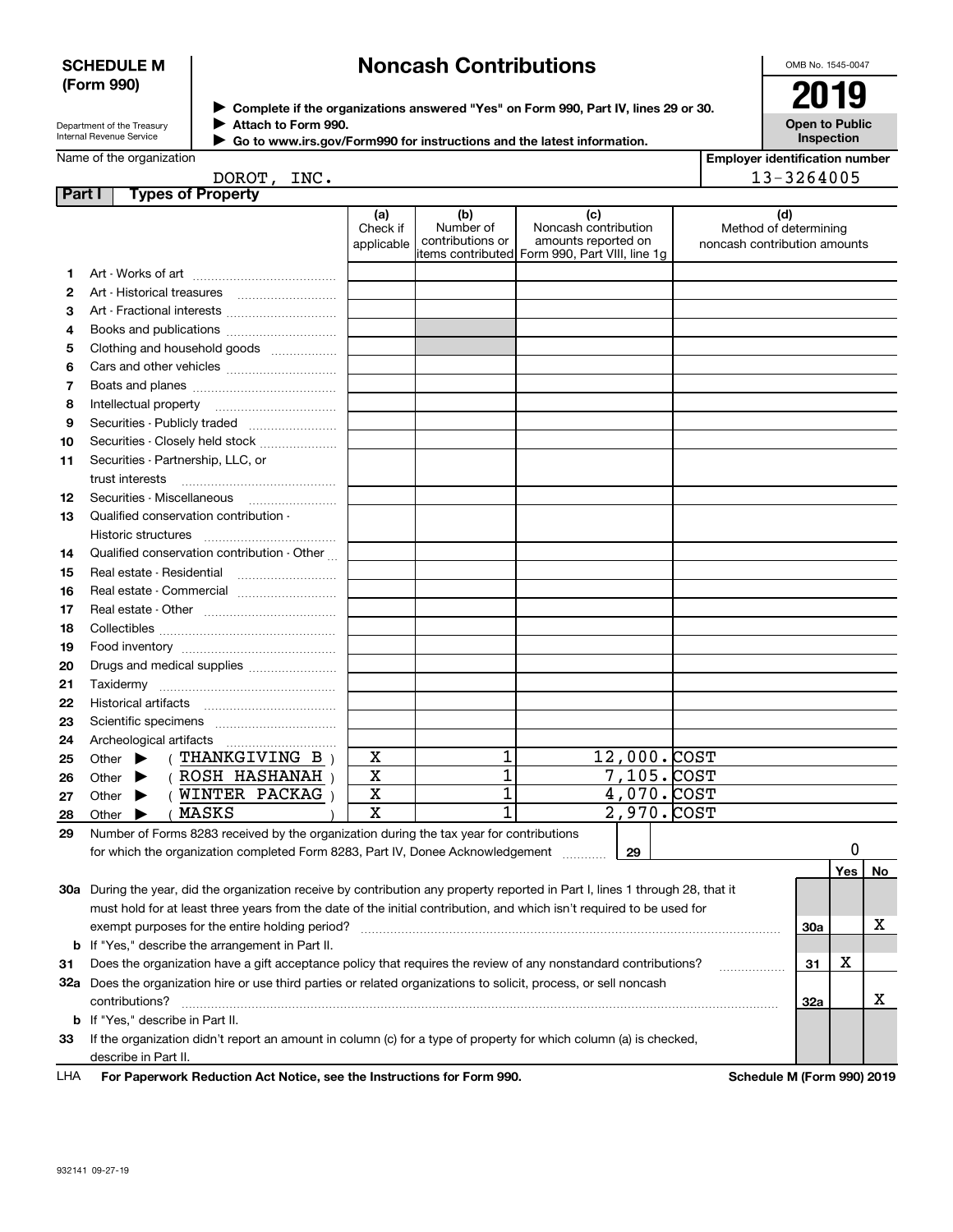Part II | Supplemental Information. Provide the information required by Part I, lines 30b, 32b, and 33, and whether the organization is reporting in Part I, column (b), the number of contributions, the number of items received, or a combination of both. Also complete this part for any additional information.

#### PART I, OTHER TYPES OF PROPERTY:

VARIOUS

 $(A)$  CHECK IF APPLICABLE = X

(B) NUMBER OF CONTRIBUTIONS = 1

(C) REVENUE REPORTED ON FORM 990, PART VIII \$ 1209.

(D) METHOD OF DETERMINING REVENUE: COST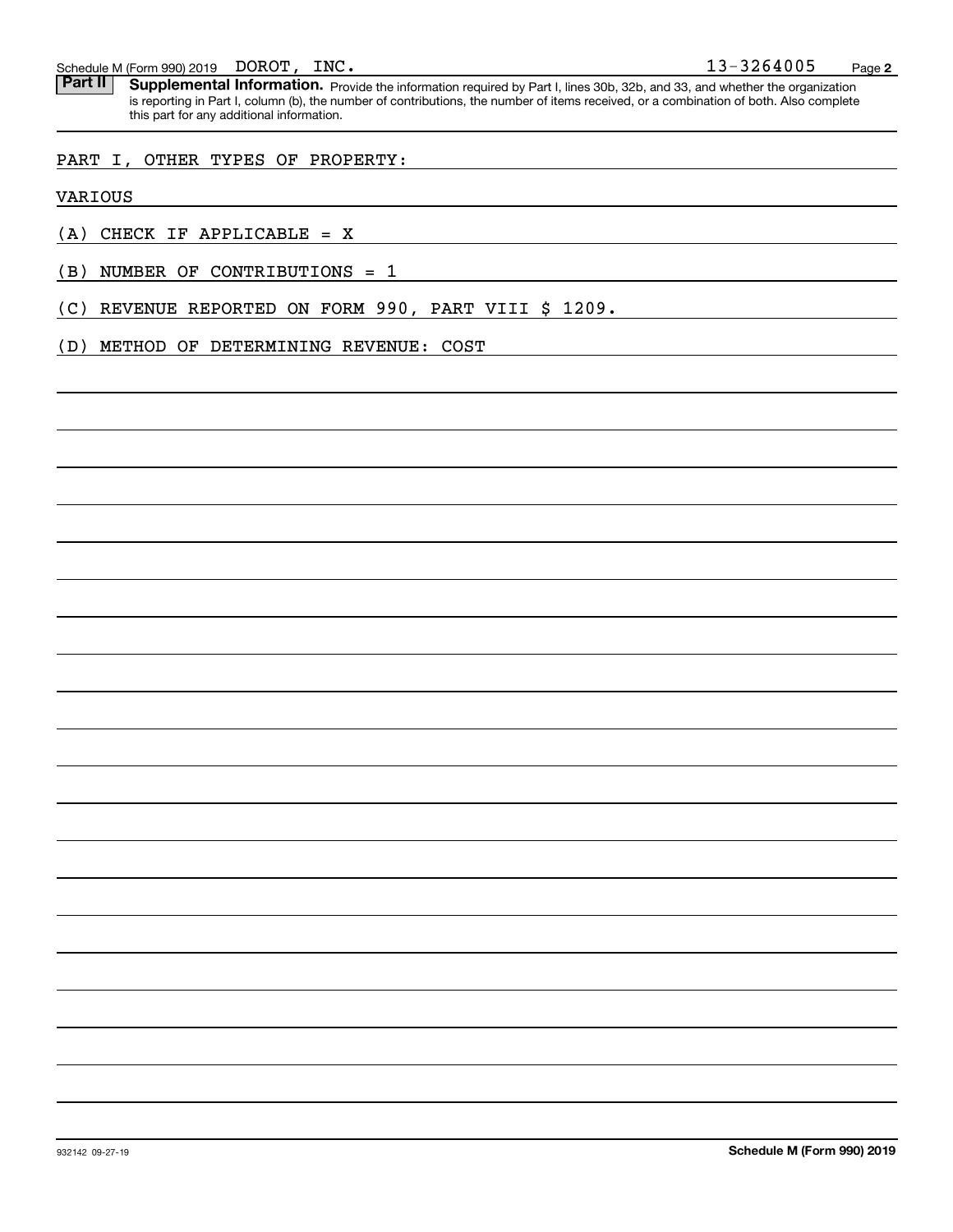**(Form 990 or 990-EZ)**

Department of the Treasury Internal Revenue Service Name of the organization

**SCHEDULE O Supplemental Information to Form 990 or 990-EZ**

**Complete to provide information for responses to specific questions on Form 990 or 990-EZ or to provide any additional information. | Attach to Form 990 or 990-EZ. | Go to www.irs.gov/Form990 for the latest information.**



DOROT, INC. 13-3264005

FORM 990, PART I, LINE 1, DESCRIPTION OF ORGANIZATION MISSION:

DOROT PROVIDES SUPPORTIVE SERVICES TO OLDER ADULTS TO ALLEVIATE SOCIAL

ISOLATION AND ENABLE THEM TO LIVE INDEPENDENTLY IN THE COMMUNITY; WE

ENGAGE VOLUNTEERS OF ALL AGES IN OUR WORK.

PART III - LINE 1

DOROT'S MISSION IS TO ALLEVIATE SOCIAL ISOLATION AMONG THE ELDERLY AND

PROVIDE SERVICES TO HELP THEM LIVE INDEPENDENTLY AS VALUED MEMBERS OF

THE COMMUNITY. WE SERVE THE JEWISH AND WIDER COMMUNITY, BRINGING THE

GENERATIONS TOGETHER IN A MUTUALLY BENEFICIAL PARTNERSHIP OF ELDERS,

VOLUNTEERS AND PROFESSIONALS. OUR WORK PROVIDES AN EFFECTIVE MODEL FOR

OTHERS.

DOROT'S PROGRAMS:

ADDRESS BASIC NEEDS FOR THE ELDERLY, SUCH AS ALLEVIATING SOCIAL

ISOLATION, FOOD AND HOUSING, HEALTH AND WELLNESS SERVICES, AND LIFE

MANAGEMENT SKILLS;

PROVIDE SOCIAL, CULTURAL, RELIGIOUS, ARTS AND EDUCATIONAL ACTIVITIES

TO ALLEVIATE ISOLATION AND TO BRING THE GENERATIONS TOGETHER;

PROMOTE AN ETHIC OF VOLUNTEERISM; AND

FOSTER RESPECT FOR HUMAN DIGNITY AMONG ALL PEOPLE OF ALL AGES IN

ACCORDANCE WITH JEWISH VALUES.

FORM 990, PART III, LINE 4B, PROGRAM SERVICE ACCOMPLISHMENTS:

AND THE HOMELESSNESS PREVENTION PROGRAM PROVIDES SAFE TRANSITIONAL

HOUSING, FOOD, AND ONGOING COUNSELING TO HOMELESS OLDER ADULTS, AND

RELOCATES THEM INTO AFFORDABLE PERMANENT HOMES.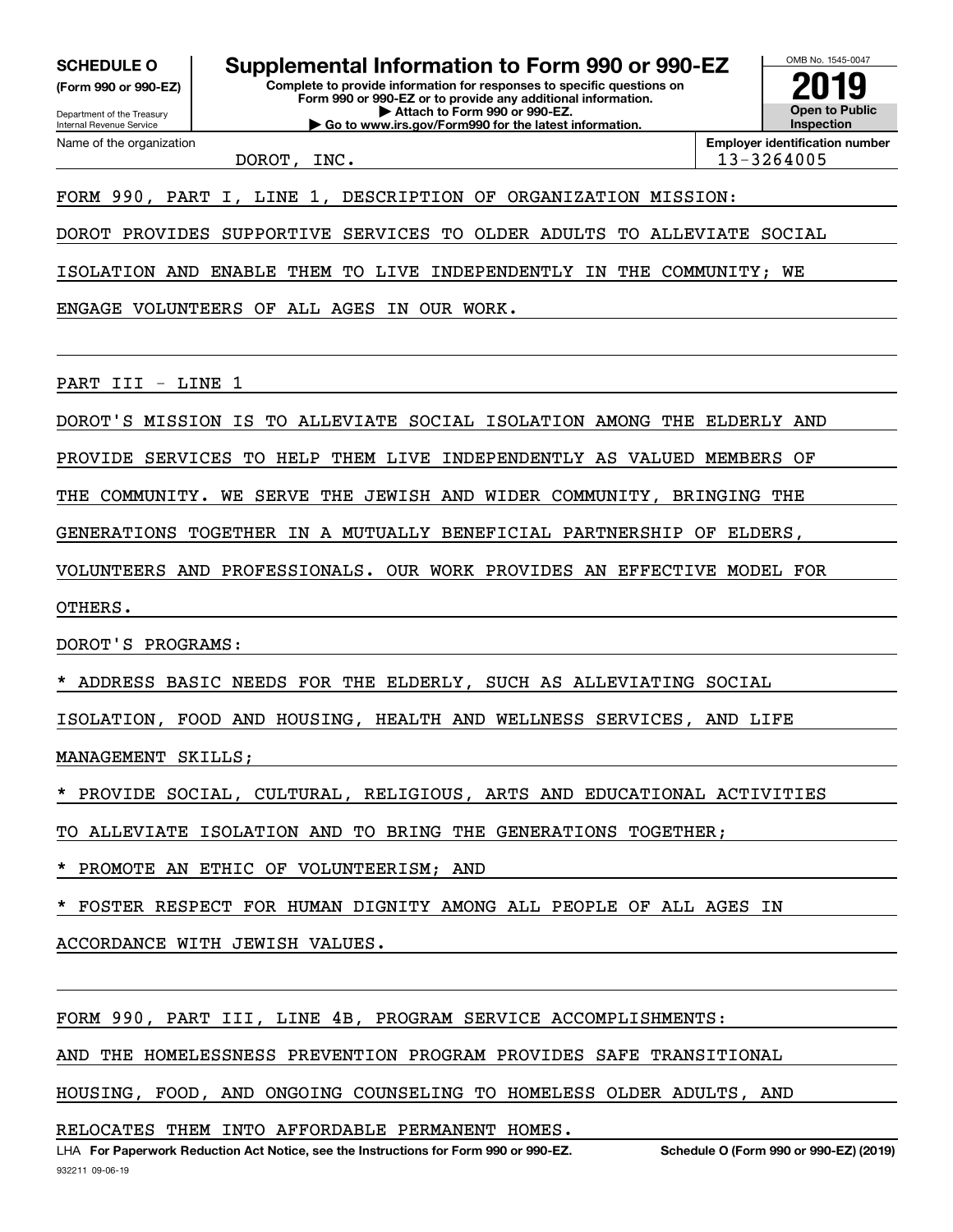FORM 990, PART VI, SECTION B, LINE 11B:

THE FORM 990 IS DISTRIBUTED TO THE BOARD AND REVIEWED BY THE EXECUTIVE DIRECTOR, THE ASSOCIATE EXECUTIVE DIRECTOR OF FINANCE AND OPERATIONS, AND THE DIRECTOR OF FINANCE, AS WELL AS TREASURER, CHAIRMAN OF AUDIT COMMITTEE, AND PRESIDENT OF THE BOARD BEFORE FILING WITH THE IRS.

FORM 990, PART VI, SECTION B, LINE 12C:

BOARD MEMBERS COMPLETE AN ANNUAL FORM AND DISCLOSE POSSIBLE CONFLICTS OF

INTEREST. THESE ARE THEN DISCLOSED TO THE FULL BOARD.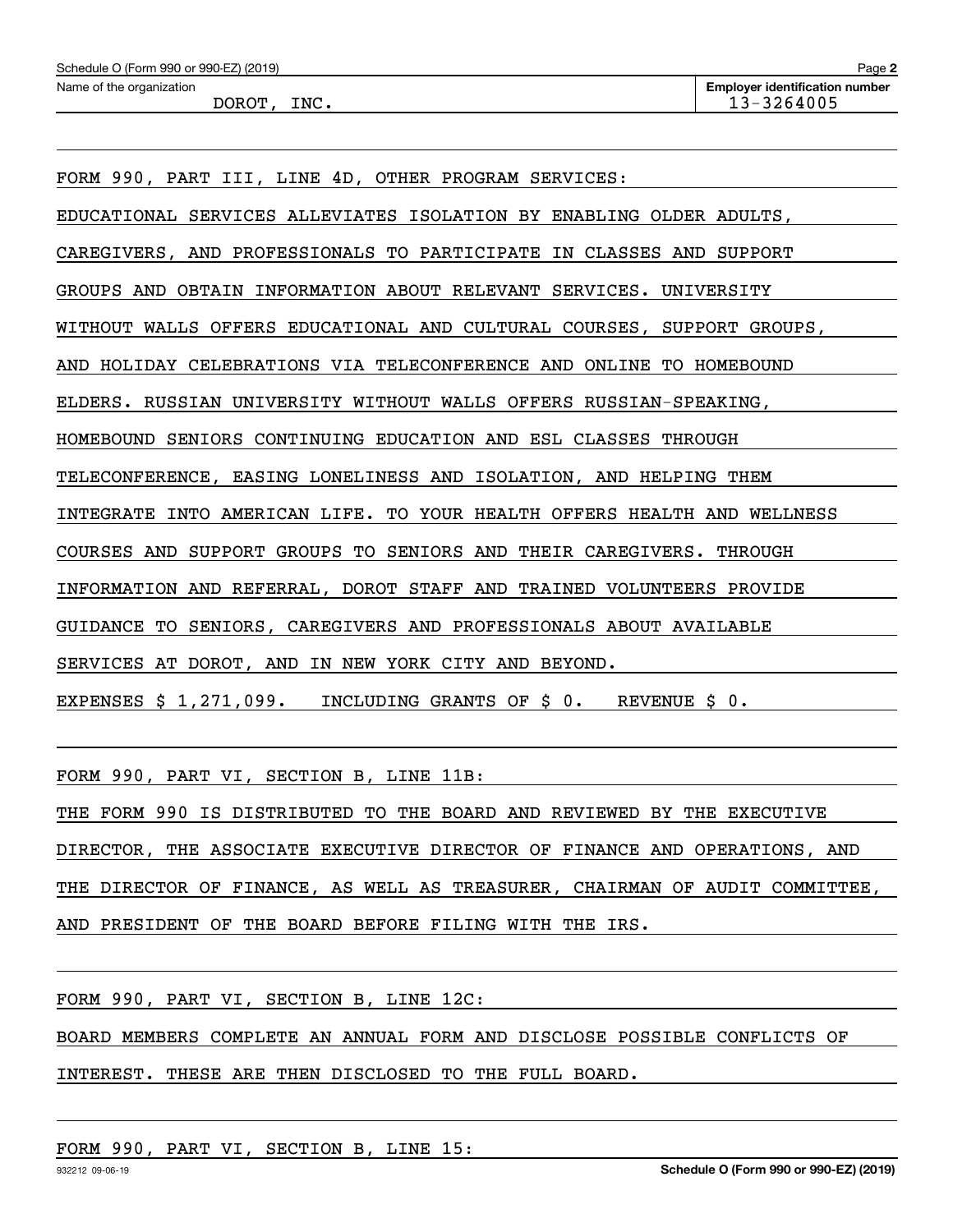| Name of the organization                                                      | Page 2<br><b>Employer identification number</b> |
|-------------------------------------------------------------------------------|-------------------------------------------------|
| INC.<br>DOROT,                                                                | 13-3264005                                      |
| THE EXECUTIVE<br>REVIEWS<br>DIRECTOR<br>THE<br>EXECUTIVE<br>COMMITTEE         | COMPENSATION<br>ВY                              |
| PERFORMANCE AND DATA PROVIDED BY<br>OUTSIDE<br>COMPENSATION<br>REVIEWING      | STUDIES.                                        |
| COMMITTEE<br>REVIEWS<br>SALARY STUDIES<br>THE<br>EXECUTIVE<br>DETAILING       | COMPARABLE                                      |
| POSITIONS.<br>COMMITTEE ALSO REVIEWS<br>THE<br>INFORMATION<br>EXECUTIVE       | INDUSTRY<br>ON.                                 |
| THE<br>COMPENSATION OF<br>KEY<br>INCREASES.<br>EMPLOYEES<br>PERCENT<br>SALARY | IS.<br>SET<br>THROUGH                           |
| APPROVED BY THE<br>COMMITTEE<br>COMPARABILITY<br>DATA AND<br>EXECUTIVE        | OF<br>THE<br>BOARD.                             |
|                                                                               |                                                 |

THE ORGANIZATION DOES NOT MAKE ITS GOVERNING DOCUMENTS OR CONFLICT OF INTEREST POLICY AVAILABLE TO THE GENERAL PUBLIC. THE ANNUAL FINANCIAL

FORM 990, PART VI, SECTION C, LINE 19:

STATEMENTS ARE AVAILABLE UPON REQUEST AND ARE POSTED ON THEIR WEBSITE.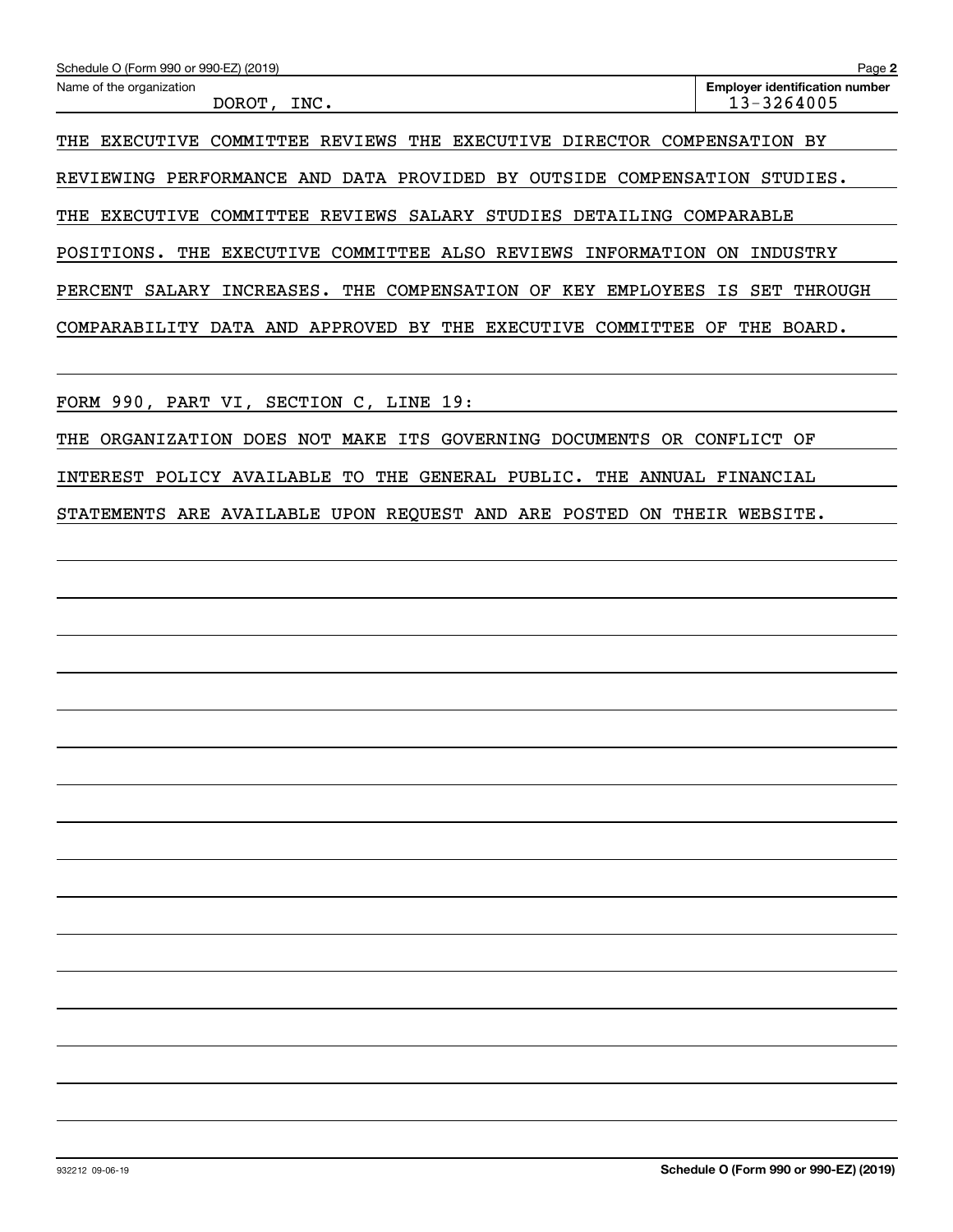## **TAX RETURN FILING INSTRUCTIONS**

NEW YORK FORM CHAR500

#### **FOR THE YEAR ENDING**

JUNE 30, 2020

#### **PREPARED FOR:**

DOROT, INC. 171 WEST 85TH STREET NEW YORK, NY 10024

#### **PREPARED BY:**

BAKER TILLY US, LLP 125 BAYLIS ROAD SUITE 300 MELVILLE, NY 11747

#### **AMOUNT OF TAX:**

BALANCE DUE OF \$775

#### **MAKE CHECK PAYABLE TO:**

DEPARTMENT OF LAW

#### **MAIL TAX RETURN TO:**

NYS OFFICE OF ATTORNEY GENERAL CHARITIES BUREAU REGISTRATION SECTION 28 LIBERTY STREET NEW YORK, NY 10005

#### **RETURN MUST BE MAILED ON OR BEFORE:**

MAY 17, 2021

### **SPECIAL INSTRUCTIONS:**

THE REPORT SHOULD BE SIGNED AND DATED BY AN AUTHORIZED INDIVIDUAL(S).

THE ATTACHED COPY OF THE FEDERAL FORM 990 MUST BE PROPERLY SIGNED AND DATED.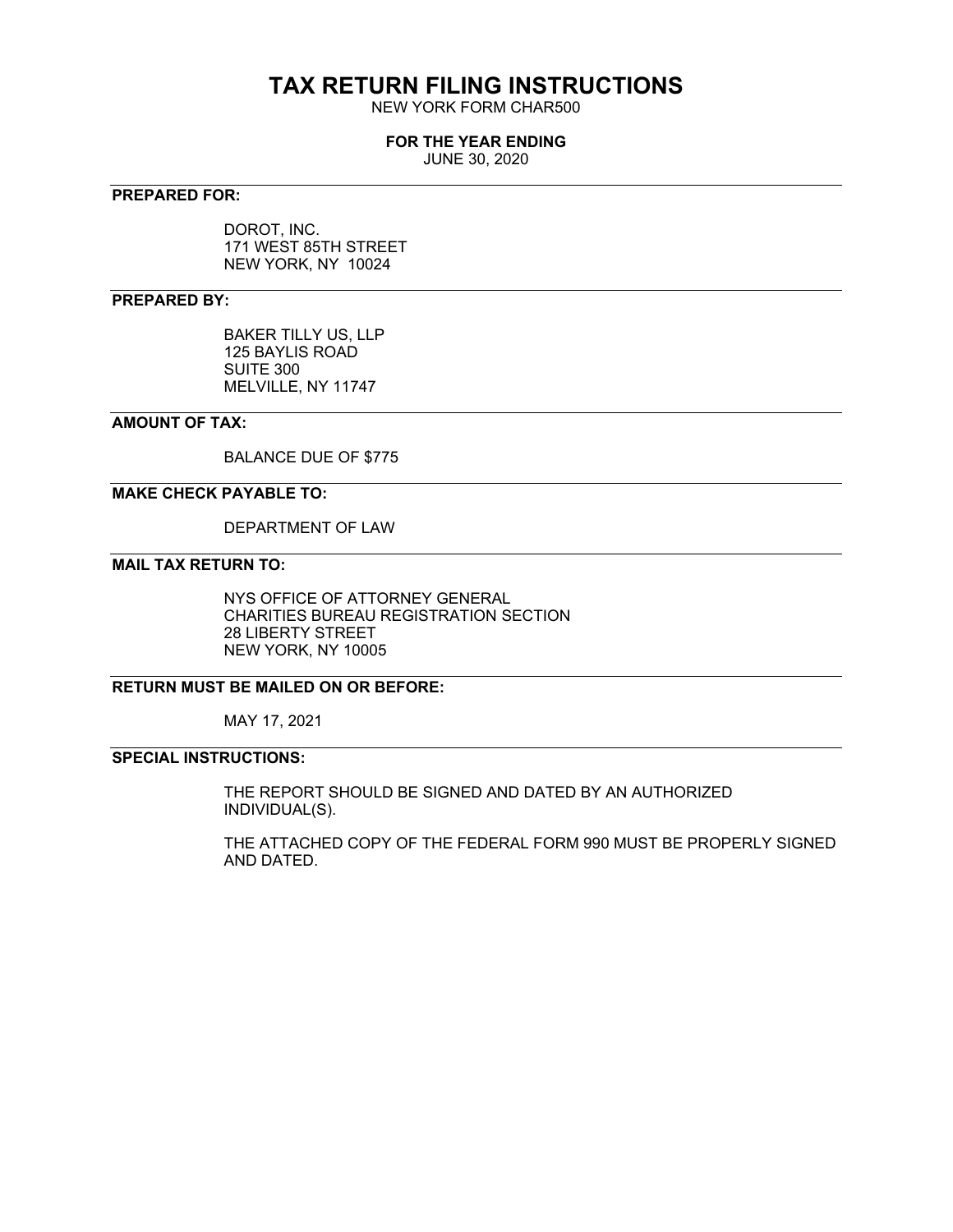NYS Annual Filing for Charitable Organizations www.CharitiesNYS.com

**Open to Public Inspection**

| <b>1.General Information</b>                                                                                                                                     |                                                                                                                                                                                                                                                                 |                      |                                    |                                                                                                                                                            |  |  |  |
|------------------------------------------------------------------------------------------------------------------------------------------------------------------|-----------------------------------------------------------------------------------------------------------------------------------------------------------------------------------------------------------------------------------------------------------------|----------------------|------------------------------------|------------------------------------------------------------------------------------------------------------------------------------------------------------|--|--|--|
| For Fiscal Year Beginning (mm/dd/yyyy)                                                                                                                           | 07/01/2019                                                                                                                                                                                                                                                      |                      | and Ending (mm/dd/yyyy) 06/30/2020 |                                                                                                                                                            |  |  |  |
| Check if Applicable:<br>Address Change                                                                                                                           | Name of Organization:<br>DOROT, INC.                                                                                                                                                                                                                            |                      |                                    | Employer Identification Number (EIN):<br>13-3264005                                                                                                        |  |  |  |
| Name Change<br>Initial Filing                                                                                                                                    | Mailing Address:<br>171 WEST                                                                                                                                                                                                                                    | 85TH STREET          |                                    | NY Registration Number:<br>$03 - 70 - 35$                                                                                                                  |  |  |  |
| <b>Final Filing</b><br><b>Amended Filing</b>                                                                                                                     | City / State / ZIP:<br>NEW YORK,<br>ΝY                                                                                                                                                                                                                          | 10024                |                                    | Telephone:<br>212 769-2850                                                                                                                                 |  |  |  |
| Reg ID Pending                                                                                                                                                   | Website:<br>WWW.DOROTUSA.ORG                                                                                                                                                                                                                                    |                      |                                    | Email:<br>INFO@DOROTUSA.ORG                                                                                                                                |  |  |  |
|                                                                                                                                                                  |                                                                                                                                                                                                                                                                 |                      |                                    |                                                                                                                                                            |  |  |  |
| Check your organization's<br>registration category:                                                                                                              | EPTL only<br>7A only                                                                                                                                                                                                                                            | $X$ DUAL (7A & EPTL) | EXEMPT*                            | Confirm your Registration Category in the<br>Charities Registry at www.CharitiesNYS.com.                                                                   |  |  |  |
| 2. Certification                                                                                                                                                 |                                                                                                                                                                                                                                                                 |                      |                                    |                                                                                                                                                            |  |  |  |
| two signatories.                                                                                                                                                 |                                                                                                                                                                                                                                                                 |                      |                                    | See instructions for certification requirements. Improper certification is a violation of law that may be subject to penalties. The certification requires |  |  |  |
|                                                                                                                                                                  | they are true, correct and complete in accordance with the laws of the State of New York applicable to this report.                                                                                                                                             |                      |                                    | We certify under penalties of perjury that we reviewed this report, including all attachments, and to the best of our knowledge and belief,                |  |  |  |
|                                                                                                                                                                  |                                                                                                                                                                                                                                                                 |                      | <b>MARK MERIDY</b>                 |                                                                                                                                                            |  |  |  |
| President or Authorized Officer:                                                                                                                                 |                                                                                                                                                                                                                                                                 |                      | EXECUTIVE DIRECTOR                 |                                                                                                                                                            |  |  |  |
|                                                                                                                                                                  | Signature                                                                                                                                                                                                                                                       |                      |                                    | Print Name and Title<br>Date                                                                                                                               |  |  |  |
|                                                                                                                                                                  |                                                                                                                                                                                                                                                                 |                      | DOROTHY HELLMER                    |                                                                                                                                                            |  |  |  |
| Chief Financial Officer or Treasurer:                                                                                                                            |                                                                                                                                                                                                                                                                 |                      | <b>CFO</b>                         |                                                                                                                                                            |  |  |  |
|                                                                                                                                                                  | Signature                                                                                                                                                                                                                                                       |                      |                                    | <b>Print Name and Title</b><br>Date                                                                                                                        |  |  |  |
| 3. Annual Reporting Exemption                                                                                                                                    |                                                                                                                                                                                                                                                                 |                      |                                    |                                                                                                                                                            |  |  |  |
|                                                                                                                                                                  |                                                                                                                                                                                                                                                                 |                      |                                    | Check the exemption(s) that apply to your filing. If your organization is claiming an exemption under one category (7A or EPTL only filers) or both        |  |  |  |
|                                                                                                                                                                  |                                                                                                                                                                                                                                                                 |                      |                                    | categories (DUAL filers) that apply to your registration, complete only parts 1, 2, and 3, and submit the certified Char500. No fee, schedules, or         |  |  |  |
|                                                                                                                                                                  |                                                                                                                                                                                                                                                                 |                      |                                    | additional attachments are required. If you cannot claim an exemption or are a DUAL filer that claims only one exemption, you must file applicable         |  |  |  |
|                                                                                                                                                                  | schedules and attachments and pay applicable fees.                                                                                                                                                                                                              |                      |                                    |                                                                                                                                                            |  |  |  |
|                                                                                                                                                                  |                                                                                                                                                                                                                                                                 |                      |                                    |                                                                                                                                                            |  |  |  |
|                                                                                                                                                                  |                                                                                                                                                                                                                                                                 |                      |                                    |                                                                                                                                                            |  |  |  |
|                                                                                                                                                                  | 3a. 7A filing exemption: Total contributions from NY State including residents, foundations, government agencies, etc. did not<br>exceed \$25,000 and the organization did not engage a professional fund raiser (PFR) or fund raising counsel (FRC) to solicit |                      |                                    |                                                                                                                                                            |  |  |  |
| contributions during the fiscal year.                                                                                                                            |                                                                                                                                                                                                                                                                 |                      |                                    |                                                                                                                                                            |  |  |  |
|                                                                                                                                                                  |                                                                                                                                                                                                                                                                 |                      |                                    |                                                                                                                                                            |  |  |  |
|                                                                                                                                                                  |                                                                                                                                                                                                                                                                 |                      |                                    | 3b. EPTL filing exemption: Gross receipts did not exceed \$25,000 and the market value of assets did not exceed \$25,000 at any time                       |  |  |  |
|                                                                                                                                                                  | during the fiscal year.                                                                                                                                                                                                                                         |                      |                                    |                                                                                                                                                            |  |  |  |
|                                                                                                                                                                  |                                                                                                                                                                                                                                                                 |                      |                                    |                                                                                                                                                            |  |  |  |
| 4. Schedules and Attachments                                                                                                                                     |                                                                                                                                                                                                                                                                 |                      |                                    |                                                                                                                                                            |  |  |  |
| See the following page                                                                                                                                           |                                                                                                                                                                                                                                                                 |                      |                                    |                                                                                                                                                            |  |  |  |
| $\overline{\mathbf{X}}$ Yes<br>No 4a. Did your organization use a professional fund raiser, fund raising counsel or commercial co-venturer<br>for a checklist of |                                                                                                                                                                                                                                                                 |                      |                                    |                                                                                                                                                            |  |  |  |
| schedules and<br>for fund raising activity in NY State? If yes, complete Schedule 4a.                                                                            |                                                                                                                                                                                                                                                                 |                      |                                    |                                                                                                                                                            |  |  |  |
| attachments to                                                                                                                                                   |                                                                                                                                                                                                                                                                 |                      |                                    |                                                                                                                                                            |  |  |  |
| $\overline{X}$ Yes<br>4b. Did the organization receive government grants? If yes, complete Schedule 4b.<br>No<br>complete your filing.                           |                                                                                                                                                                                                                                                                 |                      |                                    |                                                                                                                                                            |  |  |  |
| 5. Fee                                                                                                                                                           |                                                                                                                                                                                                                                                                 |                      |                                    |                                                                                                                                                            |  |  |  |
|                                                                                                                                                                  |                                                                                                                                                                                                                                                                 | EPTL filing fee:     | Total fee:                         |                                                                                                                                                            |  |  |  |
| See the checklist on the                                                                                                                                         | 7A filing fee:                                                                                                                                                                                                                                                  |                      |                                    |                                                                                                                                                            |  |  |  |
| next page to calculate your                                                                                                                                      |                                                                                                                                                                                                                                                                 |                      |                                    | Make a single check or money order                                                                                                                         |  |  |  |
| fee(s). Indicate fee(s) you                                                                                                                                      |                                                                                                                                                                                                                                                                 |                      |                                    | payable to:                                                                                                                                                |  |  |  |
| are submitting here:                                                                                                                                             | 25.<br>\$                                                                                                                                                                                                                                                       | 750.<br>\$           | 775.<br>\$                         | "Department of Law"                                                                                                                                        |  |  |  |

\*The "Exempt" category refers to an organization's NYS registration status. It does not refer to its IRS tax designation.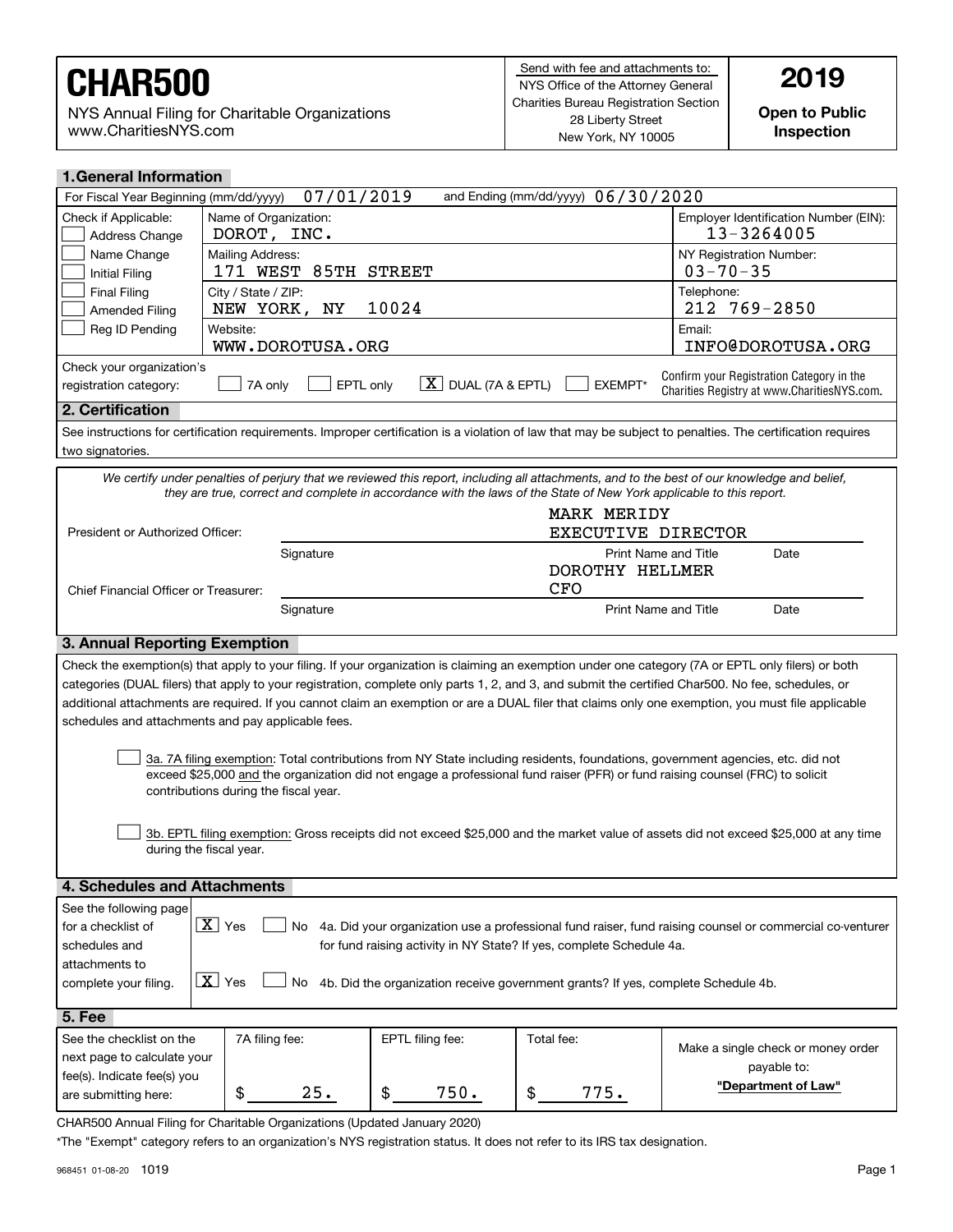DOROT, INC.



Simply submit the certified CHAR500 with no fee, schedule, or additional attachments IF:

- Your organization is registered as 7A only and you marked the 7A filing exemption in Part 3.

- Your organization is registered as EPTL only and you marked the EPTL filing exemption in Part 3.

- Your organization is registered as DUAL and you marked both the 7A and EPTL filing exemption in Part 3.

#### **Checklist of Schedules and Attachments**

Check the schedules you must submit with your CHAR500 as described in Part 4:

- $\boxed{\textbf{X}}$  If you answered "yes" in Part 4a, submit Schedule 4a: Professional Fund Raisers (PFR), Fund Raising Counsel (FRC), Commercial Co-Venturers (CCV)
- $\boxed{\textbf{X}}$  If you answered "yes" in Part 4b, submit Schedule 4b: Government Grants

Check the financial attachments you must submit with your CHAR500:

 $\boxed{\textbf{X}}$  IRS Form 990, 990-EZ, or 990-PF, and 990-T if applicable

 $|\overline{\textbf{X}}|$  All additional IRS Form 990 Schedules, including Schedule B (Schedule of Contributors). Schedule B of public charities is exempt from disclosure and will not be available for public review.

Our organization was eligible for and filed an IRS 990-N e-postcard. Our revenue exceeded \$25,000 and/or our assets exceeded \$25,000 in the filing year. We have included an IRS Form 990-EZ for state purposes only.  $\mathcal{L}^{\text{max}}$ 

If you are a 7A only or DUAL filer, submit the applicable independent Certified Public Accountant's Review or Audit Report:

Review Report if you received total revenue and support greater than \$250,000 and up to \$750,000.

 $\boxed{\textbf{X}}$  Audit Report if you received total revenue and support greater than \$750,000

No Review Report or Audit Report is required because total revenue and support is less than \$250,000  $\mathcal{L}^{\text{max}}$ 

We are a DUAL filer and checked box 3a, no Review Report or Audit Report is required  $\mathcal{L}^{\text{max}}$ 

#### **Calculate Your Fee**

For 7A and DUAL filers, calculate the 7A fee:

\$0, if you checked the 7A exemption in Part 3a  $\mathcal{L}^{\text{max}}$ 

 $\boxed{\textbf{X}}$  \$25, if you did not check the 7A exemption in Part 3a

For EPTL and DUAL filers, calculate the EPTL fee:

| $\Box$ \$0, if you checked the EPTL exemption in Part 3b                                                                                                            | activities for charitable purposes in NY.                                                                 |
|---------------------------------------------------------------------------------------------------------------------------------------------------------------------|-----------------------------------------------------------------------------------------------------------|
| $\vert$ \$25, if the NET WORTH is less than \$50,000                                                                                                                | <b>DUAL</b> filers are registered under both 7A and EPTL.                                                 |
| $\vert$ \$50, if the NET WORTH is \$50,000 or more but less than \$250,000                                                                                          | <b>EXEMPT</b> filers have registered with the NY Charities Bureau                                         |
| $\vert$ \$100, if the NET WORTH is \$250,000 or more but less than \$1,000,000<br>$\mathbf{1}$                                                                      | and meet conditions in Schedule E - Registration<br><b>Exemption for Charitable Organizations</b> . These |
| $\vert$ \$250, if the NET WORTH is \$1,000,000 or more but less than \$10,000,000<br>$X$ \$750, if the NET WORTH is \$10,000,000 or more but less than \$50,000,000 | organizations are not required to file annual financial reports                                           |
| $\rfloor$ \$1500, if the NET WORTH is \$50,000,000 or more                                                                                                          | but may do so voluntarily.                                                                                |

**Send Your Filing**

Send your CHAR500, all schedules and attachments, and total fee to:

NYS Office of the Attorney General Charities Bureau Registration Section 28 Liberty Street New York, NY 10005

*Need Assistance?*

Visit:Call:Email:Charities.Bureau@ag.ny.gov www.CharitiesNYS.com(212) 416-8401

Organizations are assigned a Registration Category upon registration with the NY Charities Bureau: *Is my Registration Category 7A, EPTL, DUAL or EXEMPT?* 

**7A** filers are registered to solicit contributions in New York under Article 7-A of the Executive Law ("7A")

**EPTL** filers are registered under the Estates, Powers & Trusts Law ("EPTL") because they hold assets and/or conduct activities for charitable purposes in NY.

Confirm your Registration Category and learn more about NY law at www.CharitiesNYS.com.

NET WORTH for fee purposes is calculated on: *Where do I find my organization's NET WORTH?*

- IRS Form 990 Part I, line 22
- IRS Form 990 EZ Part I, line 21
- IRS Form 990 PF, calculate the difference between Total Assets at Fair Market Value (Part II, line 16(c)) and Total Liabilities (Part II, line 23(b)).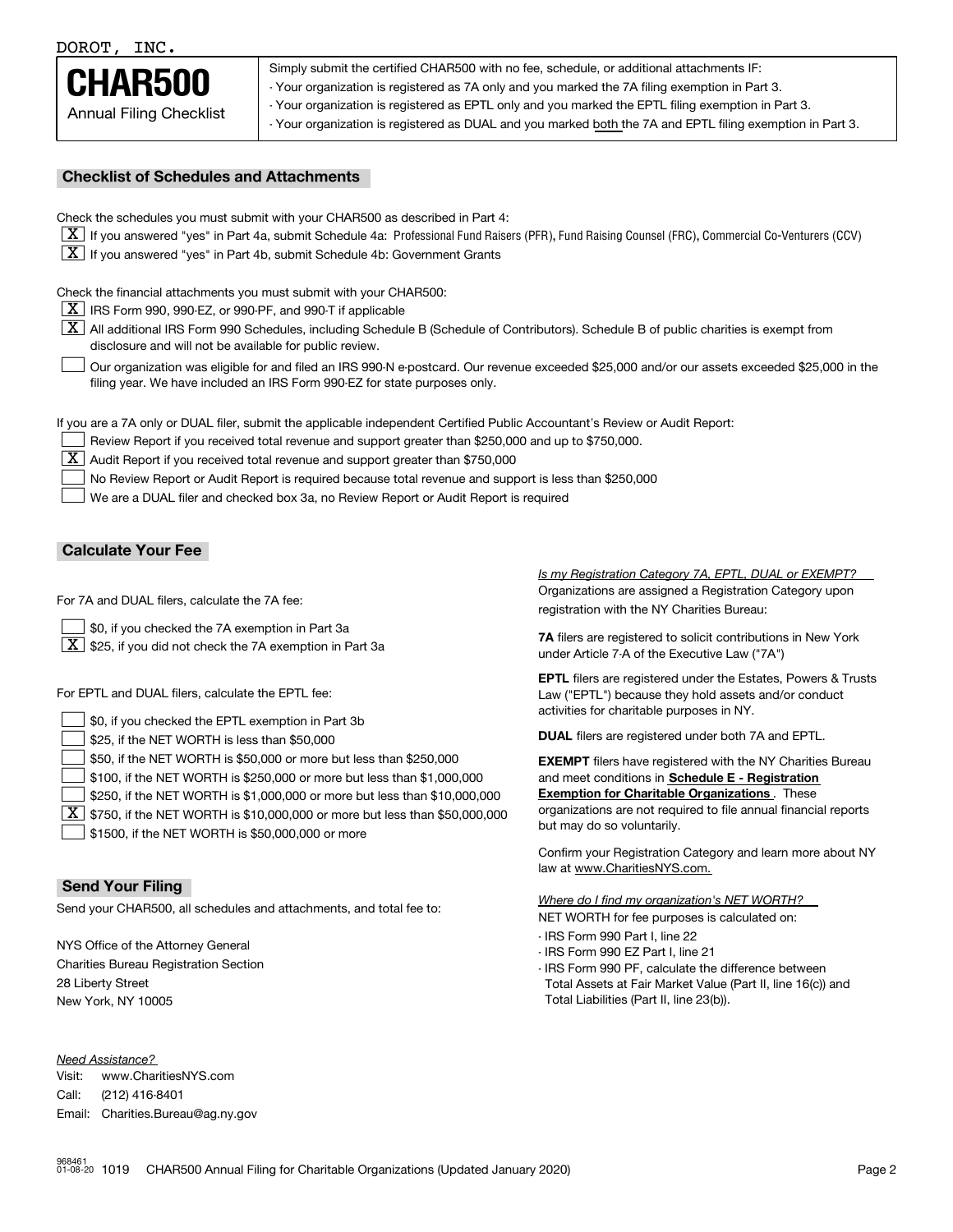# **CHAR500** 2019

Schedule 4a: Professional Fund Raisers, Fund Raising Counsels, Commercial Co-Venturers www.CharitiesNYS.com

**Open to Public Inspection**

If you checked the box in question 4a in Part 4 on the CHAR500 Annual Filing for Charitable Organizations, complete this schedule for EACH Professional Fund Raiser (PFR), Fund Raising Counsel (FRC) or Commercial Co-Venturer (CCV) that the organization engaged for fund raising activity in NY State. The PFR or FRC should provide its NY Registration Number to you. Include this schedule with your certified CHAR500 NYS Annual Filing for Charitable Organizations and use additional pages if necessary.

#### **Definitions**

A Professional Fund Raiser (PFR), in addition to other activities, conducts solicitation of contributions and/or handles the donations (Article 7A, 171-a.4). A **Fund Raising Counsel (FRC)** does not solicit or handle contributions but limits activities to advising or assisting a charitable organization to perform such functions for itself (Article 7A, 171-a.9).

A **Commercial Co-Venturer (CCV)** is an individual or for-profit company that is regularly and primarily engaged in trade or commerce other than raising funds for a charitable organization and who advertises that the purchase or use of goods, services, entertainment or any other thing of value will benefit a charitable organization (Article 7A, 171-a.6).

**Professional fund raising** does not include activities by an organization's development staff, volunteers, or a grantwriter who has been hired solely to draft applications for funding from a government agency or tax exempt organization.

#### **1. Organization Information**

| Name of Organization: | NY Registration Number: |
|-----------------------|-------------------------|
| INC.<br><b>DOROT</b>  | $03 - 70 - 35$          |

#### **2. Professional Fund Raiser, Fund Raising Counsel, Commercial Co-Venturer Information**

| Fund Raising Professional type:                        | Name of FRP:                                     | NY Registration Number: |
|--------------------------------------------------------|--------------------------------------------------|-------------------------|
| Professional Fund Raiser                               | MASKA<br>NEILL<br>COMPANY<br>LAUTMAN<br>δż       | $02 - 58 - 41$          |
|                                                        | Mailing Address:                                 | Telephone:              |
| $\overline{\mathbf{X}}$<br><b>Fund Raising Counsel</b> |                                                  |                         |
|                                                        | 1730<br>$NW - SUITE 301$<br>RHODE<br>ISLAND AVE. | $202 - 296 - 9660$      |
| Commercial Co-Venturer                                 | City / State / ZIP:                              |                         |
|                                                        | WASHINGTON, DC 20036                             |                         |

#### **3. Contract Information**

| Contract Start Date: | Contract End Date: |
|----------------------|--------------------|
| 12/01/2019           | 11/30/2021         |

#### **4. Description of Services**

Services provided by FRP: DIRECT MAIL CONSULTANTS

#### **5. Description of Compensation**

Compensation arrangement with FRP:  $\blacksquare$ A MONTHLY FIXED FEE IS PAID FOR CREATIVE AND MANAGEMENT SERVICES FOR DIRECT MAIL.

81,000.

#### **6. Commercial Co-Venturer (CCV) Report**

Yes **D**  $\Box$  No If services were provided by a CCV, did the CCV provide the charitable organization with the interim or closing report(s) required by Section 173(a) part 3 of the Executive Law Article 7A?

968471 01-08-20

 $\mathcal{L}^{\text{max}}$